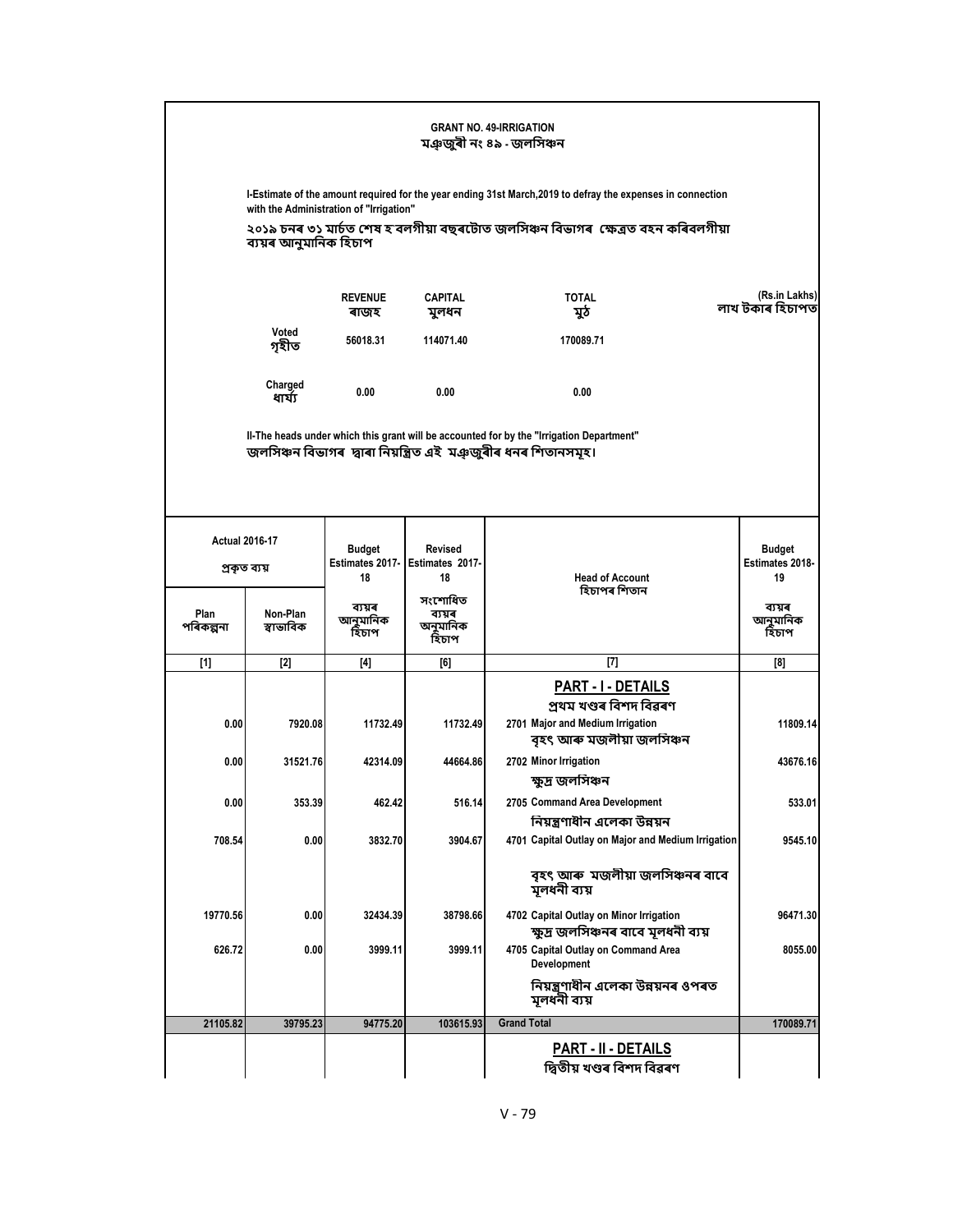| <b>Actual 2016-17</b><br>প্ৰকৃত ব্যয় |                       | <b>Budget</b><br>Estimates 2017-<br>18 | Revised<br>Estimates 2017-<br>18       | <b>Head of Account</b><br>হিচাপৰ শিতান                                     | <b>Budget</b><br>Estimates 2018-<br>19 |
|---------------------------------------|-----------------------|----------------------------------------|----------------------------------------|----------------------------------------------------------------------------|----------------------------------------|
| Plan<br>পৰিকল্পনা                     | Non-Plan<br>স্বাভাবিক | ব্যয়ৰ<br>আনুমানিক<br>হিচাপ            | সংশোধিত<br>ব্যয়ৰ<br>অনুমানিক<br>হিচাপ |                                                                            | ব্যয়ৰ<br>আনুমানিক<br>হিচাপ            |
| $[1]$                                 | $[2]$                 | $[4]$                                  | [6]                                    | $[7]$                                                                      | [8]                                    |
|                                       |                       |                                        |                                        | <b>Revenue Account</b>                                                     |                                        |
|                                       |                       |                                        |                                        | ৰাজহ শিতান                                                                 |                                        |
|                                       |                       |                                        |                                        | <b>C. Economic Services</b>                                                |                                        |
|                                       |                       |                                        |                                        | গ অর্থনৈতিক সেৱা                                                           |                                        |
|                                       |                       |                                        |                                        | (d) Irrigation and Flood Control                                           |                                        |
|                                       |                       |                                        |                                        | জলসিঞ্চন অ <b>াৰু বান নিয়ন্ত্ৰ</b> ন<br>2701 Major and Medium Irrigation  |                                        |
|                                       |                       |                                        |                                        | বৃহৎ আৰু মজলীয়া জলসিঞ্চন                                                  |                                        |
|                                       |                       |                                        |                                        | 80 General                                                                 |                                        |
|                                       |                       |                                        |                                        | সাধাৰণ                                                                     |                                        |
| 0.00                                  | 7928.41               | 11732.49                               | 11732.49                               | 001 Direction and Administration<br>নিৰ্দেশনা আৰু প্ৰশাসন                  | 11809.14                               |
| 0.00                                  | $-8.33$               | 0.00                                   | 0.00                                   | 911 Deduct Recoveries of Overpayments                                      | 0.00                                   |
|                                       |                       |                                        |                                        | অতিৰিক্তভাবে প্ৰদান কৰা ধনৰ কৰ্তন                                          |                                        |
| 0.00                                  | 7920.08               | 11732.49                               | 11732.49                               | <b>Total 80-General</b>                                                    | 11809.14                               |
|                                       |                       |                                        |                                        | 2702 Minor Irrigation                                                      |                                        |
|                                       |                       |                                        |                                        | ক্ষুদ্ৰ জলসিঞ্চন                                                           |                                        |
|                                       |                       |                                        |                                        | 00 (No Sub-Major Head)                                                     | 1293.59                                |
| 0.00                                  | 838.48                | 1389.76                                | 1389.76                                | 800 Other Expenditure<br>অন্যান্য ব্যয়                                    |                                        |
| 0.00                                  | 838.48                | 1389.76                                | 1389.76                                | Total 00-(No Sub-Major Head)                                               | 1293.59                                |
|                                       |                       |                                        |                                        | 01 Surface Water                                                           |                                        |
|                                       |                       |                                        |                                        | পৃষ্ঠ জল                                                                   |                                        |
| 0.00                                  | 1338.74               | 3541.77                                | 3541.77                                | 102 Lift Irrigation Schemes                                                | 2281.64                                |
|                                       |                       |                                        |                                        | উত্তলিত জলসিঞ্চন আঁচনি                                                     |                                        |
| 0.00                                  | 1338.74               | 3541.77                                | 3541.77                                | <b>Total 01-Surface Water</b>                                              | 2281.64                                |
|                                       |                       |                                        |                                        | 02 Ground Water                                                            |                                        |
|                                       |                       |                                        |                                        | ভূ-জল                                                                      |                                        |
| 0.00                                  | 924.99                | 2324.28                                | 2331.18                                | 103 Tube-Wells                                                             | 2431.41                                |
|                                       |                       |                                        |                                        | দমকল                                                                       |                                        |
| 0.00                                  | 924.99                | 2324.28                                | 2331.18                                | <b>Total 02-Ground Water</b>                                               | 2431.41                                |
|                                       |                       |                                        |                                        | 80 General                                                                 |                                        |
|                                       |                       |                                        |                                        | সাধাৰণ                                                                     |                                        |
| 0.00                                  | 28432.98              | 35058.28                               | 37402.15                               | 001 Direction and Administration<br>নিৰ্দেশনা আৰু প্ৰশাসন                  | 37669.51                               |
| 0.00                                  | -13.43                | 0.00                                   | 0.00                                   | 911 Deduct Recoveries of Overpayments<br>অতিৰিক্তভাবে প্ৰদান কৰা ধনৰ কৰ্তন | 0.00                                   |
| 0.00                                  | 28419.55              | 35058.28                               | 37402.15                               | <b>Total 80-General</b>                                                    | 37669.51                               |
|                                       |                       |                                        |                                        | 2705 Command Area Development                                              |                                        |
|                                       |                       |                                        |                                        | নিয়ন্ত্রণাধীন এলেকা উন্নয়ন                                               |                                        |
| 0.00                                  |                       |                                        |                                        | 00 (No Sub-Major Head)                                                     |                                        |
|                                       | 353.39                | 462.42                                 | 516.14                                 | 800 Other Expenditure                                                      | 533.01                                 |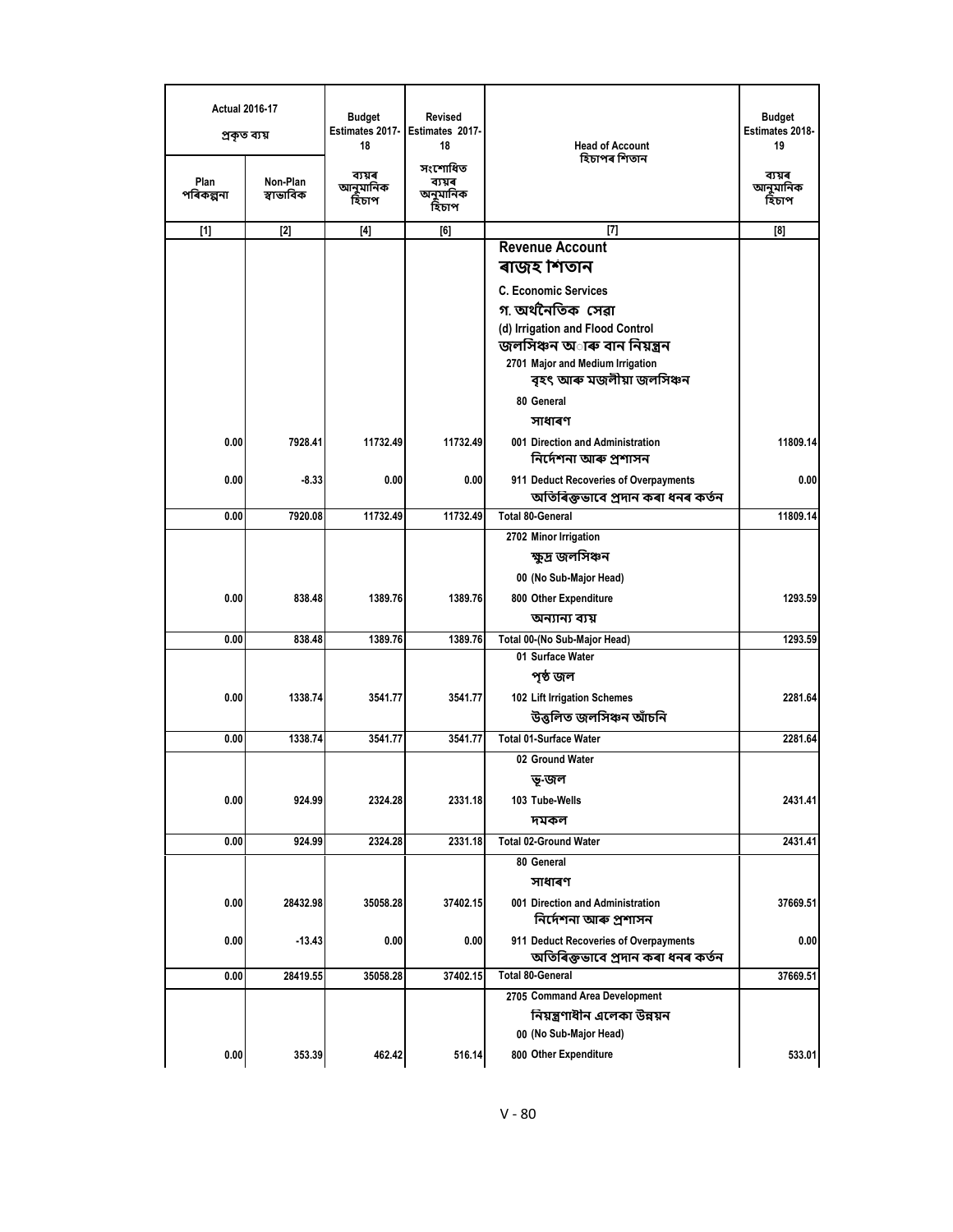| <b>Actual 2016-17</b><br>প্ৰকৃত ব্যয় |                   |                       | <b>Budget</b><br>Estimates 2017-<br>18 | Revised<br>Estimates 2017-<br>18       | <b>Head of Account</b>                                                         | <b>Budget</b><br>Estimates 2018-<br>19 |
|---------------------------------------|-------------------|-----------------------|----------------------------------------|----------------------------------------|--------------------------------------------------------------------------------|----------------------------------------|
|                                       | Plan<br>পৰিকল্পনা | Non-Plan<br>স্বাভাবিক | ব্যয়ৰ<br>আনুমানিক<br>হিচাপ            | সংশোধিত<br>ব্যয়ৰ<br>অনুমানিক<br>হিচাপ | হিচাপৰ শিতান                                                                   | ব্যয়ৰ<br>আনুমানিক<br>হিচাপ            |
|                                       | $[1]$             | $[2]$                 | $[4]$                                  | [6]                                    | $^{[7]}$                                                                       | [8]                                    |
|                                       |                   |                       |                                        |                                        | অন্যান্য ব্যয়                                                                 |                                        |
|                                       | 0.00              | 353.39                | 462.42                                 | 516.14                                 | Total 00-(No Sub-Major Head)                                                   | 533.01                                 |
|                                       | 0.00              | 39795.23              | 54509.00                               | 56913.49                               | <b>Revenue Account Total</b>                                                   | 56018.31                               |
|                                       |                   |                       |                                        |                                        | <b>Capital Account</b><br>মূলধন শিতান                                          |                                        |
|                                       |                   |                       |                                        |                                        | C. Capital Account of Economic Services<br>গ অৰ্থনৈতিক সেৱাৰ মূলধনী হিচাপ      |                                        |
|                                       |                   |                       |                                        |                                        | (d) Capital Account of Irrigation and Flood<br>Control                         |                                        |
|                                       |                   |                       |                                        |                                        | 4701 Capital Outlay on Major and Medium Irrigation                             |                                        |
|                                       |                   |                       |                                        |                                        | বৃহৎ আৰু মজলীয়া জলসিঞ্চনৰ বাবে<br>মূলধনী ব্যয়                                |                                        |
|                                       |                   |                       |                                        |                                        | 04 Medium Irrigation                                                           |                                        |
|                                       |                   |                       |                                        |                                        | মজলীয়া জলসিঞ্চন                                                               |                                        |
|                                       | 708.54            | 0.00                  | 743.70                                 | 815.67                                 | 800 Other Expenditure                                                          | 545.10                                 |
|                                       |                   |                       |                                        |                                        | অন্যান্য ব্যয়                                                                 |                                        |
|                                       | 708.54            | 0.00                  | 743.70                                 | 815.67                                 | <b>Total 04-Medium Irrigation</b>                                              | 545.10                                 |
|                                       |                   |                       |                                        |                                        | 80 General                                                                     |                                        |
|                                       |                   |                       |                                        |                                        | সাধাৰণ                                                                         |                                        |
|                                       | 0.00              | 0.00                  | 3089.00                                | 3089.00                                | 800 Other Expenditure                                                          | 9000.00                                |
|                                       |                   |                       |                                        |                                        | অন্যান্য ব্যয়                                                                 |                                        |
|                                       | 0.00              | 0.00                  | 3089.00                                | 3089.00                                | <b>Total 80-General</b>                                                        | 9000.00                                |
|                                       |                   |                       |                                        |                                        | 4702 Capital Outlay on Minor Irrigation<br>ক্ষুদ্ৰ জলসিঞ্চনৰ বাবে মূলধনী ব্যয় |                                        |
|                                       |                   |                       |                                        |                                        | 00 (No Sub-Major Head)                                                         |                                        |
|                                       | 649.95            | 0.00                  | 1057.10                                | 1157.10                                | 101 Surface Water                                                              | 1200.00                                |
|                                       |                   |                       |                                        |                                        | পৃষ্ঠজল                                                                        |                                        |
|                                       | 11948.64          | 0.00                  | 23684.69                               | 29948.96                               | 102 Ground Water                                                               | 87598.30                               |
|                                       |                   |                       |                                        |                                        | ভূমিজল                                                                         |                                        |
|                                       | 1277.75           | 0.00                  | 1000.00                                | 1000.00                                | 789 Scheduled Caste Component Plan<br>অনুসূচীত জাতিৰ কম্পোনেন্ট প্লেন          | 1000.00                                |
|                                       | 493.52            | 0.00                  | 430.20                                 | 430.20                                 | 796 Tribal Area Sub-Plan                                                       | 430.00                                 |
|                                       |                   |                       |                                        |                                        | জনজাতীয় অঞ্চল উপ-পৰিকল্পনা                                                    |                                        |
|                                       | 5400.70           | 0.00                  | 6262.40                                | 6262.40                                | 800 Other Expenditure                                                          | 6243.00                                |
|                                       |                   |                       |                                        |                                        | অন্যান্য ব্যয়                                                                 |                                        |
|                                       | 19770.56          | 0.00                  | 32434.39                               | 38798.66                               | Total 00-(No Sub-Major Head)                                                   | 96471.30                               |
|                                       |                   |                       |                                        |                                        | 4705 Capital Outlay on Command Area<br>Development                             |                                        |
|                                       |                   |                       |                                        |                                        | নিয়ন্ত্ৰণাধীন এলেকা উন্নয়নৰ ওপৰত<br>মূলধনী ব্যয়                             |                                        |
|                                       |                   |                       |                                        |                                        | 00 (No Sub-Major Head)                                                         |                                        |
|                                       | 626.72            | 0.00                  | 3999.11                                | 3999.11                                | 002 Command Area Development                                                   | 8055.00                                |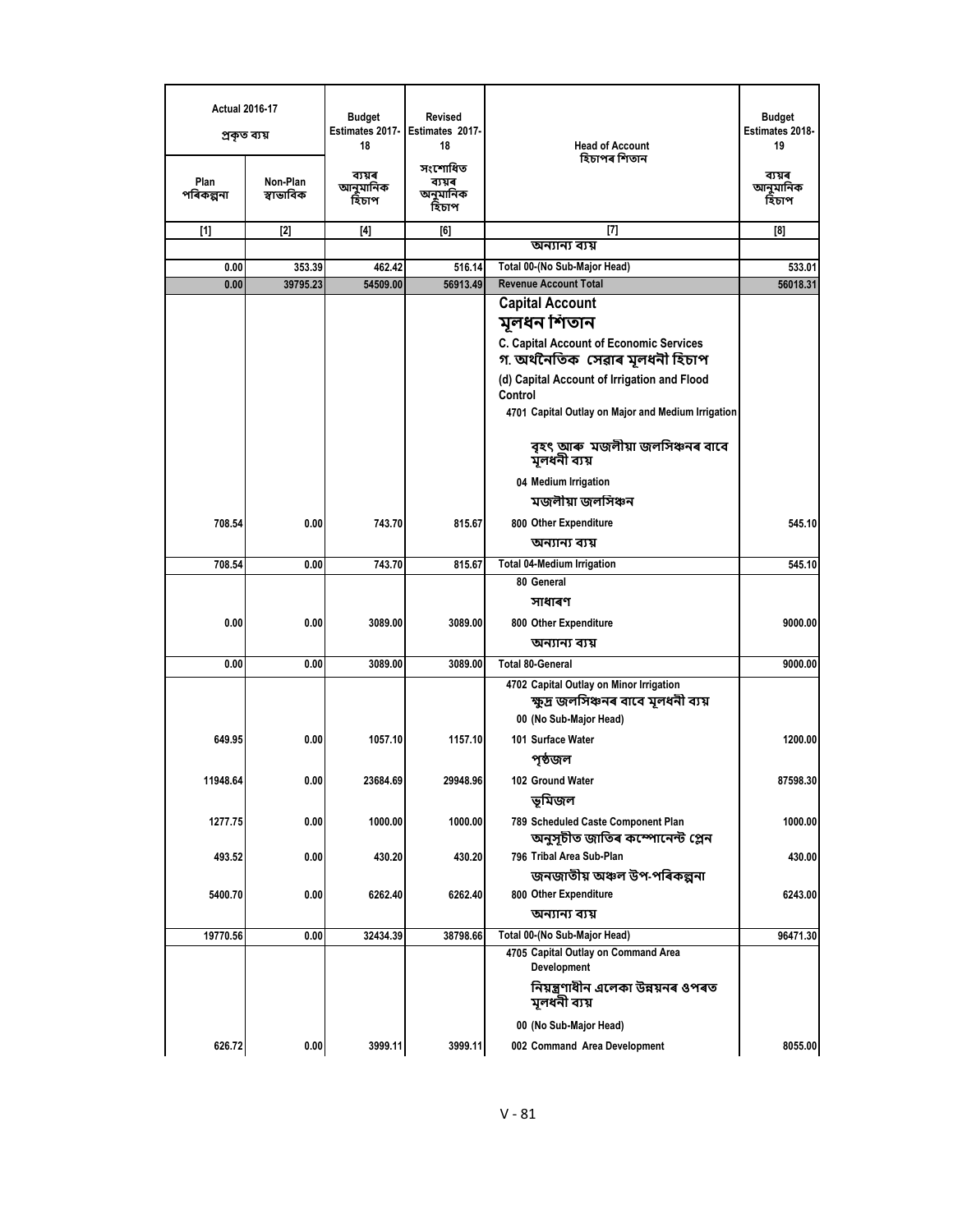| <b>Actual 2016-17</b><br>প্ৰকৃত ব্যয় |                       | <b>Budget</b><br>18                                                                                                                                                                                  | <b>Revised</b><br>Estimates 2017- Estimates 2017-<br>18 | <b>Head of Account</b>                                                                                                                                                                                                                                                                                                                                                                                                                                     | <b>Budget</b><br>Estimates 2018-<br>19 |
|---------------------------------------|-----------------------|------------------------------------------------------------------------------------------------------------------------------------------------------------------------------------------------------|---------------------------------------------------------|------------------------------------------------------------------------------------------------------------------------------------------------------------------------------------------------------------------------------------------------------------------------------------------------------------------------------------------------------------------------------------------------------------------------------------------------------------|----------------------------------------|
| Plan<br>পৰিকল্পনা                     | Non-Plan<br>স্বাভাবিক | ব্যয়ৰ<br>আনুমানিক<br>হিচাপ                                                                                                                                                                          | সংশোধিত<br>ব্যয়ৰ<br>অনুমানিক<br>হিচাপ                  | হিচাপৰ শিতান                                                                                                                                                                                                                                                                                                                                                                                                                                               | ব্যয়ৰ<br>আনুমানিক<br>হিচাপ            |
| $[1]$                                 | $[2]$                 | $[4] % \includegraphics[width=0.9\columnwidth]{figures/fig_2b.pdf} \caption{A graph $\Omega$ for $\alpha$ values. The left side is the same time, the right side is the same time.} \label{fig:1} %$ | [6]                                                     | [7]                                                                                                                                                                                                                                                                                                                                                                                                                                                        | [8]                                    |
|                                       |                       |                                                                                                                                                                                                      |                                                         | পাৰ্বত্য অঞ্চলৰ বাবে নিয়ন্ত্ৰণাধীন<br>অঞ্চল উন্নয়ন                                                                                                                                                                                                                                                                                                                                                                                                       |                                        |
| 626.72                                | 0.00                  | 3999.11                                                                                                                                                                                              | 3999.11                                                 | Total 00-(No Sub-Major Head)                                                                                                                                                                                                                                                                                                                                                                                                                               | 8055.00                                |
| 21105.82                              | 0.00                  | 40266.20                                                                                                                                                                                             | 46702.44                                                | <b>Capital Account Total</b>                                                                                                                                                                                                                                                                                                                                                                                                                               | 114071.40                              |
| 21105.82                              | 39795.23              | 94775.20                                                                                                                                                                                             | 103615.93                                               | <b>Grand Total (Revenue + Capital)</b>                                                                                                                                                                                                                                                                                                                                                                                                                     | 170089.71                              |
|                                       |                       |                                                                                                                                                                                                      |                                                         | <b>PART - III - DETAILS</b><br>তৃতীয় খণ্ডৰ বিশদ বিৱৰণ<br><b>Revenue Account</b><br>ৰাজহ শিতান<br><b>C. Economic Services</b><br>গ অৰ্থনৈতিক সেৱা<br>(d) Irrigation and Flood Control<br>জলসিঞ্চন অ <b>াৰু বান নিয়ন্ত্ৰন</b><br>2701 Major and Medium Irrigation<br>বৃহৎ আৰু মজলীয়া জলসিঞ্চন<br>80 General<br>সাধাৰণ<br>001 Direction and Administration<br>নিৰ্দেশনা আৰু প্ৰশাসন<br>0000 (No Sub Head)<br>000 (No Sub-Sub Head)<br>01 Salaries<br>দৰমহা |                                        |
| 0.00                                  | 7222.24               | 4162.41                                                                                                                                                                                              | 4162.41                                                 | 01 Pay<br>দৰমহা                                                                                                                                                                                                                                                                                                                                                                                                                                            |                                        |
| 0.00                                  | 0.00                  | 5574.94                                                                                                                                                                                              | 5574.94                                                 | EE<br>02 Dearness Allowance<br>মৰগীয়া বানচ                                                                                                                                                                                                                                                                                                                                                                                                                | 8633.62                                |
| 0.00                                  | 0.00                  | 91.55                                                                                                                                                                                                | 91.55                                                   | ΕE<br>05 Leave Travel Concession<br>ছুটী কালীন দ্ৰমণ ৰেহাই                                                                                                                                                                                                                                                                                                                                                                                                 | 943.33                                 |
| 0.00                                  | 0.00                  | 183.31                                                                                                                                                                                               | 183.31                                                  | ΕE<br>06 Medical Allowance<br>চিকিৎসা ভাত্তা                                                                                                                                                                                                                                                                                                                                                                                                               | 100.70                                 |
| 0.00                                  | 0.00                  | 545.79                                                                                                                                                                                               | 545.79                                                  | ΕE<br>07 House Rent Allowance<br>ঘৰ ভাড়া ভাত্তা                                                                                                                                                                                                                                                                                                                                                                                                           | 164.07                                 |
| 0.00                                  | 0.00                  | 183.11                                                                                                                                                                                               | 183.11                                                  | ΕE<br>08 Medical Reimbursement<br>চিকিৎসাজনিত ব্যয় পৰিশোধ                                                                                                                                                                                                                                                                                                                                                                                                 | 459.32                                 |
| 0.00                                  | 0.00                  | 0.01                                                                                                                                                                                                 | 0.01                                                    | ΕE<br>12 Arrear Salary/DA                                                                                                                                                                                                                                                                                                                                                                                                                                  | 183.11                                 |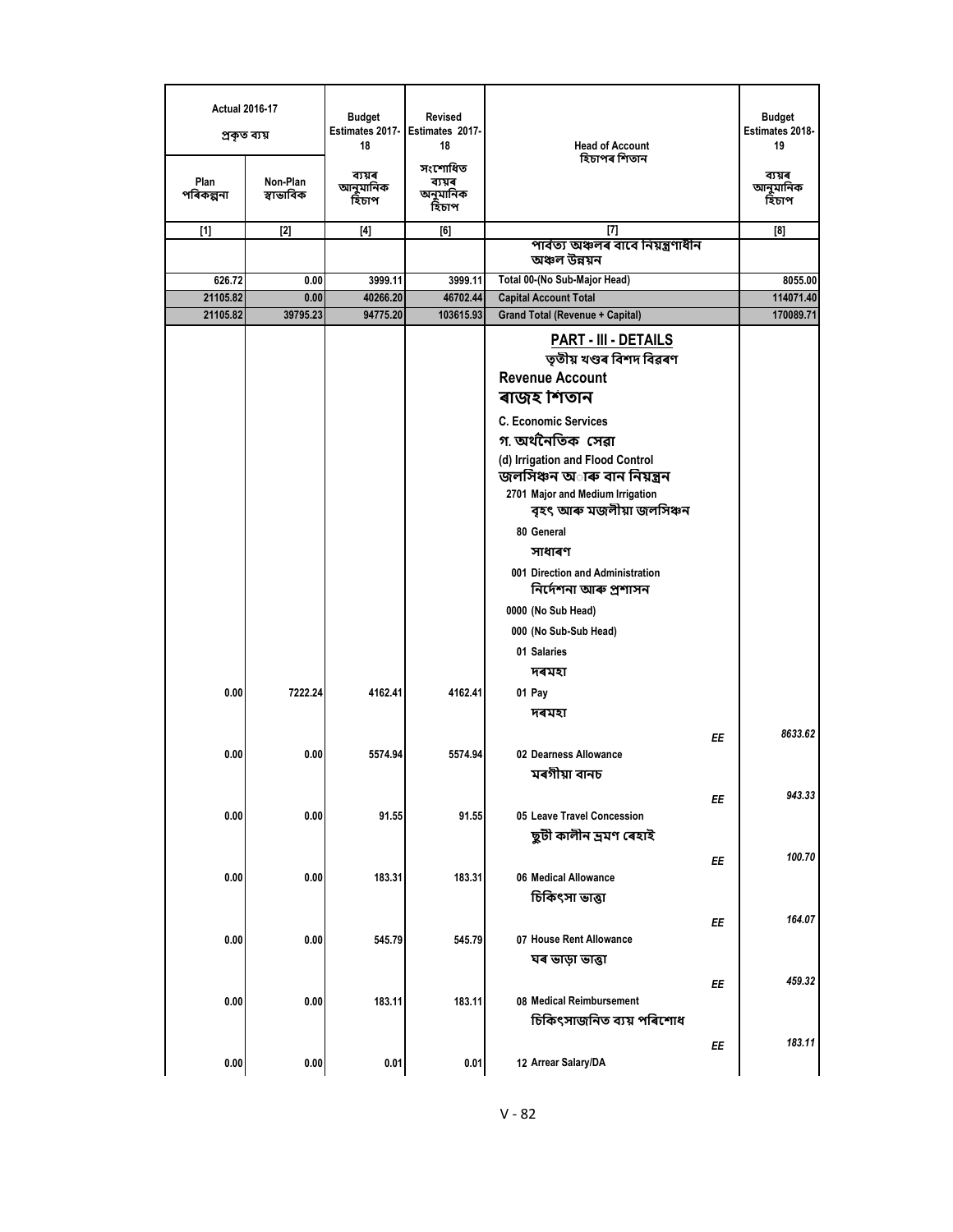| <b>Actual 2016-17</b><br>প্ৰকৃত ব্যয় |                       | <b>Budget</b><br>Estimates 2017-<br>18 | <b>Revised</b><br>Estimates 2017-<br>18 | <b>Head of Account</b>                                            | <b>Budget</b><br>Estimates 2018-<br>19 |
|---------------------------------------|-----------------------|----------------------------------------|-----------------------------------------|-------------------------------------------------------------------|----------------------------------------|
| Plan<br>পৰিকল্পনা                     | Non-Plan<br>স্বাভাবিক | ব্যয়ৰ<br>আনুমানিক<br>হিচাপ            | সংশোধিত<br>ব্যয়ৰ<br>অনুমানিক<br>হিচাপ  | হিচাপৰ শিতান                                                      | ব্যয়ৰ<br>আনুমানিক<br>হিঁচাপ           |
| $[1]$                                 | $[2]$                 | $[4]$                                  | [6]                                     | $[7]$                                                             | [8]                                    |
|                                       |                       |                                        |                                         | বকেয়া দৰমহা /মৰগীয়া বানচ                                        |                                        |
| 0.00                                  | 0.00                  | 0.00                                   | 0.00                                    | ΕE<br>18 Fixed T.A/ Permanent T.A                                 | 50.00                                  |
|                                       |                       |                                        |                                         | নিৰ্দ্ধাৰিত ভ্ৰমণ বানচ - স্থায়ী ভ্ৰমণ বানচ                       |                                        |
|                                       |                       |                                        |                                         | ΕE                                                                | 13.03                                  |
| 0.00                                  | 0.00                  | 0.00                                   | 0.00                                    | 24 Handicapped allowance                                          |                                        |
|                                       |                       |                                        |                                         | বিকলাঙ্গ ভাত্তা                                                   |                                        |
|                                       |                       |                                        |                                         | EE                                                                | 1.68                                   |
| 0.00                                  | 0.00                  | 0.00                                   | 0.00                                    | <b>41 Technical Allowance</b>                                     |                                        |
|                                       |                       |                                        |                                         | কাৰিকৰী ভাট্টা                                                    |                                        |
|                                       |                       |                                        |                                         | ΕE                                                                | 25.53                                  |
| 0.00                                  | 0.00                  | 0.00                                   | 0.00                                    | 52 City Compensatory Allowance                                    |                                        |
|                                       |                       |                                        |                                         | ΕE                                                                | 5.85                                   |
| 0.00                                  | 0.00                  | 0.01                                   | 0.01                                    | 99 Others                                                         | 0.00                                   |
|                                       |                       |                                        |                                         | অন্যান্য                                                          |                                        |
| 0.00                                  | 7222.24               | 10741.13                               | 10741.13                                | <b>Total 01-Salaries</b>                                          | 10580.24                               |
|                                       |                       |                                        |                                         | 02 Wages                                                          |                                        |
|                                       |                       |                                        |                                         | মজুৰি                                                             |                                        |
| 0.00                                  | 25.51                 | 0.00                                   | 0.00                                    | 01 Wages to Casual Employees<br>অস্থায়ী কৰ্মচাৰীলৈ মজুৰি         | 0.00                                   |
| 0.00                                  | 0.00                  | 37.26                                  | 37.26                                   | 02 Wages to Muster Roll Employees<br>মাষ্টাৰ ৰ'ল কৰ্মচাৰীলৈ মজুৰি |                                        |
|                                       |                       |                                        |                                         |                                                                   | 30.61                                  |
| 0.00                                  | 0.00                  | 3.21                                   | 3.21                                    | EE<br>03 Work Charged Employees                                   |                                        |
|                                       |                       |                                        |                                         | কৰ্ম আৰোপিত কৰ্মচাৰী                                              |                                        |
|                                       |                       |                                        |                                         | EE                                                                | 4.08                                   |
| 0.00                                  | 0.00                  | 13.32                                  | 13.32                                   | 06 Part Time Sweeper                                              |                                        |
|                                       |                       |                                        |                                         | অংশকালীন চাফাই কৰ্মী                                              |                                        |
|                                       |                       |                                        |                                         | ЕE                                                                | 7.39                                   |
| 0.00                                  | 25.51                 | 53.79                                  | 53.79                                   | Total 02-Wages                                                    | 42.08                                  |
|                                       |                       |                                        |                                         | 03 Travel Expenses                                                |                                        |
|                                       |                       |                                        |                                         | ভ্ৰমণ খৰচ                                                         |                                        |
| 0.00                                  | 4.60                  | 6.00                                   | 6.00                                    | 00 NULL                                                           | 0.00                                   |
| 0.00                                  | $0.00\,$              | 0.00                                   | 0.00                                    | 01 Regular                                                        |                                        |
|                                       |                       |                                        |                                         | ΕE                                                                | 6.60                                   |
| 0.00                                  | 4.60                  | 6.00                                   | 6.00                                    | <b>Total 03-Travel Expenses</b>                                   | 6.60                                   |
|                                       |                       |                                        |                                         | 04 Office Expenses                                                |                                        |
|                                       |                       |                                        |                                         | কাৰ্য্যালয় ব্যয়                                                 |                                        |
| 0.00                                  | 222.56                | 0.25                                   | 0.25                                    | 01 Postage Stamp                                                  |                                        |
|                                       |                       |                                        |                                         | ডাক টিকট                                                          |                                        |
|                                       |                       |                                        |                                         | EE                                                                | 0.25                                   |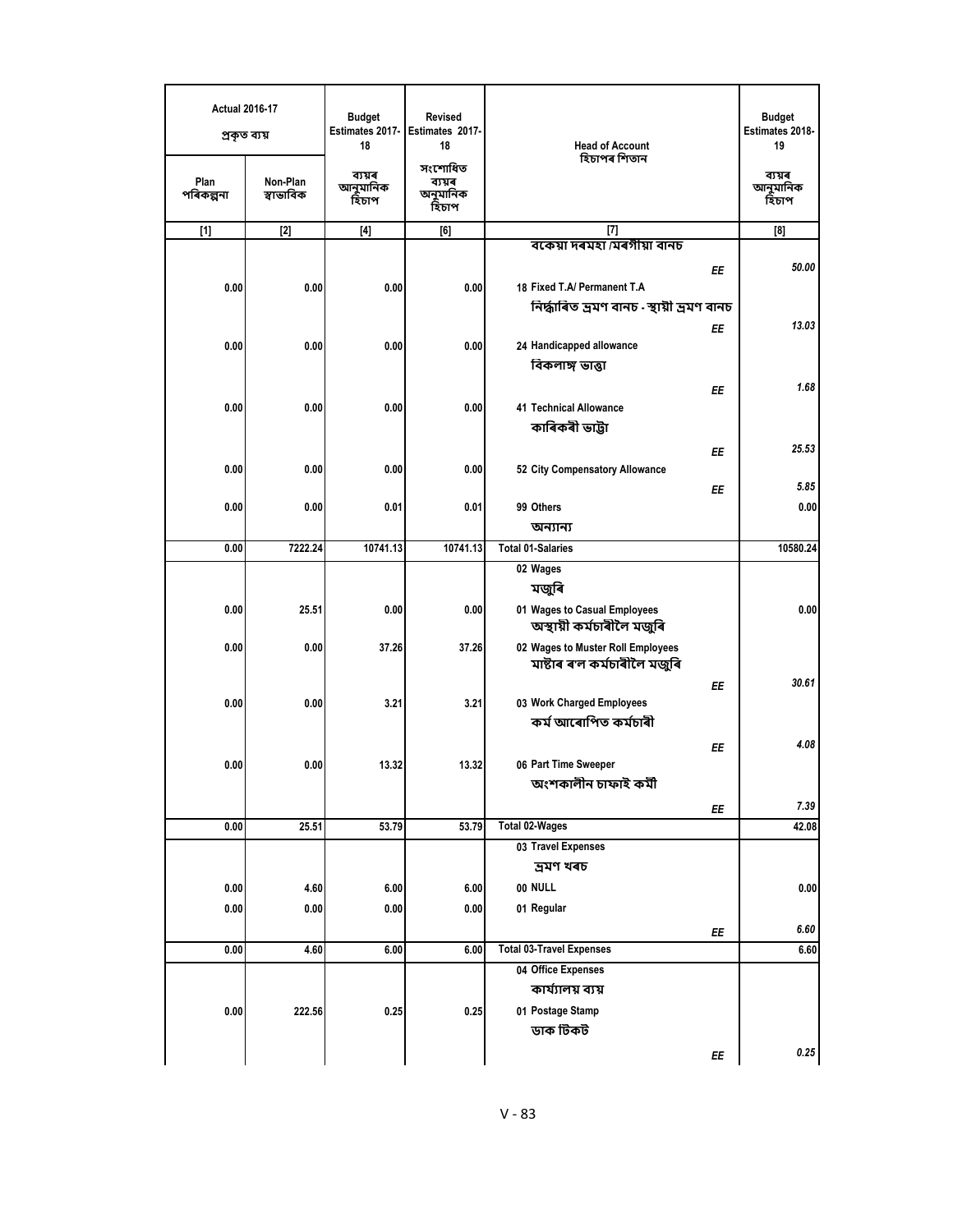| <b>Actual 2016-17</b><br>প্ৰকৃত ব্যয় |                       | <b>Budget</b><br>Estimates 2017-<br>18 | <b>Revised</b><br>Estimates 2017-<br>18 | <b>Head of Account</b>                                           | <b>Budget</b><br>Estimates 2018-<br>19 |
|---------------------------------------|-----------------------|----------------------------------------|-----------------------------------------|------------------------------------------------------------------|----------------------------------------|
| Plan<br>পৰিকল্পনা                     | Non-Plan<br>স্বাভাবিক | ব্যয়ৰ<br>আনুমানিক<br>হিচাপ            | সংশোধিত<br>ব্যয়ৰ<br>অনুমানিক<br>হিচাপ  | হিচাপৰ শিতান                                                     | ব্যয়ৰ<br>আনুমানিক<br>হিচাপ            |
| $[1]$                                 | $[2]$                 | $[4]$                                  | [6]                                     | $[7]$                                                            | [8]                                    |
| 0.00                                  | 0.00                  | 0.27                                   | 0.27                                    | 02 Telephone Charge                                              |                                        |
|                                       |                       |                                        |                                         | টেলিফোন মাচুল                                                    |                                        |
|                                       |                       |                                        |                                         | EE                                                               | 0.27                                   |
| 0.00                                  | 0.00                  | 323.40                                 | 323.40                                  | 03 Electricity and Water Charge                                  |                                        |
|                                       |                       |                                        |                                         | বিদ্যুৎ আৰু পানীৰ মাচুল                                          |                                        |
|                                       |                       |                                        |                                         | ΕE                                                               | 296.60                                 |
| 0.00                                  | 0.00                  | 4.50                                   | 4.50                                    | 04 Office Equipments including Computers &<br><b>Accessories</b> |                                        |
|                                       |                       |                                        |                                         | কম্পিউটাৰ আৰু সা-সঁজুলিকে ধৰি                                    |                                        |
|                                       |                       |                                        |                                         | কাৰ্যালয়ৰ সঁজুলি                                                |                                        |
|                                       |                       |                                        |                                         | EE                                                               | 4.95                                   |
| 0.00                                  | 0.00                  | 1.00                                   | 1.00                                    | 05 Stationery and Printing of Forms                              |                                        |
|                                       |                       |                                        |                                         | লেখন সামগ্ৰী আৰু প্ৰপত্ৰৰ মুদ্ৰণ                                 |                                        |
|                                       |                       |                                        |                                         | ΕE                                                               | 1.00                                   |
| 0.00                                  | 0.00                  | 0.00                                   | 0.00                                    | 06 Furniture                                                     |                                        |
|                                       |                       |                                        |                                         | আচ-বাব                                                           |                                        |
|                                       |                       |                                        |                                         | ΕE                                                               | 25.00                                  |
| 0.00                                  | 0.00                  | 1.50                                   | 1.50                                    | 08 Maintenance of Vehicles                                       |                                        |
|                                       |                       |                                        |                                         | কৰ্মচাৰীৰ ব্যৱহৃত যান-বাহন ক্ৰয় আৰু<br>মেৰামতি                  |                                        |
|                                       |                       |                                        |                                         | ΕE                                                               | 10.00                                  |
| 0.00                                  | 0.00                  | 0.10                                   | 0.10                                    | 10 Books and Periodicals                                         |                                        |
|                                       |                       |                                        |                                         | পুথি আৰু সাময়িক পত্ৰিকা                                         |                                        |
|                                       |                       |                                        |                                         | EE                                                               | 0.49                                   |
| 0.00                                  | 0.00                  | 1.00                                   | 1.00                                    | 11 Refreshment Expenses                                          |                                        |
|                                       |                       |                                        |                                         | লঘু আহাৰৰ ব্যয়                                                  |                                        |
|                                       |                       |                                        |                                         | ΕE                                                               | 1.00                                   |
| 0.00                                  | 0.00                  | 0.00                                   | 0.00                                    | 14 Hiring of Functional Vehicles                                 |                                        |
|                                       |                       |                                        |                                         |                                                                  |                                        |
|                                       |                       |                                        |                                         | ΕE                                                               | 9.03                                   |
| 0.00                                  | 0.00                  | 4.00                                   | 4.00                                    | 99 Others                                                        |                                        |
|                                       |                       |                                        |                                         | অন্যান্য                                                         |                                        |
|                                       |                       |                                        |                                         | ΕE                                                               | 4.40                                   |
| 0.00                                  | 222.56                | 336.02                                 | 336.02                                  | <b>Total 04-Office Expenses</b>                                  | 352.99                                 |
|                                       |                       |                                        |                                         | 05 Payment for Professional and Special<br><b>Services</b>       |                                        |
|                                       |                       |                                        |                                         | বৃত্তিগত আৰু বিশেষ সেৱাসমূহৰ বাবে<br>পৰিশোধ                      |                                        |
| 0.00                                  | 95.20                 | 0.75                                   | 0.75                                    | 01 Remuneration for Professional Services                        |                                        |
|                                       |                       |                                        |                                         | বৃত্তিগত সেৱাৰ বানচ                                              |                                        |
|                                       |                       |                                        |                                         | ΕE                                                               | 3.78                                   |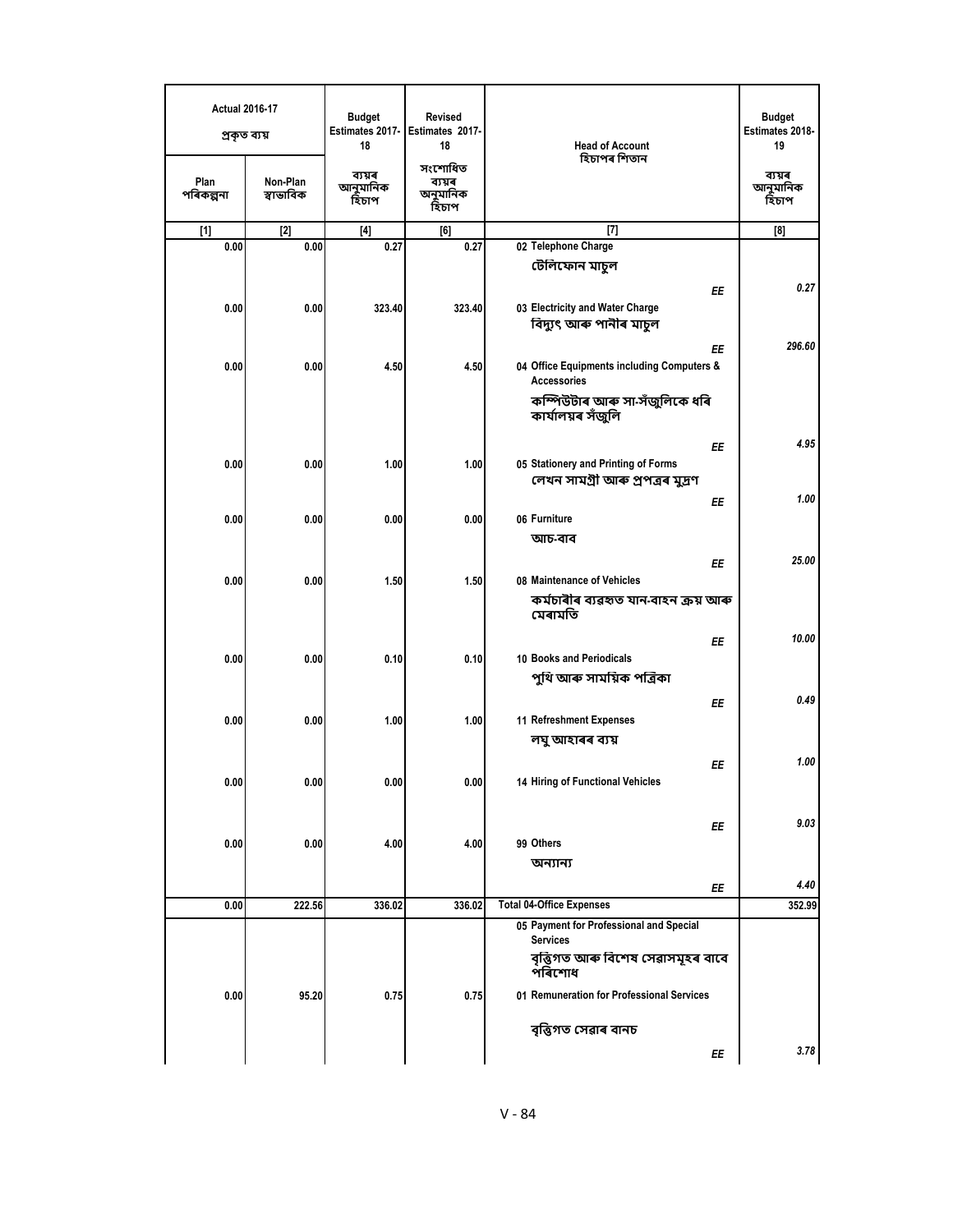| <b>Actual 2016-17</b><br>প্ৰকৃত ব্যয় |                       | <b>Budget</b><br>Estimates 2017-<br>18 | <b>Revised</b><br>Estimates 2017-<br>18 | <b>Head of Account</b>                                                  | <b>Budget</b><br>Estimates 2018-<br>19 |
|---------------------------------------|-----------------------|----------------------------------------|-----------------------------------------|-------------------------------------------------------------------------|----------------------------------------|
| Plan<br>পৰিকল্পনা                     | Non-Plan<br>স্বাভাবিক | ব্যয়ৰ<br>আনুমানিক<br>হিচাপ            | সংশোধিত<br>ব্যয়ৰ<br>অনুমানিক<br>হিচাপ  | হিচাপৰ শিতান                                                            | ব্যয়ৰ<br>আনুমানিক<br>হিচাপ            |
| $[1]$                                 | $[2]$                 | $[4]$                                  | [6]                                     | $[7]$                                                                   | [8]                                    |
| 0.00                                  | 0.00                  | 5.50                                   | 5.50                                    | 02 Legal Service                                                        |                                        |
|                                       |                       |                                        |                                         | আইন সেৱা                                                                |                                        |
|                                       |                       |                                        |                                         | ΕE                                                                      | 6.05                                   |
| 0.00                                  | 0.00                  | 1.00                                   | 1.00                                    | 03 Consultancy Fees                                                     |                                        |
|                                       |                       |                                        |                                         | পৰামৰ্শদাতাৰ মাছুল                                                      |                                        |
|                                       |                       |                                        |                                         | ΕE                                                                      | 2.92                                   |
| 0.00                                  | 95.20                 | 7.25                                   | 7.25                                    | <b>Total 05-Payment for Professional and Special</b><br><b>Services</b> | 12.75                                  |
|                                       |                       |                                        |                                         | 08 Advertising, Sales and Publicity Expenses                            |                                        |
|                                       |                       |                                        |                                         |                                                                         |                                        |
|                                       |                       |                                        |                                         | বিজ্ঞাপন, বিক্ৰী আৰু প্ৰচাৰ ব্যয়                                       |                                        |
| 0.00                                  | 0.00                  | 0.15                                   | 0.15                                    | 02 Printing of Publicity Materials                                      | 0.00                                   |
|                                       |                       |                                        |                                         | প্ৰচাৰ নথি ছপা                                                          |                                        |
| 0.00                                  | 0.00                  | 0.15                                   | 0.15                                    | <b>Total 08-Advertising, Sales and Publicity Expenses</b>               | 0.00                                   |
|                                       |                       |                                        |                                         | 15 Machinery and Equipment / Tools & Plants                             |                                        |
|                                       |                       |                                        |                                         | যন্ত্ৰ আৰু সা-সজুঁলি / আহিলা আৰু সা-<br>সৰঞ্জাম                         |                                        |
| 0.00                                  | 0.00                  | 0.00                                   | 0.00                                    | 02 Tools and plants                                                     |                                        |
|                                       |                       |                                        |                                         | আহিলা আৰু সা-সঁজুলি                                                     |                                        |
|                                       |                       |                                        |                                         | ΕE                                                                      | 86.00                                  |
| 0.00                                  | 0.00                  | 0.00                                   | 0.00                                    | Total 15-Machinery and Equipment / Tools & Plants                       | 86.00                                  |
|                                       |                       |                                        |                                         |                                                                         |                                        |
|                                       |                       |                                        |                                         | 16 Purchase of Motor Vehicles<br>যান-বাহনসমূহ                           |                                        |
| 0.00                                  | 0.00                  | 211.85                                 | 211.85                                  | 00 NULL                                                                 | 0.00                                   |
|                                       |                       |                                        |                                         | 02 Purchase of Functional Vehicles                                      |                                        |
| 0.00                                  | 0.00                  | 0.00                                   | 0.00                                    | ΕE                                                                      | 300.00                                 |
| 0.00                                  | 0.00                  | 211.85                                 | 211.85                                  | <b>Total 16-Purchase of Motor Vehicles</b>                              | 300.00                                 |
|                                       |                       |                                        |                                         | 17 Maintenance                                                          |                                        |
|                                       |                       |                                        |                                         | ৰক্ষণাবেক্ষণ                                                            |                                        |
| 0.00                                  | 346.04                | 360.00                                 | 360.00                                  | 05 Asset Maintenance                                                    |                                        |
|                                       |                       |                                        |                                         | সম্পত্তি ব্যৱস্থাপনা                                                    |                                        |
|                                       |                       |                                        |                                         | ΕE                                                                      | 360.00                                 |
| 0.00                                  | 346.04                | 360.00                                 | 360.00                                  | <b>Total 17-Maintenance</b>                                             | 360.00                                 |
|                                       |                       |                                        |                                         | 20 Investment                                                           |                                        |
|                                       |                       |                                        |                                         | বিনিয়োগ                                                                |                                        |
| 0.00                                  | 0.02                  | 0.00                                   | 0.00                                    | 01 Interest Payment                                                     | 0.00                                   |
|                                       |                       |                                        |                                         | সুদ অাদায়                                                              |                                        |
| 0.00                                  | 0.02                  | 0.00                                   | 0.00                                    | <b>Total 20-Investment</b>                                              | 0.00                                   |
|                                       |                       |                                        |                                         | 26 Other Charges                                                        |                                        |
|                                       |                       |                                        |                                         | অন্যান্য মাচুল                                                          |                                        |
|                                       |                       |                                        |                                         |                                                                         |                                        |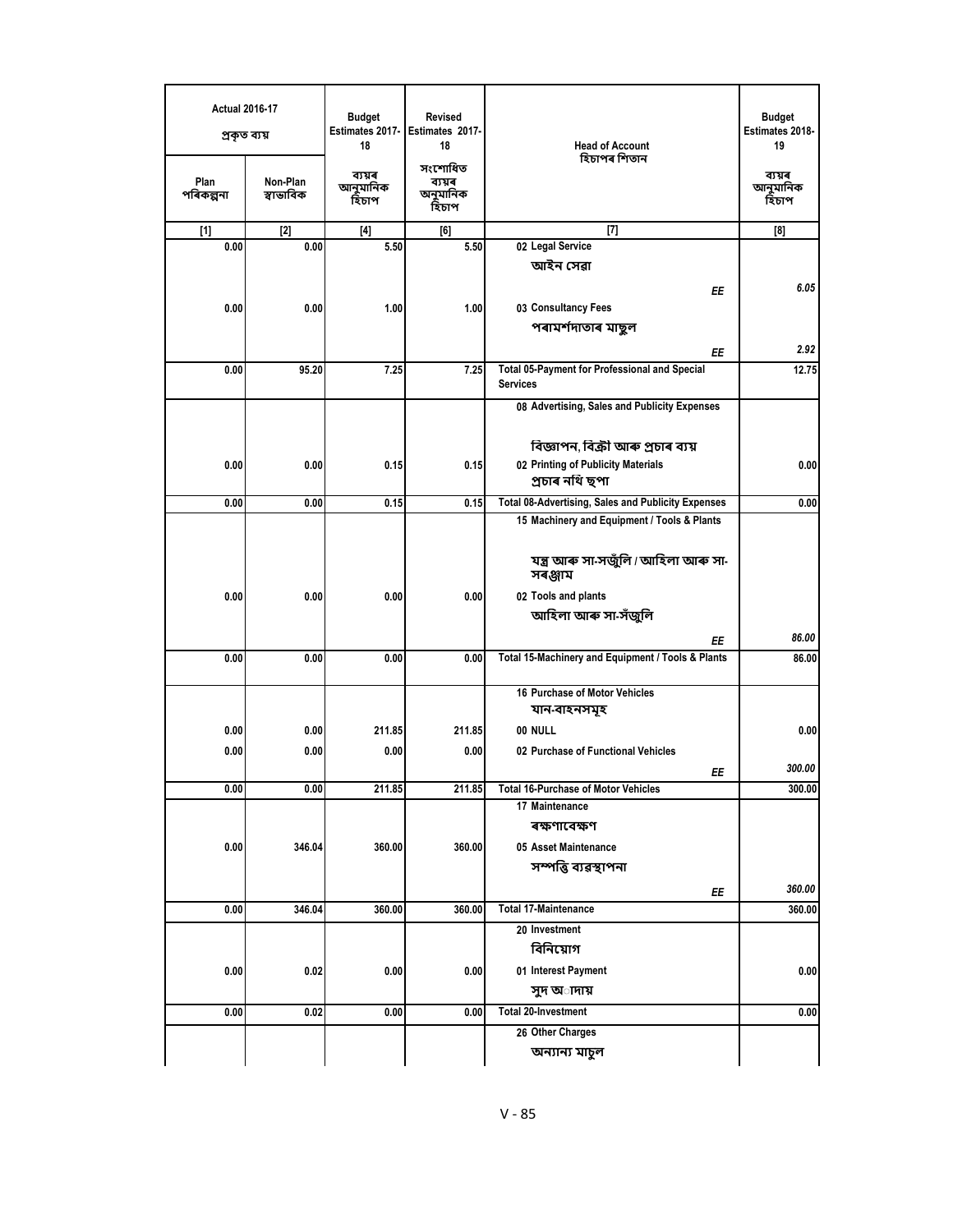| সংশোধিত<br>ব্যয়ৰ<br>ব্যয়ৰ<br>Non-Plan<br>Plan<br>ব্যয়ৰ<br>আনুমানিক<br>আনুমানিক<br>স্বাভাবিক<br>অনুমানিক<br>পৰিকল্পনা<br>হিচাপ<br>হিচাপ<br>হিচাপ<br>$[7]$<br>$[1]$<br>$[2]$<br>$[4]$<br>[8]<br>[6]<br>1.10<br>02 Disaster management<br>0.00<br>0.00<br>1.10<br>দুৰ্যোগ ব্যৱস্থাপনা<br>ΕE<br>0.00<br>0.00<br>5.20<br>5.20<br>03 Training<br>প্ৰশিক্ষণ<br>20.64<br>EE<br>09 Decreetal Amount<br>0.00<br>0.00<br>0.00<br>0.00<br>হুকুমজনিত ধন<br>36.74<br>ΕE<br>0.00<br>10 Conduct of Recruitment Exams / Deptt Exams<br>0.00<br>10.00<br>10.00<br>মকৰল পৰীক্ষা / বিভাগীয় পৰীক্ষা<br>অনুষ্ঠিত কৰা<br>ΕE<br>99 Others<br>0.00<br>0.00<br>1.00<br>0.00<br>0.00<br>অন্যান্য<br><b>Total 26-Other Charges</b><br>0.00<br>1.00<br>16.30<br>16.30<br>68.48<br>Total 000-(No Sub-Sub Head)<br>0.00<br>7917.17<br>11732.49<br>11732.49<br>11809.14<br>0.00<br>7917.17<br>11732.49<br>11732.49<br>Total 0000-(No Sub Head)<br>6341 Award of 13th Finance Commission<br>000 (No Sub-Sub Head)<br>13 Major Works<br>প্ৰধান কামসমূহ<br>02 Spill Over<br>0.00<br>11.24<br>0.00<br>0.00<br>0.00<br>ধাৰাবাহিক ব্যয়<br>0.00<br>11.24<br>0.00<br><b>Total 13-Major Works</b><br>0.00<br>0.00<br>11.24<br>Total 000-(No Sub-Sub Head)<br>0.00<br>0.00<br>0.00<br>0.00<br>0.00<br>11.24<br>0.00<br>0.00<br>Total 6341-Award of 13th Finance Commission<br>0.00<br>11732.49<br>11732.49<br>0.00<br>7928.41<br><b>Total 001-Direction and Administration</b><br>11809.14<br>911 Deduct Recoveries of Overpayments<br>অতিৰিক্তভাবে প্ৰদান কৰা ধনৰ কৰ্তন<br>0000 (No Sub Head)<br>000 (No Sub-Sub Head)<br>00 (No Detail Head)<br>00 NULL<br>0.00<br>0.00<br>0.00<br>-8.33<br>ৰিক্ত<br>Total 00-(No Detail Head)<br>0.00<br>$-8.33$<br>0.00<br>0.00<br>0.00<br>0.00<br>$-8.33$<br>0.00<br>0.00<br>Total 000-(No Sub-Sub Head)<br>0.00<br>0.00<br>$-8.33$<br>0.00<br>0.00<br>Total 0000-(No Sub Head)<br>0.00<br>0.00<br>0.00<br><b>Total 911-Deduct Recoveries of Overpayments</b><br>-8.33<br>2702 Minor Irrigation | <b>Actual 2016-17</b><br>প্ৰকৃত ব্যয় |  | <b>Budget</b><br>Estimates 2017-<br>18 | <b>Revised</b><br>Estimates 2017-<br>18 | <b>Head of Account</b> | <b>Budget</b><br>Estimates 2018-<br>19 |
|-------------------------------------------------------------------------------------------------------------------------------------------------------------------------------------------------------------------------------------------------------------------------------------------------------------------------------------------------------------------------------------------------------------------------------------------------------------------------------------------------------------------------------------------------------------------------------------------------------------------------------------------------------------------------------------------------------------------------------------------------------------------------------------------------------------------------------------------------------------------------------------------------------------------------------------------------------------------------------------------------------------------------------------------------------------------------------------------------------------------------------------------------------------------------------------------------------------------------------------------------------------------------------------------------------------------------------------------------------------------------------------------------------------------------------------------------------------------------------------------------------------------------------------------------------------------------------------------------------------------------------------------------------------------------------------------------------------------------------------------------------------------------------------------------------------------------------------------------------------------------------------------------------------------------------------------------------------------------------------------------|---------------------------------------|--|----------------------------------------|-----------------------------------------|------------------------|----------------------------------------|
|                                                                                                                                                                                                                                                                                                                                                                                                                                                                                                                                                                                                                                                                                                                                                                                                                                                                                                                                                                                                                                                                                                                                                                                                                                                                                                                                                                                                                                                                                                                                                                                                                                                                                                                                                                                                                                                                                                                                                                                                 |                                       |  |                                        |                                         | হিচাপৰ শিতান           |                                        |
|                                                                                                                                                                                                                                                                                                                                                                                                                                                                                                                                                                                                                                                                                                                                                                                                                                                                                                                                                                                                                                                                                                                                                                                                                                                                                                                                                                                                                                                                                                                                                                                                                                                                                                                                                                                                                                                                                                                                                                                                 |                                       |  |                                        |                                         |                        |                                        |
|                                                                                                                                                                                                                                                                                                                                                                                                                                                                                                                                                                                                                                                                                                                                                                                                                                                                                                                                                                                                                                                                                                                                                                                                                                                                                                                                                                                                                                                                                                                                                                                                                                                                                                                                                                                                                                                                                                                                                                                                 |                                       |  |                                        |                                         |                        |                                        |
|                                                                                                                                                                                                                                                                                                                                                                                                                                                                                                                                                                                                                                                                                                                                                                                                                                                                                                                                                                                                                                                                                                                                                                                                                                                                                                                                                                                                                                                                                                                                                                                                                                                                                                                                                                                                                                                                                                                                                                                                 |                                       |  |                                        |                                         |                        |                                        |
|                                                                                                                                                                                                                                                                                                                                                                                                                                                                                                                                                                                                                                                                                                                                                                                                                                                                                                                                                                                                                                                                                                                                                                                                                                                                                                                                                                                                                                                                                                                                                                                                                                                                                                                                                                                                                                                                                                                                                                                                 |                                       |  |                                        |                                         |                        | 1.10                                   |
|                                                                                                                                                                                                                                                                                                                                                                                                                                                                                                                                                                                                                                                                                                                                                                                                                                                                                                                                                                                                                                                                                                                                                                                                                                                                                                                                                                                                                                                                                                                                                                                                                                                                                                                                                                                                                                                                                                                                                                                                 |                                       |  |                                        |                                         |                        |                                        |
|                                                                                                                                                                                                                                                                                                                                                                                                                                                                                                                                                                                                                                                                                                                                                                                                                                                                                                                                                                                                                                                                                                                                                                                                                                                                                                                                                                                                                                                                                                                                                                                                                                                                                                                                                                                                                                                                                                                                                                                                 |                                       |  |                                        |                                         |                        |                                        |
|                                                                                                                                                                                                                                                                                                                                                                                                                                                                                                                                                                                                                                                                                                                                                                                                                                                                                                                                                                                                                                                                                                                                                                                                                                                                                                                                                                                                                                                                                                                                                                                                                                                                                                                                                                                                                                                                                                                                                                                                 |                                       |  |                                        |                                         |                        |                                        |
|                                                                                                                                                                                                                                                                                                                                                                                                                                                                                                                                                                                                                                                                                                                                                                                                                                                                                                                                                                                                                                                                                                                                                                                                                                                                                                                                                                                                                                                                                                                                                                                                                                                                                                                                                                                                                                                                                                                                                                                                 |                                       |  |                                        |                                         |                        |                                        |
|                                                                                                                                                                                                                                                                                                                                                                                                                                                                                                                                                                                                                                                                                                                                                                                                                                                                                                                                                                                                                                                                                                                                                                                                                                                                                                                                                                                                                                                                                                                                                                                                                                                                                                                                                                                                                                                                                                                                                                                                 |                                       |  |                                        |                                         |                        |                                        |
|                                                                                                                                                                                                                                                                                                                                                                                                                                                                                                                                                                                                                                                                                                                                                                                                                                                                                                                                                                                                                                                                                                                                                                                                                                                                                                                                                                                                                                                                                                                                                                                                                                                                                                                                                                                                                                                                                                                                                                                                 |                                       |  |                                        |                                         |                        |                                        |
|                                                                                                                                                                                                                                                                                                                                                                                                                                                                                                                                                                                                                                                                                                                                                                                                                                                                                                                                                                                                                                                                                                                                                                                                                                                                                                                                                                                                                                                                                                                                                                                                                                                                                                                                                                                                                                                                                                                                                                                                 |                                       |  |                                        |                                         |                        |                                        |
|                                                                                                                                                                                                                                                                                                                                                                                                                                                                                                                                                                                                                                                                                                                                                                                                                                                                                                                                                                                                                                                                                                                                                                                                                                                                                                                                                                                                                                                                                                                                                                                                                                                                                                                                                                                                                                                                                                                                                                                                 |                                       |  |                                        |                                         |                        |                                        |
|                                                                                                                                                                                                                                                                                                                                                                                                                                                                                                                                                                                                                                                                                                                                                                                                                                                                                                                                                                                                                                                                                                                                                                                                                                                                                                                                                                                                                                                                                                                                                                                                                                                                                                                                                                                                                                                                                                                                                                                                 |                                       |  |                                        |                                         |                        |                                        |
|                                                                                                                                                                                                                                                                                                                                                                                                                                                                                                                                                                                                                                                                                                                                                                                                                                                                                                                                                                                                                                                                                                                                                                                                                                                                                                                                                                                                                                                                                                                                                                                                                                                                                                                                                                                                                                                                                                                                                                                                 |                                       |  |                                        |                                         |                        | 10.00                                  |
|                                                                                                                                                                                                                                                                                                                                                                                                                                                                                                                                                                                                                                                                                                                                                                                                                                                                                                                                                                                                                                                                                                                                                                                                                                                                                                                                                                                                                                                                                                                                                                                                                                                                                                                                                                                                                                                                                                                                                                                                 |                                       |  |                                        |                                         |                        |                                        |
|                                                                                                                                                                                                                                                                                                                                                                                                                                                                                                                                                                                                                                                                                                                                                                                                                                                                                                                                                                                                                                                                                                                                                                                                                                                                                                                                                                                                                                                                                                                                                                                                                                                                                                                                                                                                                                                                                                                                                                                                 |                                       |  |                                        |                                         |                        |                                        |
|                                                                                                                                                                                                                                                                                                                                                                                                                                                                                                                                                                                                                                                                                                                                                                                                                                                                                                                                                                                                                                                                                                                                                                                                                                                                                                                                                                                                                                                                                                                                                                                                                                                                                                                                                                                                                                                                                                                                                                                                 |                                       |  |                                        |                                         |                        |                                        |
|                                                                                                                                                                                                                                                                                                                                                                                                                                                                                                                                                                                                                                                                                                                                                                                                                                                                                                                                                                                                                                                                                                                                                                                                                                                                                                                                                                                                                                                                                                                                                                                                                                                                                                                                                                                                                                                                                                                                                                                                 |                                       |  |                                        |                                         |                        |                                        |
|                                                                                                                                                                                                                                                                                                                                                                                                                                                                                                                                                                                                                                                                                                                                                                                                                                                                                                                                                                                                                                                                                                                                                                                                                                                                                                                                                                                                                                                                                                                                                                                                                                                                                                                                                                                                                                                                                                                                                                                                 |                                       |  |                                        |                                         |                        | 11809.14                               |
|                                                                                                                                                                                                                                                                                                                                                                                                                                                                                                                                                                                                                                                                                                                                                                                                                                                                                                                                                                                                                                                                                                                                                                                                                                                                                                                                                                                                                                                                                                                                                                                                                                                                                                                                                                                                                                                                                                                                                                                                 |                                       |  |                                        |                                         |                        |                                        |
|                                                                                                                                                                                                                                                                                                                                                                                                                                                                                                                                                                                                                                                                                                                                                                                                                                                                                                                                                                                                                                                                                                                                                                                                                                                                                                                                                                                                                                                                                                                                                                                                                                                                                                                                                                                                                                                                                                                                                                                                 |                                       |  |                                        |                                         |                        |                                        |
|                                                                                                                                                                                                                                                                                                                                                                                                                                                                                                                                                                                                                                                                                                                                                                                                                                                                                                                                                                                                                                                                                                                                                                                                                                                                                                                                                                                                                                                                                                                                                                                                                                                                                                                                                                                                                                                                                                                                                                                                 |                                       |  |                                        |                                         |                        |                                        |
|                                                                                                                                                                                                                                                                                                                                                                                                                                                                                                                                                                                                                                                                                                                                                                                                                                                                                                                                                                                                                                                                                                                                                                                                                                                                                                                                                                                                                                                                                                                                                                                                                                                                                                                                                                                                                                                                                                                                                                                                 |                                       |  |                                        |                                         |                        |                                        |
|                                                                                                                                                                                                                                                                                                                                                                                                                                                                                                                                                                                                                                                                                                                                                                                                                                                                                                                                                                                                                                                                                                                                                                                                                                                                                                                                                                                                                                                                                                                                                                                                                                                                                                                                                                                                                                                                                                                                                                                                 |                                       |  |                                        |                                         |                        |                                        |
|                                                                                                                                                                                                                                                                                                                                                                                                                                                                                                                                                                                                                                                                                                                                                                                                                                                                                                                                                                                                                                                                                                                                                                                                                                                                                                                                                                                                                                                                                                                                                                                                                                                                                                                                                                                                                                                                                                                                                                                                 |                                       |  |                                        |                                         |                        |                                        |
|                                                                                                                                                                                                                                                                                                                                                                                                                                                                                                                                                                                                                                                                                                                                                                                                                                                                                                                                                                                                                                                                                                                                                                                                                                                                                                                                                                                                                                                                                                                                                                                                                                                                                                                                                                                                                                                                                                                                                                                                 |                                       |  |                                        |                                         |                        |                                        |
|                                                                                                                                                                                                                                                                                                                                                                                                                                                                                                                                                                                                                                                                                                                                                                                                                                                                                                                                                                                                                                                                                                                                                                                                                                                                                                                                                                                                                                                                                                                                                                                                                                                                                                                                                                                                                                                                                                                                                                                                 |                                       |  |                                        |                                         |                        |                                        |
|                                                                                                                                                                                                                                                                                                                                                                                                                                                                                                                                                                                                                                                                                                                                                                                                                                                                                                                                                                                                                                                                                                                                                                                                                                                                                                                                                                                                                                                                                                                                                                                                                                                                                                                                                                                                                                                                                                                                                                                                 |                                       |  |                                        |                                         |                        |                                        |
|                                                                                                                                                                                                                                                                                                                                                                                                                                                                                                                                                                                                                                                                                                                                                                                                                                                                                                                                                                                                                                                                                                                                                                                                                                                                                                                                                                                                                                                                                                                                                                                                                                                                                                                                                                                                                                                                                                                                                                                                 |                                       |  |                                        |                                         |                        |                                        |
|                                                                                                                                                                                                                                                                                                                                                                                                                                                                                                                                                                                                                                                                                                                                                                                                                                                                                                                                                                                                                                                                                                                                                                                                                                                                                                                                                                                                                                                                                                                                                                                                                                                                                                                                                                                                                                                                                                                                                                                                 |                                       |  |                                        |                                         |                        |                                        |
|                                                                                                                                                                                                                                                                                                                                                                                                                                                                                                                                                                                                                                                                                                                                                                                                                                                                                                                                                                                                                                                                                                                                                                                                                                                                                                                                                                                                                                                                                                                                                                                                                                                                                                                                                                                                                                                                                                                                                                                                 |                                       |  |                                        |                                         |                        |                                        |
|                                                                                                                                                                                                                                                                                                                                                                                                                                                                                                                                                                                                                                                                                                                                                                                                                                                                                                                                                                                                                                                                                                                                                                                                                                                                                                                                                                                                                                                                                                                                                                                                                                                                                                                                                                                                                                                                                                                                                                                                 |                                       |  |                                        |                                         |                        |                                        |
|                                                                                                                                                                                                                                                                                                                                                                                                                                                                                                                                                                                                                                                                                                                                                                                                                                                                                                                                                                                                                                                                                                                                                                                                                                                                                                                                                                                                                                                                                                                                                                                                                                                                                                                                                                                                                                                                                                                                                                                                 |                                       |  |                                        |                                         |                        |                                        |
|                                                                                                                                                                                                                                                                                                                                                                                                                                                                                                                                                                                                                                                                                                                                                                                                                                                                                                                                                                                                                                                                                                                                                                                                                                                                                                                                                                                                                                                                                                                                                                                                                                                                                                                                                                                                                                                                                                                                                                                                 |                                       |  |                                        |                                         |                        |                                        |
|                                                                                                                                                                                                                                                                                                                                                                                                                                                                                                                                                                                                                                                                                                                                                                                                                                                                                                                                                                                                                                                                                                                                                                                                                                                                                                                                                                                                                                                                                                                                                                                                                                                                                                                                                                                                                                                                                                                                                                                                 |                                       |  |                                        |                                         |                        |                                        |
|                                                                                                                                                                                                                                                                                                                                                                                                                                                                                                                                                                                                                                                                                                                                                                                                                                                                                                                                                                                                                                                                                                                                                                                                                                                                                                                                                                                                                                                                                                                                                                                                                                                                                                                                                                                                                                                                                                                                                                                                 |                                       |  |                                        |                                         |                        | 0.00                                   |
|                                                                                                                                                                                                                                                                                                                                                                                                                                                                                                                                                                                                                                                                                                                                                                                                                                                                                                                                                                                                                                                                                                                                                                                                                                                                                                                                                                                                                                                                                                                                                                                                                                                                                                                                                                                                                                                                                                                                                                                                 |                                       |  |                                        |                                         |                        |                                        |
|                                                                                                                                                                                                                                                                                                                                                                                                                                                                                                                                                                                                                                                                                                                                                                                                                                                                                                                                                                                                                                                                                                                                                                                                                                                                                                                                                                                                                                                                                                                                                                                                                                                                                                                                                                                                                                                                                                                                                                                                 |                                       |  |                                        |                                         |                        |                                        |
|                                                                                                                                                                                                                                                                                                                                                                                                                                                                                                                                                                                                                                                                                                                                                                                                                                                                                                                                                                                                                                                                                                                                                                                                                                                                                                                                                                                                                                                                                                                                                                                                                                                                                                                                                                                                                                                                                                                                                                                                 |                                       |  |                                        |                                         |                        |                                        |
|                                                                                                                                                                                                                                                                                                                                                                                                                                                                                                                                                                                                                                                                                                                                                                                                                                                                                                                                                                                                                                                                                                                                                                                                                                                                                                                                                                                                                                                                                                                                                                                                                                                                                                                                                                                                                                                                                                                                                                                                 |                                       |  |                                        |                                         |                        | 0.00                                   |
|                                                                                                                                                                                                                                                                                                                                                                                                                                                                                                                                                                                                                                                                                                                                                                                                                                                                                                                                                                                                                                                                                                                                                                                                                                                                                                                                                                                                                                                                                                                                                                                                                                                                                                                                                                                                                                                                                                                                                                                                 |                                       |  |                                        |                                         |                        | 0.00                                   |
|                                                                                                                                                                                                                                                                                                                                                                                                                                                                                                                                                                                                                                                                                                                                                                                                                                                                                                                                                                                                                                                                                                                                                                                                                                                                                                                                                                                                                                                                                                                                                                                                                                                                                                                                                                                                                                                                                                                                                                                                 |                                       |  |                                        |                                         |                        |                                        |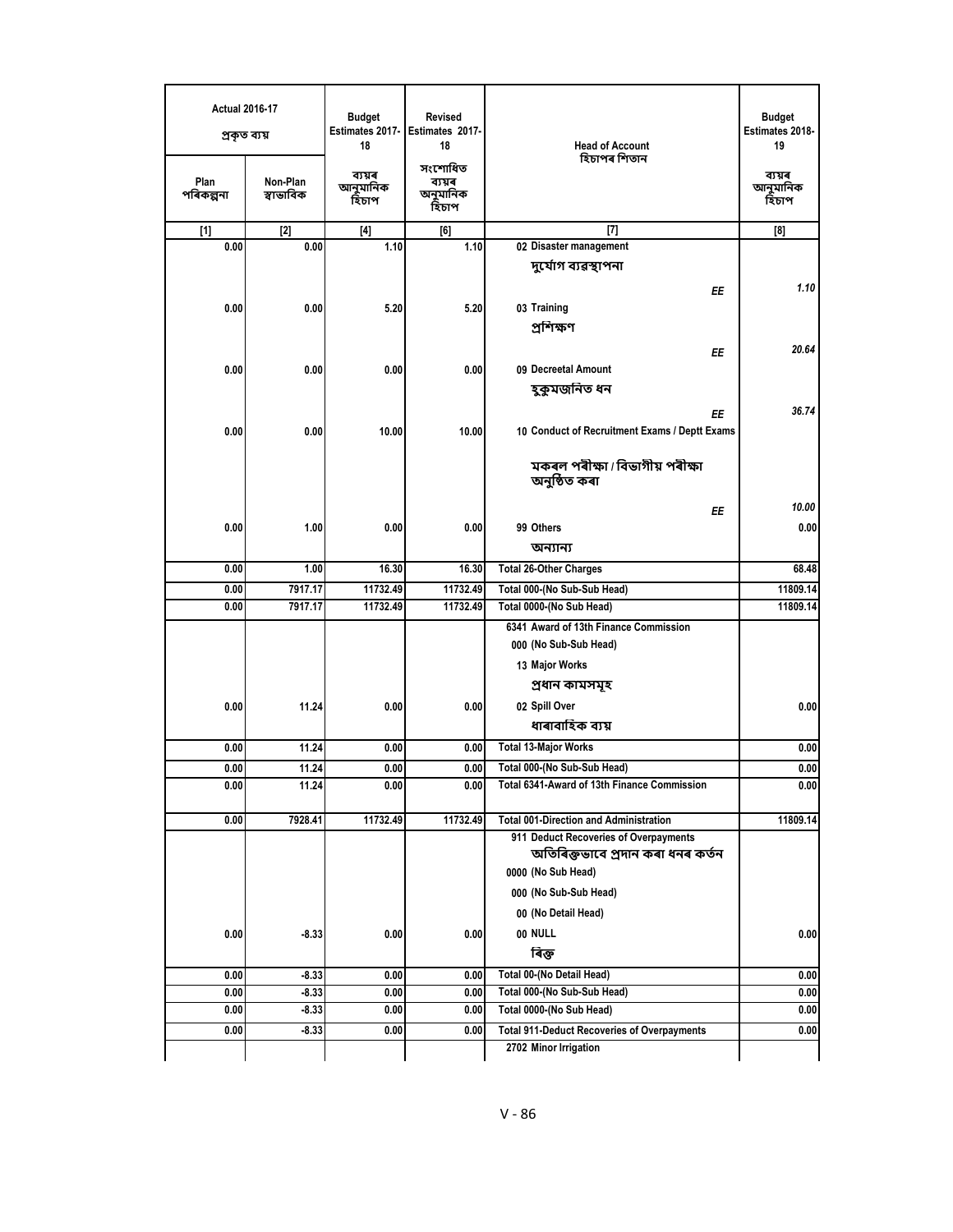| <b>Actual 2016-17</b><br>প্ৰকৃত ব্যয় |                       | <b>Budget</b><br>Estimates 2017-<br>18 | <b>Revised</b><br>Estimates 2017-<br>18 | <b>Head of Account</b>                          | <b>Budget</b><br>Estimates 2018-<br>19 |
|---------------------------------------|-----------------------|----------------------------------------|-----------------------------------------|-------------------------------------------------|----------------------------------------|
| Plan<br>পৰিকল্পনা                     | Non-Plan<br>স্বাভাবিক | ব্যয়ৰ<br>আনুমানিক<br>হিচাপ            | সংশোধিত<br>ব্যয়ৰ<br>অনুমানিক<br>হিচাপ  | হিচাপৰ শিতান                                    | ব্যয়ৰ<br>আনুমানিক<br>হিচাপ            |
| $[1]$                                 | $[2]$                 | $[4]$                                  | [6]                                     | $[7]$                                           | [8]                                    |
|                                       |                       |                                        |                                         | ক্ষুদ্ৰ জলসিঞ্চন                                |                                        |
|                                       |                       |                                        |                                         | 00 (No Sub-Major Head)<br>800 Other Expenditure |                                        |
|                                       |                       |                                        |                                         | অন্যান্য ব্যয়                                  |                                        |
|                                       |                       |                                        |                                         | 0160 Flow Irrigation System                     |                                        |
|                                       |                       |                                        |                                         | 000 (No Sub-Sub Head)                           |                                        |
|                                       |                       |                                        |                                         | 01 Salaries                                     |                                        |
|                                       |                       |                                        |                                         | দৰমহা                                           |                                        |
| 0.00                                  | 574.34                | 336.22                                 | 336.22                                  | 01 Pay                                          |                                        |
|                                       |                       |                                        |                                         | দৰমহা                                           |                                        |
|                                       |                       |                                        |                                         | ΕE                                              | 661.95                                 |
| 0.00                                  | 0.00                  | 480.79                                 | 480.79                                  | 02 Dearness Allowance                           |                                        |
|                                       |                       |                                        |                                         | মৰগীয়া বানচ                                    |                                        |
|                                       |                       |                                        |                                         | ΕE                                              | 72.81                                  |
| 0.00                                  | 0.00                  | 6.73                                   | 6.73                                    | 05 Leave Travel Concession                      |                                        |
|                                       |                       |                                        |                                         | ছুটী কালীন ভ্ৰমণ ৰেহাই                          |                                        |
|                                       |                       |                                        |                                         | ΕE                                              | 7.40                                   |
| 0.00                                  | 0.00                  | 16.06                                  | 16.06                                   | 06 Medical Allowance                            |                                        |
|                                       |                       |                                        |                                         | চিকিৎসা ভাত্তা                                  |                                        |
|                                       |                       |                                        |                                         | EE                                              | 12.89                                  |
| 0.00                                  | 0.00                  | 47.87                                  | 47.87                                   | 07 House Rent Allowance                         |                                        |
|                                       |                       |                                        |                                         | ঘৰ ভাড়া ভাত্তা                                 |                                        |
|                                       |                       |                                        |                                         | ΕE                                              | 28.00                                  |
| 0.00                                  | 0.00                  | 13.45                                  | 13.45                                   | 08 Medical Reimbursement                        |                                        |
|                                       |                       |                                        |                                         | চিকিৎসাজনিত ব্যয় পৰিশোধ                        |                                        |
|                                       |                       |                                        |                                         | ΕE                                              | 14.70                                  |
| 0.00                                  | 0.00                  | 0.01                                   | 0.01                                    | 12 Arrear Salary/DA                             |                                        |
|                                       |                       |                                        |                                         | বকেয়া দৰমহা /মৰগীয়া বানচ                      |                                        |
|                                       |                       |                                        |                                         | ΕE                                              | 5.00                                   |
| 0.00                                  | 0.00                  | 0.00                                   | 0.00                                    | 24 Handicapped allowance<br>বিকলাঙ্গ ভাত্তা     |                                        |
|                                       |                       |                                        |                                         |                                                 | 0.24                                   |
| 0.00                                  | 0.00                  | 0.00                                   | 0.00                                    | ΕE<br><b>41 Technical Allowance</b>             |                                        |
|                                       |                       |                                        |                                         | কাৰিকৰী ভাট্টা                                  |                                        |
|                                       |                       |                                        |                                         |                                                 | 0.24                                   |
| 0.00                                  | 0.00                  | 0.01                                   | 0.01                                    | EE<br>99 Others                                 | 0.00                                   |
|                                       |                       |                                        |                                         | অন্যান্য                                        |                                        |
| 0.00                                  | 574.34                | 901.14                                 | 901.14                                  | <b>Total 01-Salaries</b>                        | 803.23                                 |
|                                       |                       |                                        |                                         | 02 Wages                                        |                                        |
|                                       |                       |                                        |                                         | মজুৰি                                           |                                        |
|                                       |                       |                                        |                                         |                                                 |                                        |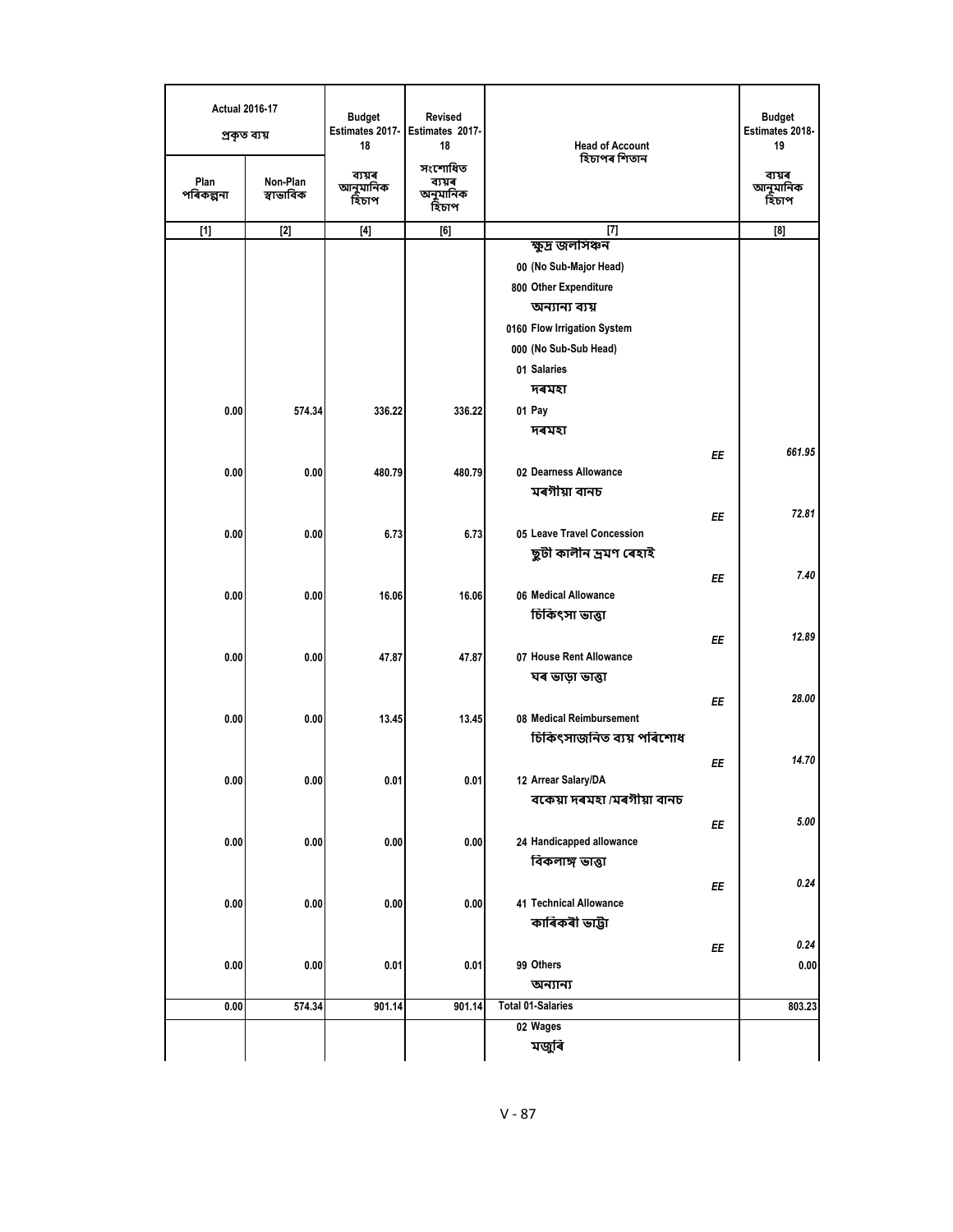| <b>Actual 2016-17</b><br>প্ৰকৃত ব্যয় |                       | <b>Budget</b><br>Estimates 2017-<br>18 | <b>Revised</b><br>Estimates 2017-<br>18<br>সংশোধিত | <b>Head of Account</b><br>হিচাপৰ শিতান                            | <b>Budget</b><br><b>Estimates 2018-</b><br>19 |
|---------------------------------------|-----------------------|----------------------------------------|----------------------------------------------------|-------------------------------------------------------------------|-----------------------------------------------|
| Plan<br>পৰিকল্পনা                     | Non-Plan<br>স্বাভাবিক | ব্যয়ৰ<br>আনুমানিক<br>হিচাপ            | ব্যয়ৰ<br>অনুমানিক<br>হিচাপ                        |                                                                   | ব্যয়ৰ<br>আনুমানিক<br>হিচাপ                   |
| $[1]$                                 | $[2]$                 | $[4]$                                  | [6]                                                | $[7]$                                                             | [8]                                           |
| 0.00                                  | 9.45                  | 60.12                                  | 60.12                                              | 02 Wages to Muster Roll Employees<br>মাষ্টাৰ ৰ'ল কৰ্মচাৰীলৈ মজুৰি |                                               |
|                                       |                       |                                        |                                                    | ΕE                                                                | 37.66                                         |
| 0.00                                  | 9.45                  | 60.12                                  | 60.12                                              | <b>Total 02-Wages</b>                                             | 37.66                                         |
|                                       |                       |                                        |                                                    | 03 Travel Expenses                                                |                                               |
|                                       |                       |                                        |                                                    | দ্ৰমণ খৰচ                                                         |                                               |
| 0.00                                  | 0.11                  | 2.20                                   | 2.20                                               | 00 NULL                                                           | 0.00                                          |
| 0.00                                  | 0.11                  | 2.20                                   | 2.20                                               | <b>Total 03-Travel Expenses</b>                                   | 0.00                                          |
|                                       |                       |                                        |                                                    | 04 Office Expenses                                                |                                               |
|                                       |                       |                                        |                                                    | কাৰ্য্যালয় ব্যয়                                                 |                                               |
| 0.00                                  | 0.00                  | 1.00                                   | 1.00                                               | 01 Postage Stamp                                                  |                                               |
|                                       |                       |                                        |                                                    | ডাক টিকট                                                          |                                               |
|                                       |                       |                                        |                                                    | ΕE                                                                | 1.00                                          |
| 0.00                                  | 0.00                  | 20.00                                  | 20.00                                              | 03 Electricity and Water Charge<br>বিদ্যুৎ আৰু পানীৰ মাচুল        |                                               |
|                                       |                       |                                        |                                                    | ΕE                                                                | 4.00                                          |
| 0.00                                  | 0.00                  | 4.00                                   | 4.00                                               | 04 Office Equipments including Computers &<br><b>Accessories</b>  |                                               |
|                                       |                       |                                        |                                                    | কম্পিউটাৰ আৰু সা-সঁজুলিকে ধৰি<br>কাৰ্যালয়ৰ সঁজুলি                |                                               |
|                                       |                       |                                        |                                                    | ΕE                                                                | 4.00                                          |
| 0.00                                  | 0.00                  | 0.70                                   | 0.70                                               | 05 Stationery and Printing of Forms                               |                                               |
|                                       |                       |                                        |                                                    | লেখন সামগ্ৰী আৰু প্ৰপত্ৰৰ মুদ্ৰণ                                  |                                               |
|                                       |                       |                                        |                                                    | ΕE                                                                | 1.00                                          |
| 0.00                                  | 0.00                  | 0.60                                   | 0.60                                               | 09 Petrol, Oil and Lubricants (POL)<br>পেট্রল, তেল আদি            |                                               |
|                                       |                       |                                        |                                                    | ΕE                                                                | 2.70                                          |
| 0.00                                  | 5.91                  | 0.00                                   | 0.00                                               | 99 Others                                                         | 0.00                                          |
|                                       |                       |                                        |                                                    | অন্যান্য                                                          |                                               |
| 0.00                                  | 5.91                  | 26.30                                  | 26.30                                              | <b>Total 04-Office Expenses</b>                                   | 12.70                                         |
|                                       |                       |                                        |                                                    | 17 Maintenance                                                    |                                               |
|                                       |                       |                                        |                                                    | ৰক্ষণাবেক্ষণ                                                      |                                               |
| 0.00                                  | 248.67                | 400.00                                 | 400.00                                             | 05 Asset Maintenance                                              |                                               |
|                                       |                       |                                        |                                                    | সম্পত্তি ব্যৱস্থাপনা                                              |                                               |
|                                       |                       |                                        |                                                    |                                                                   | 440.00                                        |
| 0.00                                  | 248.67                | 400.00                                 | 400.00                                             | ΕE<br><b>Total 17-Maintenance</b>                                 | 440.00                                        |
| 0.00                                  | 838.48                | 1389.76                                | 1389.76                                            | Total 000-(No Sub-Sub Head)                                       | 1293.59                                       |
| 0.00                                  | 838.48                | 1389.76                                | 1389.76                                            | <b>Total 0160-Flow Irrigation System</b>                          | 1293.59                                       |
| 0.00                                  | 838.48                | 1389.76                                | 1389.76                                            | <b>Total 800-Other Expenditure</b>                                | 1293.59                                       |
|                                       |                       |                                        |                                                    | 01 Surface Water                                                  |                                               |
|                                       |                       |                                        |                                                    | পৃষ্ঠ জল                                                          |                                               |
|                                       |                       |                                        |                                                    | 102 Lift Irrigation Schemes                                       |                                               |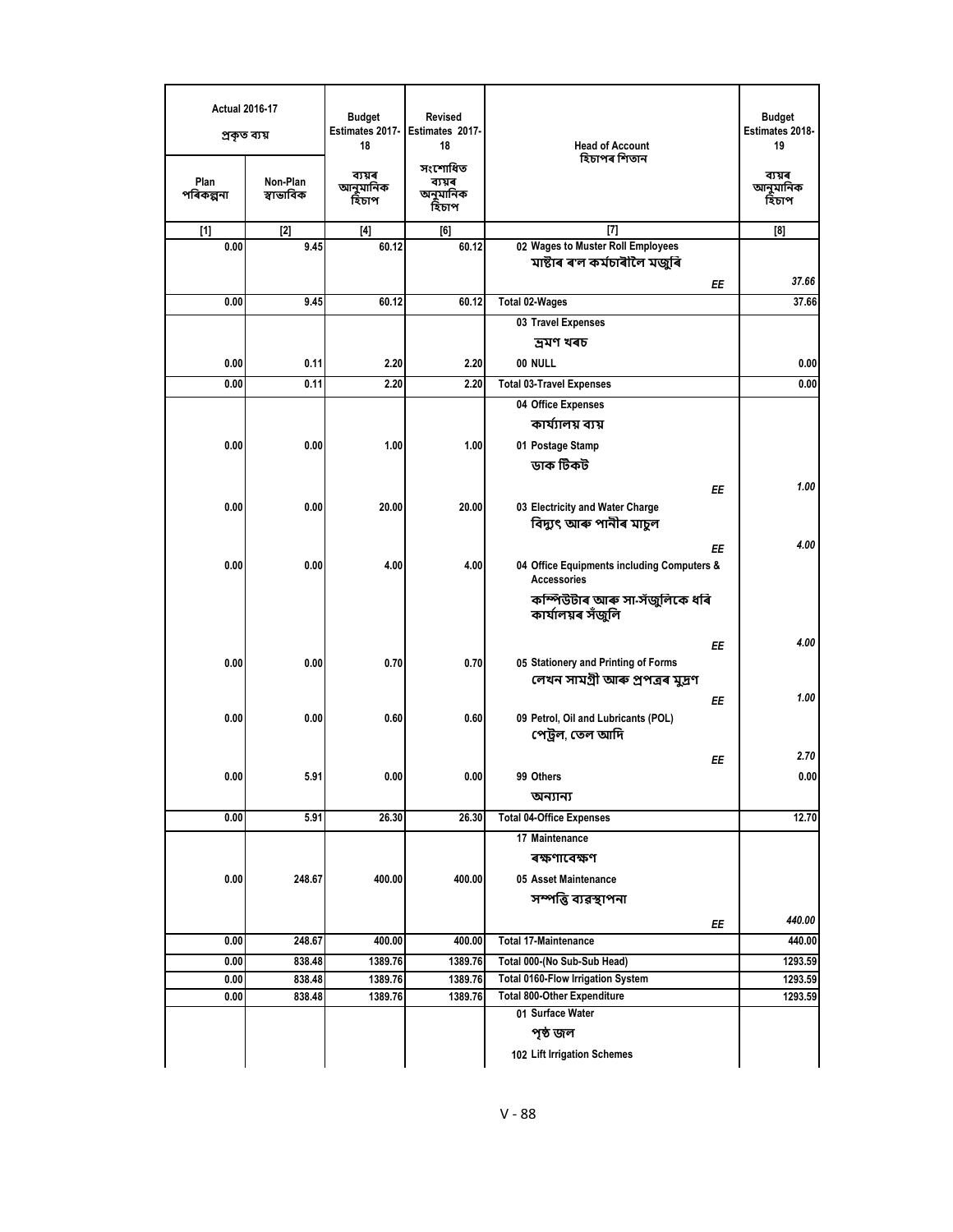| <b>Actual 2016-17</b><br>প্ৰকৃত ব্যয় |                       | <b>Budget</b><br>Estimates 2017-<br>18 | <b>Revised</b><br>Estimates 2017-<br>18 | <b>Head of Account</b><br>হিচাপৰ শিতান | <b>Budget</b><br>Estimates 2018-<br>19 |
|---------------------------------------|-----------------------|----------------------------------------|-----------------------------------------|----------------------------------------|----------------------------------------|
| Plan<br>পৰিকল্পনা                     | Non-Plan<br>স্বাভাবিক | ব্যয়ৰ<br>আনুমানিক<br>হিচাপ            | সংশোধিত<br>ব্যয়ৰ<br>অনুমানিক<br>হিচাপ  |                                        | ব্যয়ৰ<br>আনুমানিক<br>হিঁচাপ           |
| $[1]$                                 | $[2]$                 | $[4]$                                  | [6]                                     | $[7]$                                  | [8]                                    |
|                                       |                       |                                        |                                         | উত্তলিত জলসিঞ্চন আঁচনি                 |                                        |
|                                       |                       |                                        |                                         | 1374 Minor Lift Irrigation             |                                        |
|                                       |                       |                                        |                                         | 000 (No Sub-Sub Head)                  |                                        |
|                                       |                       |                                        |                                         | 01 Salaries                            |                                        |
|                                       |                       |                                        |                                         | দৰমহা                                  |                                        |
| 0.00                                  | 85.53                 | 741.82                                 | 741.82                                  | 01 Pay                                 |                                        |
|                                       |                       |                                        |                                         | দৰমহা                                  |                                        |
|                                       |                       |                                        |                                         | EE                                     | 480.52                                 |
| 0.00                                  | 0.00                  | 1060.80                                | 1060.80                                 | 02 Dearness Allowance<br>মৰগীয়া বানচ  |                                        |
|                                       |                       |                                        |                                         |                                        |                                        |
| 0.00                                  |                       | 13.31                                  | 13.31                                   | ΕE<br>05 Leave Travel Concession       | 27.80                                  |
|                                       | 0.00                  |                                        |                                         | ছুটী কালীন ভ্ৰমণ ৰেহাই                 |                                        |
|                                       |                       |                                        |                                         |                                        | 13.31                                  |
| 0.00                                  | 0.00                  | 33.55                                  | 33.55                                   | EE<br>06 Medical Allowance             |                                        |
|                                       |                       |                                        |                                         | চিকিৎসা ভাত্তা                         |                                        |
|                                       |                       |                                        |                                         |                                        | 9.07                                   |
| 0.00                                  | 0.00                  | 103.85                                 | 103.85                                  | ΕE<br>07 House Rent Allowance          |                                        |
|                                       |                       |                                        |                                         | ঘৰ ভাড়া ভাত্তা                        |                                        |
|                                       |                       |                                        |                                         |                                        | 21.89                                  |
| 0.00                                  | 0.00                  | 26.63                                  | 26.63                                   | EE<br>08 Medical Reimbursement         |                                        |
|                                       |                       |                                        |                                         | চিকিৎসাজনিত ব্যয় পৰিশোধ               |                                        |
|                                       |                       |                                        |                                         | EE                                     | 26.63                                  |
| 0.00                                  | 0.00                  | 0.01                                   | 0.01                                    | 12 Arrear Salary/DA                    |                                        |
|                                       |                       |                                        |                                         | বকেয়া দৰমহা /মৰগীয়া বানচ             |                                        |
|                                       |                       |                                        |                                         | ΕE                                     | 5.00                                   |
| 0.00                                  | 0.00                  | 0.00                                   | 0.00                                    | 41 Technical Allowance                 |                                        |
|                                       |                       |                                        |                                         | কাৰিকৰী ভাট্টা                         |                                        |
|                                       |                       |                                        |                                         | ΕE                                     | 0.48                                   |
| 0.00                                  | 0.00                  | 0.01                                   | 0.01                                    | 99 Others                              | 0.00                                   |
|                                       |                       |                                        |                                         | অন্যান্য                               |                                        |
| 0.00                                  | 85.53                 | 1979.98                                | 1979.98                                 | <b>Total 01-Salaries</b>               | 584.71                                 |
|                                       |                       |                                        |                                         | 02 Wages                               |                                        |
|                                       |                       |                                        |                                         | মজুৰি                                  |                                        |
| 0.00                                  | 17.31                 | 76.58                                  | 76.58                                   | 02 Wages to Muster Roll Employees      |                                        |
|                                       |                       |                                        |                                         | মাষ্টাৰ ৰ'ল কৰ্মচাৰীলৈ মজুৰি           |                                        |
|                                       |                       |                                        |                                         | ΕE                                     | 64.63                                  |
| 0.00                                  | 0.00                  | 21.14                                  | 21.14                                   | 03 Work Charged Employees              |                                        |
|                                       |                       |                                        |                                         | কৰ্ম আৰোপিত কৰ্মচাৰী                   |                                        |
|                                       |                       |                                        |                                         | ЕE                                     | 23.81                                  |
| 0.00                                  | 17.31                 | 97.72                                  | 97.72                                   | <b>Total 02-Wages</b>                  | 88.44                                  |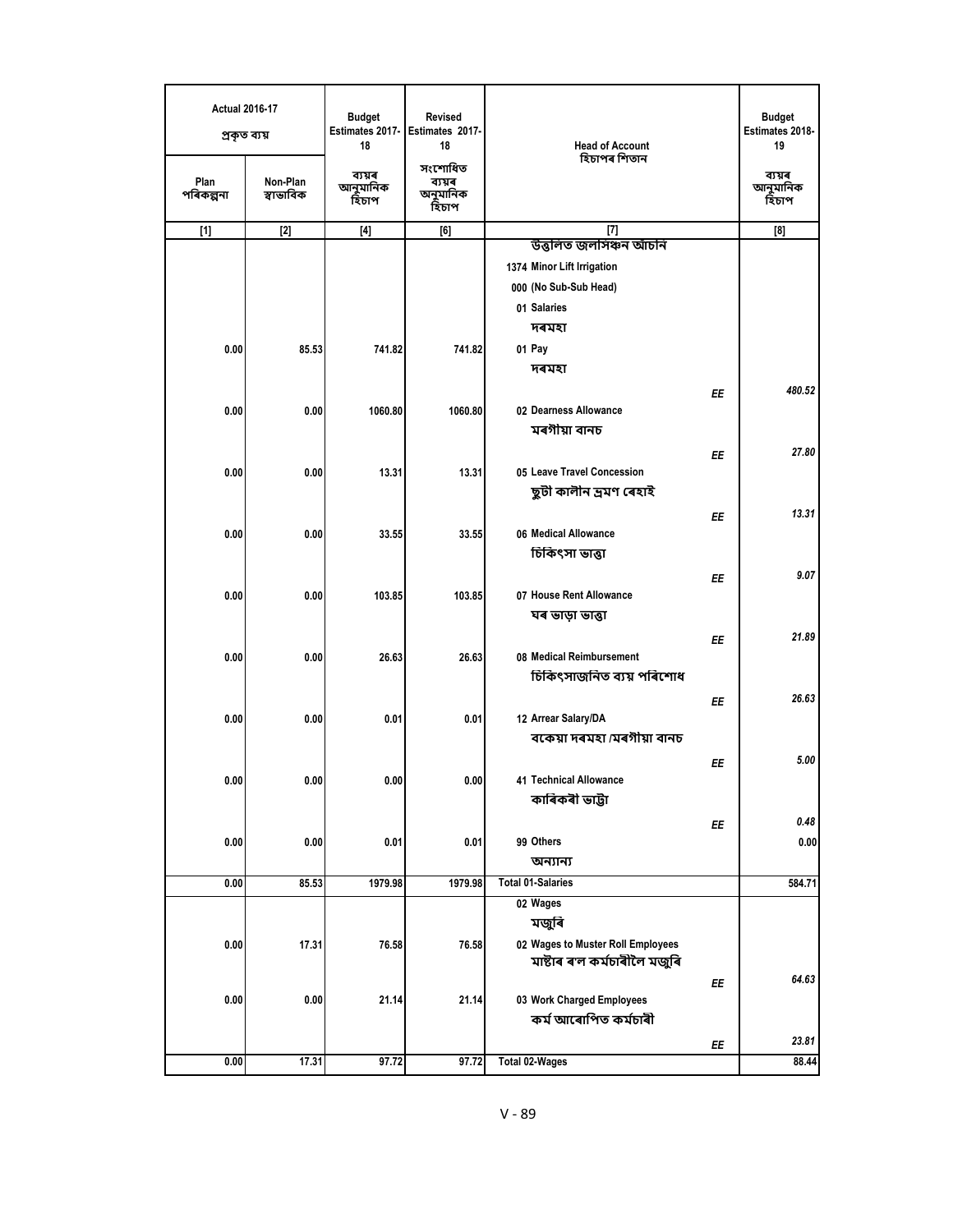| <b>Actual 2016-17</b><br>প্ৰকৃত ব্যয় |                       | <b>Budget</b><br>Estimates 2017-<br>18 | <b>Revised</b><br>Estimates 2017-<br>18 | <b>Head of Account</b><br>হিচাপৰ শিতান   |    | <b>Budget</b><br>Estimates 2018-<br>19 |
|---------------------------------------|-----------------------|----------------------------------------|-----------------------------------------|------------------------------------------|----|----------------------------------------|
| Plan<br>পৰিকল্পনা                     | Non-Plan<br>স্বাভাবিক | ব্যয়ৰ<br>আনুমানিক<br>হিচাপ            | সংশোধিত<br>ব্যয়ৰ<br>অনুমানিক<br>হিচাপ  |                                          |    | ব্যয়ৰ<br>আনুমানিক<br>হিচাপ            |
| $[1]$                                 | $[2]$                 | $[4]$                                  | [6]                                     | $[7]$                                    |    | [8]                                    |
|                                       |                       |                                        |                                         | 03 Travel Expenses                       |    |                                        |
|                                       |                       |                                        |                                         | দ্ৰমণ খৰচ                                |    |                                        |
| 0.00                                  | 5.36                  | 5.57                                   | 5.57                                    | 00 NULL                                  |    | 0.00                                   |
| 0.00                                  | 5.36                  | 5.57                                   | 5.57                                    | <b>Total 03-Travel Expenses</b>          |    | 0.00                                   |
|                                       |                       |                                        |                                         | 04 Office Expenses                       |    |                                        |
|                                       |                       |                                        |                                         | কাৰ্য্যালয় ব্যয়                        |    |                                        |
| 0.00                                  | 0.00                  | 1.00                                   | 1.00                                    | 01 Postage Stamp                         |    |                                        |
|                                       |                       |                                        |                                         | ডাক টিকট                                 |    |                                        |
|                                       |                       |                                        |                                         |                                          | ΕE | 1.00                                   |
| 0.00                                  | 0.00                  | 450.00                                 | 450.00                                  | 03 Electricity and Water Charge          |    |                                        |
|                                       |                       |                                        |                                         | বিদ্যুৎ আৰু পানীৰ মাচুল                  |    |                                        |
|                                       |                       |                                        |                                         |                                          | ΕE | 500.00                                 |
| 0.00                                  | 382.24                | 7.50                                   | 7.50                                    | 99 Others                                |    |                                        |
|                                       |                       |                                        |                                         | অন্যান্য                                 |    |                                        |
|                                       |                       |                                        |                                         |                                          | ΕE | 7.50                                   |
| 0.00                                  | 382.24                | 458.50                                 | 458.50                                  | <b>Total 04-Office Expenses</b>          |    | 508.50                                 |
|                                       |                       |                                        |                                         | 17 Maintenance                           |    |                                        |
|                                       |                       |                                        |                                         | ৰক্ষণাবেক্ষণ                             |    |                                        |
| 0.00                                  | 848.30                | 1000.00                                | 1000.00                                 | 05 Asset Maintenance                     |    |                                        |
|                                       |                       |                                        |                                         | সম্পত্তি ব্যৱস্থাপনা                     |    |                                        |
|                                       |                       |                                        |                                         |                                          |    |                                        |
|                                       |                       |                                        | 1000.00                                 | <b>Total 17-Maintenance</b>              | ΕE | 1100.00                                |
| 0.00                                  | 848.30                | 1000.00                                | 3541.77                                 | Total 000-(No Sub-Sub Head)              |    | 1100.00                                |
| 0.00<br>0.00                          | 1338.74<br>1338.74    | 3541.77<br>3541.77                     | 3541.77                                 | Total 1374-Minor Lift Irrigation         |    | 2281.64<br>2281.64                     |
| 0.00                                  | 1338.74               | 3541.77                                | 3541.77                                 | <b>Total 102-Lift Irrigation Schemes</b> |    | 2281.64                                |
|                                       |                       |                                        |                                         | 02 Ground Water                          |    |                                        |
|                                       |                       |                                        |                                         | ভ-জল                                     |    |                                        |
|                                       |                       |                                        |                                         | 103 Tube-Wells                           |    |                                        |
|                                       |                       |                                        |                                         | দমকল                                     |    |                                        |
|                                       |                       |                                        |                                         | 0000 Establishment                       |    |                                        |
|                                       |                       |                                        |                                         | 152 Establishment                        |    |                                        |
|                                       |                       |                                        |                                         | 01 Salaries                              |    |                                        |
|                                       |                       |                                        |                                         |                                          |    |                                        |
|                                       |                       |                                        |                                         | দৰমহা                                    |    |                                        |
| 0.00                                  | 331.08                | 616.65                                 | 616.65                                  | 01 Pay                                   |    |                                        |
|                                       |                       |                                        |                                         | দৰমহা                                    |    |                                        |
|                                       |                       |                                        |                                         |                                          | ΕE | 1332.91                                |
| 0.00                                  | 0.00                  | 881.81                                 | 881.81                                  | 02 Dearness Allowance                    |    |                                        |
|                                       |                       |                                        |                                         | মৰগীয়া বানচ                             |    |                                        |
|                                       |                       |                                        |                                         |                                          | ΕE | 187.33                                 |
| 0.00                                  | 0.00                  | 11.81                                  | 11.81                                   | 05 Leave Travel Concession               |    |                                        |
|                                       |                       |                                        |                                         | ছুটী কালীন ভ্ৰমণ ৰেহাই                   |    |                                        |
|                                       |                       |                                        |                                         |                                          |    |                                        |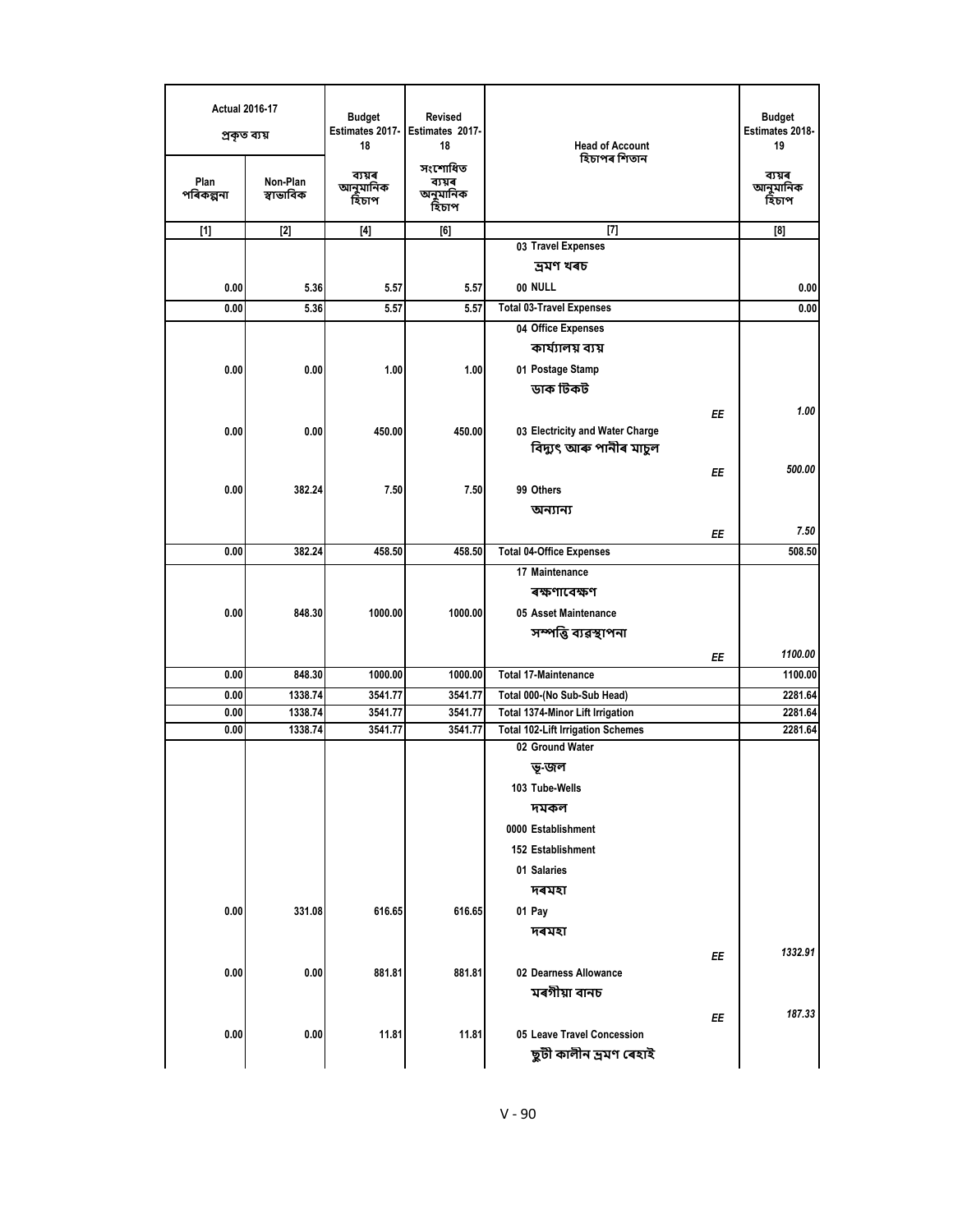| <b>Actual 2016-17</b><br>প্ৰকৃত ব্যয় |                       | <b>Budget</b><br>Estimates 2017-<br>18 | <b>Revised</b><br>Estimates 2017-<br>18 | <b>Head of Account</b>                                                                 | <b>Budget</b><br>Estimates 2018-<br>19 |
|---------------------------------------|-----------------------|----------------------------------------|-----------------------------------------|----------------------------------------------------------------------------------------|----------------------------------------|
| Plan<br>পৰিকল্পনা                     | Non-Plan<br>স্বাভাবিক | ব্যয়ৰ<br>আনুমানিক<br>হিচাপ            | সংশোধিত<br>ব্যয়ৰ<br>অনুমানিক<br>হিচাপ  | হিচাপৰ শিতান                                                                           | ব্যয়ৰ<br>আনুমানিক<br>হিচাপ            |
| $[1]$                                 | $[2]$                 | $[4]$                                  | [6]                                     | $[7]$                                                                                  | [8]                                    |
| 0.00                                  | 0.00                  | 32.47                                  | 32.47                                   | EE<br>06 Medical Allowance<br>চিকিৎসা ভাত্তা                                           | 11.81<br>29.38                         |
| 0.00                                  | 0.00                  | 55.00                                  | 55.00                                   | EE<br>07 House Rent Allowance<br>ঘৰ ভাড়া ভাত্তা                                       |                                        |
| 0.00                                  | 0.00                  | 23.63                                  | 23.63                                   | ΕE<br>08 Medical Reimbursement<br>চিকিৎসাজনিত ব্যয় পৰিশোধ                             | 69.54                                  |
| 0.00                                  | 0.00                  | 0.01                                   | 6.91                                    | EE<br>12 Arrear Salary/DA<br>বকেয়া দৰমহা /মৰগীয়া বানচ                                | 23.63                                  |
| 0.00                                  | 0.00                  | 0.00                                   | 0.00                                    | ΕE<br>18 Fixed T.A/ Permanent T.A<br>নিৰ্দ্ধাৰিত ভ্ৰমণ বানচ - স্থায়ী ভ্ৰমণ বানচ       | 6.91                                   |
| 0.00                                  | 0.00                  | 0.00                                   | 0.00                                    | EE<br>24 Handicapped allowance<br>বিকলাঙ্গ ভাত্তা                                      | 1.15                                   |
| 0.00                                  | 0.00                  | 0.00                                   | 0.00                                    | EE<br><b>41 Technical Allowance</b><br>কাৰিকৰী ভাট্টা                                  | 0.12<br>0.24                           |
| 0.00                                  | 331.08                | 1621.38                                | 1628.28                                 | ΕE<br><b>Total 01-Salaries</b>                                                         | 1663.02                                |
| 0.00                                  | 3.14                  | 16.92                                  | 16.92                                   | 02 Wages<br>মজুৰি<br>02 Wages to Muster Roll Employees<br>মাষ্টাৰ ৰ'ল কৰ্মচাৰীলৈ মজুৰি |                                        |
| 0.00                                  | 0.00                  | 23.29                                  | 23.29                                   | ΕE<br>03 Work Charged Employees<br>কৰ্ম আৰোপিত কৰ্মচাৰী                                | 15.64                                  |
| 0.00                                  | 3.14                  | 40.21                                  | 40.21                                   | ΕE<br><b>Total 02-Wages</b>                                                            | 25.75<br>41.39                         |
|                                       |                       |                                        |                                         | 03 Travel Expenses<br>ভ্ৰমণ খৰচ                                                        |                                        |
| 0.00                                  | 0.12                  | 12.00                                  | 12.00                                   | 00 NULL                                                                                | 0.00                                   |
| 0.00                                  | 0.00                  | 0.00                                   | 0.00                                    | 01 Regular                                                                             |                                        |
| 0.00                                  | 0.12                  | 12.00                                  | 12.00                                   | ΕE<br><b>Total 03-Travel Expenses</b>                                                  | 12.00<br>12.00                         |
|                                       |                       |                                        |                                         | 04 Office Expenses                                                                     |                                        |
|                                       |                       |                                        |                                         | কাৰ্য্যালয় ব্যয়                                                                      |                                        |
| 0.00                                  | 0.00                  | 1.00                                   | 1.00                                    | 01 Postage Stamp                                                                       |                                        |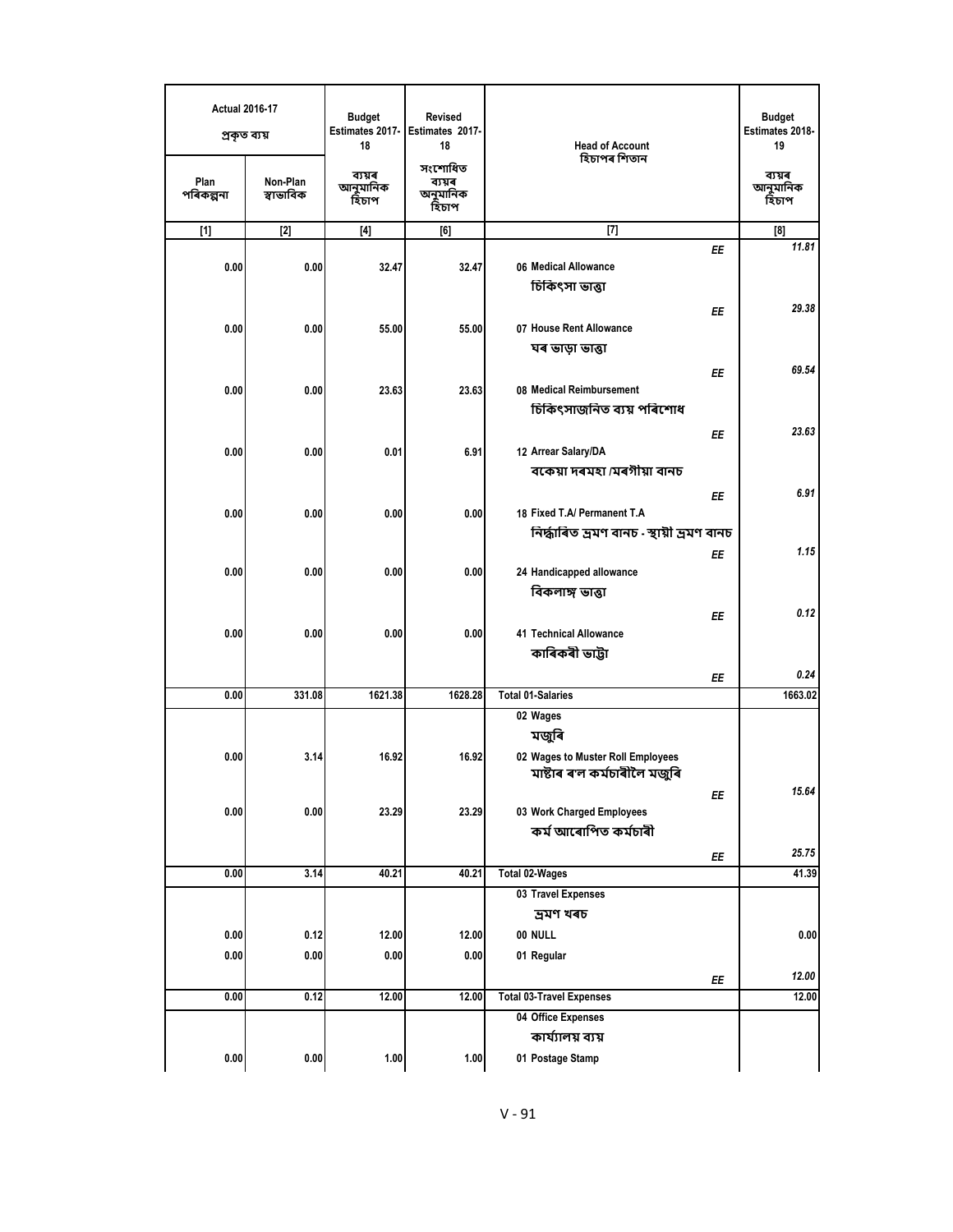| <b>Actual 2016-17</b><br>প্ৰকৃত ব্যয়<br>Plan<br>পৰিকল্পনা | Non-Plan<br>স্বাভাবিক | <b>Budget</b><br>Estimates 2017- Estimates 2017-<br>18<br>ব্যয়ৰ<br>আনুমানিক<br>হিচাপ | <b>Revised</b><br>18<br>সংশোধিত<br>ব্যয়ৰ<br>অনুমানিক<br>হিচাপ | <b>Head of Account</b><br>হিচাপৰ শিতান                                                                                           | <b>Budget</b><br>Estimates 2018-<br>19<br>ব্যয়ৰ<br>আনুমানিক<br>হিচাপ |
|------------------------------------------------------------|-----------------------|---------------------------------------------------------------------------------------|----------------------------------------------------------------|----------------------------------------------------------------------------------------------------------------------------------|-----------------------------------------------------------------------|
| $[1]$                                                      | $[2]$                 | $[4]$                                                                                 | [6]                                                            | $[7]$                                                                                                                            | [8]                                                                   |
|                                                            |                       |                                                                                       |                                                                | ডাক টিকট                                                                                                                         |                                                                       |
| 0.00                                                       | 0.00                  | 205.00                                                                                | 205.00                                                         | ΕE<br>03 Electricity and Water Charge<br>বিদ্যুৎ আৰু পানীৰ মাচুল                                                                 | 1.00                                                                  |
| 0.00                                                       | 0.00                  | 4.00                                                                                  | 4.00                                                           | ΕE<br>04 Office Equipments including Computers &<br><b>Accessories</b><br>কম্পিউটাৰ আৰু সা-সঁজুলিকে ধৰি                          | 225.00                                                                |
|                                                            |                       |                                                                                       |                                                                | কাৰ্যালয়ৰ সঁজুলি                                                                                                                |                                                                       |
| 0.00                                                       | 0.00                  | 0.70                                                                                  | 0.70                                                           | ΕE<br>05 Stationery and Printing of Forms<br>লেখন সামগ্ৰী আৰু প্ৰপত্ৰৰ মুদ্ৰণ                                                    | 4.00                                                                  |
|                                                            |                       |                                                                                       |                                                                | ΕE                                                                                                                               | 1.00                                                                  |
| 0.00                                                       | 128.88                | 0.00                                                                                  | 0.00                                                           | 99 Others                                                                                                                        | 0.00                                                                  |
|                                                            |                       |                                                                                       |                                                                | অন্যান্য                                                                                                                         |                                                                       |
| 0.00                                                       | 128.88                | 210.70                                                                                | 210.70                                                         | <b>Total 04-Office Expenses</b>                                                                                                  | 231.00                                                                |
| 0.00                                                       | 408.61                | 440.00                                                                                | 440.00                                                         | 17 Maintenance<br>ৰক্ষণাবেক্ষণ<br>05 Asset Maintenance<br>সম্পত্তি ব্যৱস্থাপনা                                                   |                                                                       |
|                                                            |                       |                                                                                       |                                                                | ΕE                                                                                                                               | 484.00                                                                |
| 0.00                                                       | 408.61                | 440.00                                                                                | 440.00                                                         | <b>Total 17-Maintenance</b>                                                                                                      | 484.00                                                                |
| 0.00                                                       | 871.83                | 2324.28                                                                               | 2331.18                                                        | <b>Total 152-Establishment</b>                                                                                                   | 2431.41                                                               |
| 0.00                                                       | 871.83                | 2324.28                                                                               | 2331.18                                                        | Total 0000-Establishment                                                                                                         | 2431.41                                                               |
|                                                            |                       |                                                                                       |                                                                | 6341 Award of 13th Finance Commission<br>152 Establishment<br>13 Major Works<br>প্ৰধান কামসমূহ                                   |                                                                       |
| 0.00                                                       | 53.16                 | 0.00                                                                                  | 0.00                                                           | 02 Spill Over<br>ধাৰাবাহিক ব্যয়                                                                                                 | 0.00                                                                  |
| 0.00                                                       | 53.16                 | 0.00                                                                                  | 0.00                                                           | <b>Total 13-Major Works</b>                                                                                                      | 0.00                                                                  |
| 0.00                                                       | 53.16                 | 0.00                                                                                  | 0.00                                                           | Total 152-Establishment                                                                                                          | 0.00                                                                  |
| 0.00                                                       | 53.16                 | 0.00                                                                                  | 0.00                                                           | Total 6341-Award of 13th Finance Commission                                                                                      | 0.00                                                                  |
| 0.00                                                       | 924.99                | 2324.28                                                                               | 2331.18                                                        | Total 103-Tube-Wells                                                                                                             | 2431.41                                                               |
|                                                            |                       |                                                                                       |                                                                | 80 General<br>সাধাৰণ<br>001 Direction and Administration<br>নিৰ্দেশনা আৰু প্ৰশাসন<br>0000 (No Sub Head)<br>000 (No Sub-Sub Head) |                                                                       |
|                                                            |                       |                                                                                       |                                                                | 00 (No Detail Head)                                                                                                              |                                                                       |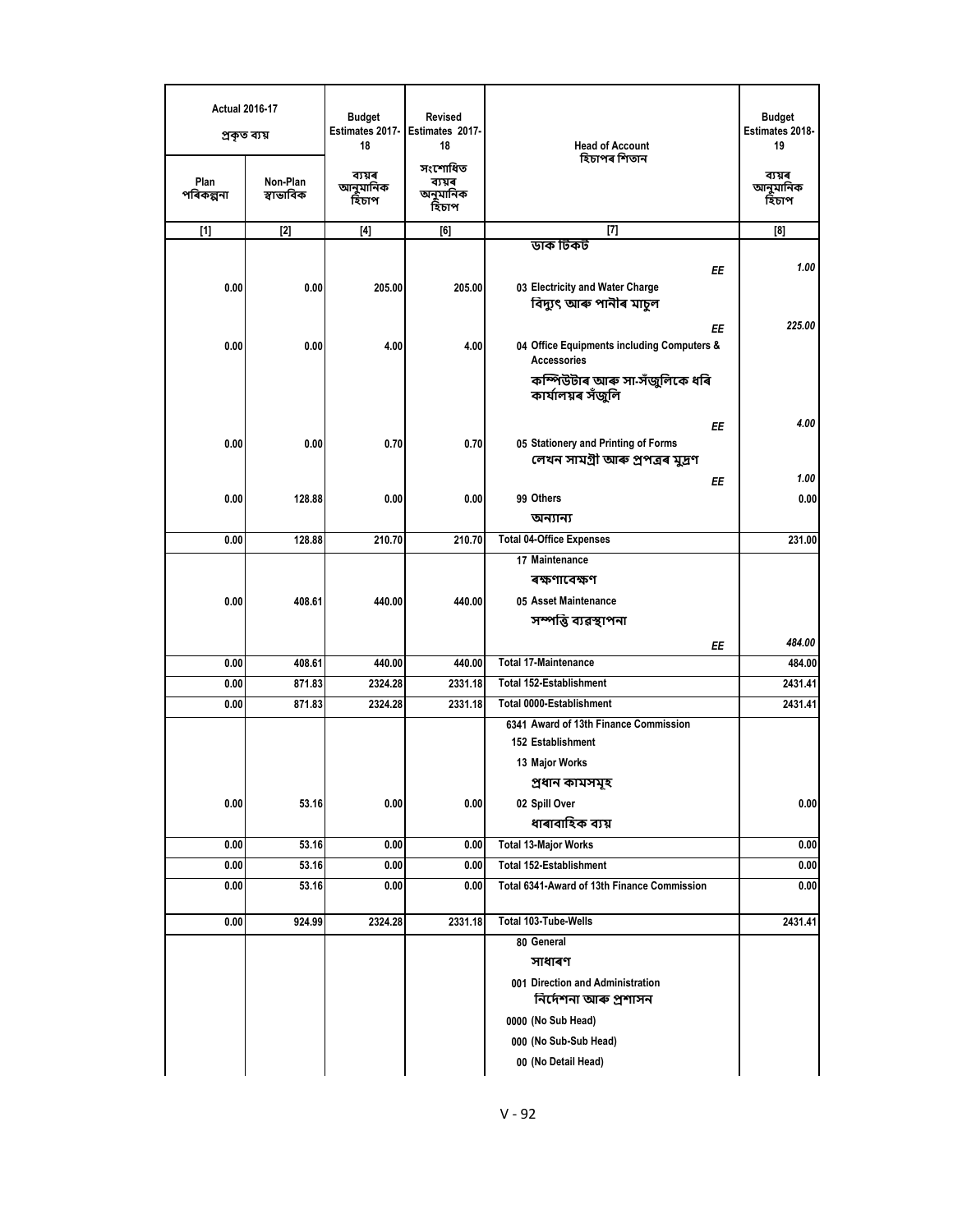| <b>Actual 2016-17</b><br>প্ৰকৃত ব্যয় |                       | <b>Budget</b><br>Estimates 2017-<br>18 | Revised<br>Estimates 2017-<br>18       | <b>Head of Account</b>                      | <b>Budget</b><br>Estimates 2018-<br>19 |
|---------------------------------------|-----------------------|----------------------------------------|----------------------------------------|---------------------------------------------|----------------------------------------|
| Plan<br>পৰিকল্পনা                     | Non-Plan<br>স্বাভাবিক | ব্যয়ৰ<br>আনুমানিক<br>হিঁচাপ           | সংশোধিত<br>ব্যয়ৰ<br>অনুমানিক<br>হিচাপ | হিচাপৰ শিতান                                | ব্যয়ৰ<br>আনুমানিক<br>হিচাপ            |
| $[1]$                                 | $[2]$                 | $[4]$                                  | [6]                                    | $[7]$                                       | $^{[8]}$                               |
| 0.00                                  | $-0.56$               | 0.00                                   | 0.00                                   | 00 NULL                                     | 0.00                                   |
|                                       |                       |                                        |                                        | ৰিক্ত                                       |                                        |
| 0.00                                  | $-0.56$               | 0.00                                   | 0.00                                   | Total 00-(No Detail Head)                   | 0.00                                   |
|                                       |                       |                                        |                                        | 01 Salaries                                 |                                        |
|                                       |                       |                                        |                                        | দৰমহা                                       |                                        |
| 0.00                                  | 27738.95              | 12689.92                               | 14986.05                               | 01 Pay                                      |                                        |
|                                       |                       |                                        |                                        | দৰমহা                                       |                                        |
|                                       |                       |                                        |                                        | EE                                          | 30373.99                               |
| 0.00                                  | 0.00                  | 18146.59                               | 18146.59                               | 02 Dearness Allowance                       |                                        |
|                                       |                       |                                        |                                        | মৰগীয়া বানচ                                |                                        |
|                                       |                       |                                        |                                        |                                             | 2931.20                                |
| 0.00                                  | 0.00                  | 276.71                                 | 276.71                                 | ΕE<br>05 Leave Travel Concession            |                                        |
|                                       |                       |                                        |                                        | ছুটী কালীন ভ্ৰমণ ৰেহাই                      |                                        |
|                                       |                       |                                        |                                        |                                             |                                        |
|                                       |                       |                                        |                                        | EE                                          | 276.71                                 |
| 0.00                                  | 0.00                  | 578.66                                 | 578.66                                 | 06 Medical Allowance                        |                                        |
|                                       |                       |                                        |                                        | চিকিৎসা ভাত্তা                              |                                        |
|                                       |                       |                                        |                                        | ΕE                                          | 614.62                                 |
| 0.00                                  | 0.00                  | 1776.59                                | 1776.59                                | 07 House Rent Allowance                     |                                        |
|                                       |                       |                                        |                                        | ঘৰ ভাড়া ভাত্তা                             |                                        |
|                                       |                       |                                        |                                        | ΕE                                          | 1608.55                                |
| 0.00                                  | 0.00                  | 553.42                                 | 553.42                                 | 08 Medical Reimbursement                    |                                        |
|                                       |                       |                                        |                                        | চিকিৎসাজনিত ব্যয় পৰিশোধ                    |                                        |
|                                       |                       |                                        |                                        |                                             | 553.00                                 |
| 0.00                                  | 0.00                  | 0.01                                   | 2.13                                   | EE<br>12 Arrear Salary/DA                   |                                        |
|                                       |                       |                                        |                                        | বকেয়া দৰমহা /মৰগীয়া বানচ                  |                                        |
|                                       |                       |                                        |                                        |                                             |                                        |
|                                       |                       |                                        |                                        | ΕE                                          | 1.00                                   |
| 0.00                                  | 0.00                  | 0.00                                   | 0.00                                   | 18 Fixed T.A/ Permanent T.A                 |                                        |
|                                       |                       |                                        |                                        | নিৰ্দ্ধাৰিত ভ্ৰমণ বানচ - স্থায়ী ভ্ৰমণ বানচ |                                        |
|                                       |                       |                                        |                                        | ΕE                                          | 32.42                                  |
| 0.00                                  | 0.00                  | 0.00                                   | 0.00                                   | 24 Handicapped allowance                    |                                        |
|                                       |                       |                                        |                                        | বিকলাঙ্গ ভাত্তা                             |                                        |
|                                       |                       |                                        |                                        | ΕE                                          | 5.14                                   |
| 0.00                                  | 0.00                  | 0.00                                   | 0.00                                   | 41 Technical Allowance                      |                                        |
|                                       |                       |                                        |                                        | কাৰিকৰী ভাট্টা                              |                                        |
|                                       |                       |                                        |                                        | ΕE                                          | 36.50                                  |
| 0.00                                  | 0.00                  | 0.00                                   | 0.00                                   | 52 City Compensatory Allowance              |                                        |
|                                       |                       |                                        |                                        | ΕE                                          | 23.80                                  |
| 0.00                                  | 27738.95              | 34021.90                               | 36320.15                               | <b>Total 01-Salaries</b>                    | 36456.93                               |
|                                       |                       |                                        |                                        | 02 Wages                                    |                                        |
|                                       |                       |                                        |                                        | মজুৰি                                       |                                        |
| 0.00                                  | 136.52                | 0.00                                   | 0.00                                   | 01 Wages to Casual Employees                | 0.00                                   |
|                                       |                       |                                        |                                        |                                             |                                        |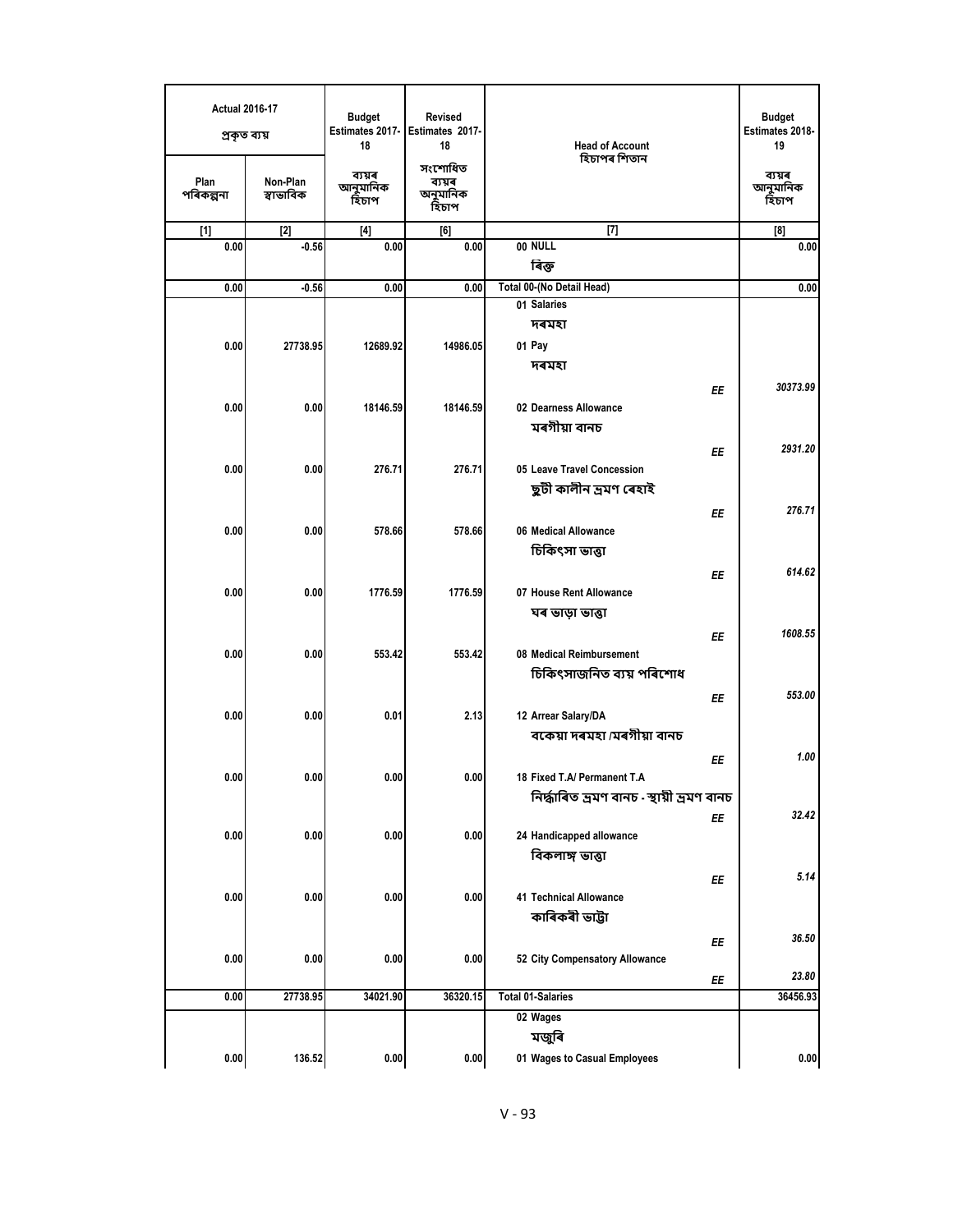| <b>Actual 2016-17</b> | প্ৰকৃত ব্যয়          | <b>Budget</b><br>Estimates 2017-<br>18                                                                                                                                                        | <b>Revised</b><br>Estimates 2017-<br>18 | <b>Head of Account</b><br>হিচাপৰ শিতান                                                         | <b>Budget</b><br>Estimates 2018-<br>19 |
|-----------------------|-----------------------|-----------------------------------------------------------------------------------------------------------------------------------------------------------------------------------------------|-----------------------------------------|------------------------------------------------------------------------------------------------|----------------------------------------|
| Plan<br>পৰিকল্পনা     | Non-Plan<br>স্বাভাবিক | ব্যয়ৰ<br>আনুমানিক<br>হিচাপ                                                                                                                                                                   | সংশোধিত<br>ব্যয়ৰ<br>অনুমানিক<br>হিচাপ  |                                                                                                | ব্যয়ৰ<br>আনুমানিক<br>হিঁচাপ           |
| $[1]$                 | $[2]$                 | $[4] % \includegraphics[width=0.9\columnwidth]{images/TrDiS-Architecture.png} % \caption{The figure shows the results of the estimators in the left and right.} \label{TrDiS-Architecture} %$ | [6]                                     | $[7]$                                                                                          | [8]                                    |
| 0.00                  | 0.00                  | 50.52                                                                                                                                                                                         | 50.52                                   | অস্থায়ী কৰ্মচাৰীলৈ মজুৰি<br>02 Wages to Muster Roll Employees<br>মাষ্টাৰ ৰ'ল কৰ্মচাৰীলৈ মজুৰি |                                        |
|                       |                       |                                                                                                                                                                                               |                                         | ΕE                                                                                             | 48.55                                  |
| 0.00                  | 0.00                  | 9.86                                                                                                                                                                                          | 9.86                                    | 05 Home Guard<br>গৃহৰক্ষী                                                                      |                                        |
|                       |                       |                                                                                                                                                                                               |                                         | ΕE                                                                                             | 7.51                                   |
| 0.00                  | 0.00                  | 0.00                                                                                                                                                                                          | 0.00                                    | 06 Part Time Sweeper                                                                           |                                        |
|                       |                       |                                                                                                                                                                                               |                                         | অংশকালীন চাফাই কৰ্মী                                                                           |                                        |
|                       |                       |                                                                                                                                                                                               |                                         | EE                                                                                             | 23.96                                  |
| 0.00                  | 136.52                | 60.38                                                                                                                                                                                         | 60.38                                   | <b>Total 02-Wages</b>                                                                          | 80.02                                  |
|                       |                       |                                                                                                                                                                                               |                                         | 03 Travel Expenses                                                                             |                                        |
|                       |                       |                                                                                                                                                                                               |                                         | দ্ৰমণ খৰচ                                                                                      |                                        |
| 0.00                  | 5.84                  | 3.00                                                                                                                                                                                          | 3.00                                    | 00 NULL                                                                                        | 0.00                                   |
| 0.00                  | 0.00                  | 0.00                                                                                                                                                                                          | 0.00                                    | 01 Regular                                                                                     |                                        |
|                       |                       |                                                                                                                                                                                               |                                         | ΕE                                                                                             | 3.50                                   |
| 0.00                  | 5.84                  | 3.00                                                                                                                                                                                          | 3.00                                    | <b>Total 03-Travel Expenses</b>                                                                | 3.50                                   |
|                       |                       |                                                                                                                                                                                               |                                         | 04 Office Expenses                                                                             |                                        |
|                       |                       |                                                                                                                                                                                               |                                         | কাৰ্য্যালয় ব্যয়                                                                              |                                        |
| 0.00                  | 0.00                  | 1.00                                                                                                                                                                                          | 1.00                                    | 01 Postage Stamp                                                                               |                                        |
|                       |                       |                                                                                                                                                                                               |                                         | ডাক টিকট                                                                                       |                                        |
|                       |                       |                                                                                                                                                                                               |                                         | ΕE                                                                                             | 1.00                                   |
| 0.00                  | 0.00                  | 1.00                                                                                                                                                                                          | 1.00                                    | 02 Telephone Charge                                                                            |                                        |
|                       |                       |                                                                                                                                                                                               |                                         | টেলিফোন মাচুল                                                                                  |                                        |
|                       |                       |                                                                                                                                                                                               |                                         | EE                                                                                             | 1.00                                   |
| 0.00                  | 0.00                  | 30.00                                                                                                                                                                                         | 30.00                                   | 03 Electricity and Water Charge<br>বিদ্যুৎ আৰু পানীৰ মাচুল                                     |                                        |
|                       |                       |                                                                                                                                                                                               |                                         | ΕE                                                                                             | 33.00                                  |
| 0.00                  | 0.00                  | 2.50                                                                                                                                                                                          | 2.50                                    | 04 Office Equipments including Computers &<br><b>Accessories</b>                               |                                        |
|                       |                       |                                                                                                                                                                                               |                                         | কম্পিউটাৰ আৰু সা-সঁজুলিকে ধৰি<br>কাৰ্যালয়ৰ সঁজুলি                                             |                                        |
|                       |                       |                                                                                                                                                                                               |                                         | ΕE                                                                                             | 10.00                                  |
| 0.00                  | 0.00                  | 0.50                                                                                                                                                                                          | 0.50                                    | 05 Stationery and Printing of Forms                                                            |                                        |
|                       |                       |                                                                                                                                                                                               |                                         | লেখন সামগ্ৰী আৰু প্ৰপত্ৰৰ মুদ্ৰণ                                                               |                                        |
|                       |                       |                                                                                                                                                                                               |                                         | ΕE                                                                                             | 1.00                                   |
| 0.00                  | 322.60                | 3.00                                                                                                                                                                                          | 3.00                                    | 99 Others                                                                                      | 0.00                                   |
|                       |                       |                                                                                                                                                                                               |                                         | অন্যান্য                                                                                       |                                        |
| 0.00                  | 322.60                | 38.00                                                                                                                                                                                         | 38.00                                   | <b>Total 04-Office Expenses</b>                                                                | 46.00                                  |
|                       |                       |                                                                                                                                                                                               |                                         | 05 Payment for Professional and Special<br><b>Services</b>                                     |                                        |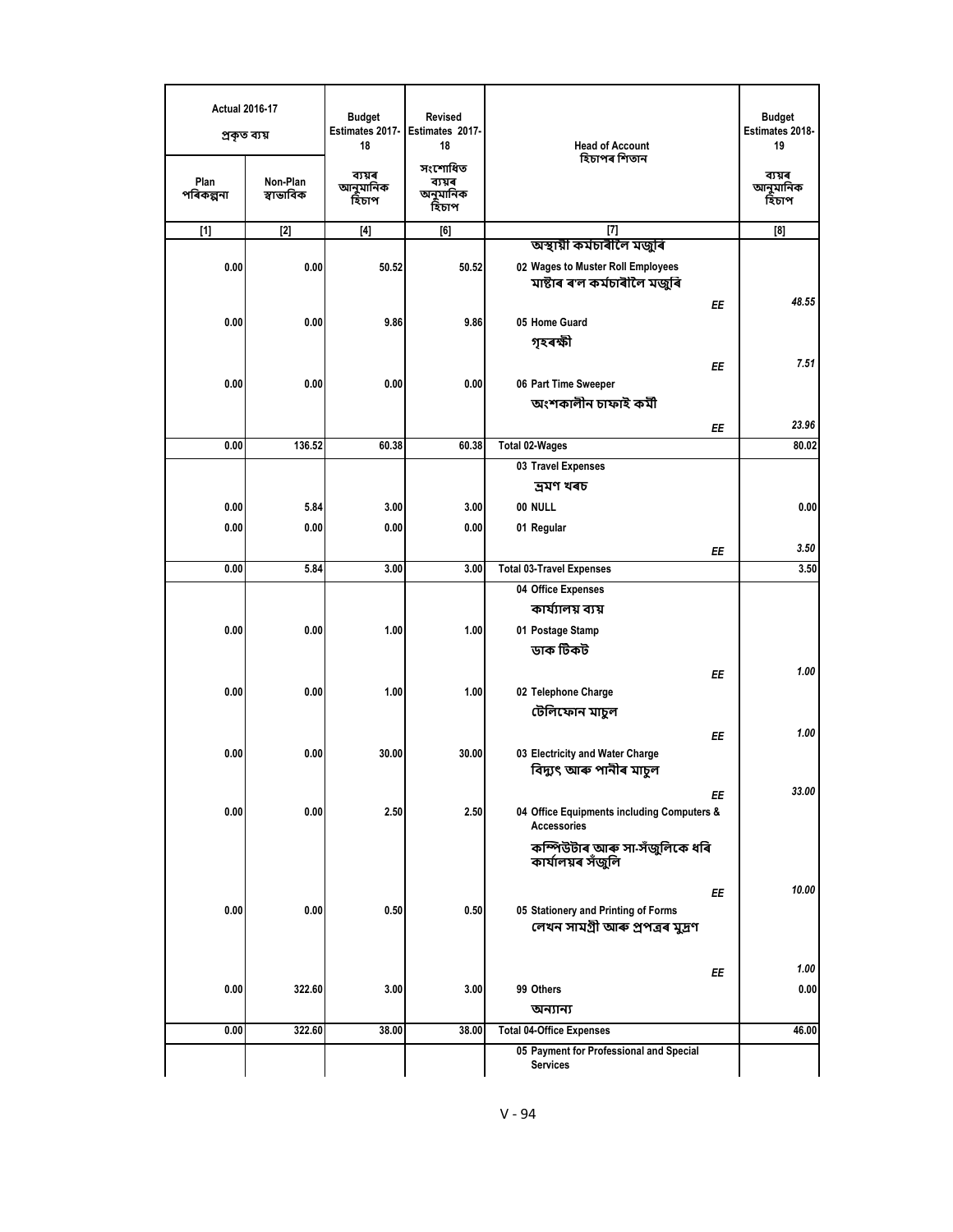| <b>Actual 2016-17</b> | প্ৰকৃত ব্যয়          | <b>Budget</b><br>Estimates 2017-<br>18 | <b>Revised</b><br>Estimates 2017-<br>18 | <b>Head of Account</b><br>হিচাপৰ শিতান                             | <b>Budget</b><br>Estimates 2018-<br>19 |
|-----------------------|-----------------------|----------------------------------------|-----------------------------------------|--------------------------------------------------------------------|----------------------------------------|
| Plan<br>পৰিকল্পনা     | Non-Plan<br>স্বাভাবিক | ব্যয়ৰ<br>আনুমানিক<br>হিঁচাপ           | সংশোধিত<br>ব্যয়ৰ<br>অনুমানিক<br>হিচাপ  |                                                                    | ব্যয়ৰ<br>আনুমানিক<br>হিচাপ            |
| $[1]$                 | $[2]$                 | $[4]$                                  | [6]                                     | $[7]$                                                              | [8]                                    |
|                       |                       |                                        |                                         | বৃত্তিগত আৰু বিশেষ সেৱাসমূহৰ বাবে<br>পৰিশোধ                        |                                        |
| 0.00                  | 0.00                  | 10.00                                  | 29.04                                   | 02 Legal Service<br>আইন সেৱা                                       |                                        |
|                       |                       |                                        |                                         |                                                                    | 10.00                                  |
| 0.00                  | 0.00                  | 45.00                                  | 45.00                                   | ΕE<br>05 House Keeping                                             |                                        |
|                       |                       |                                        |                                         | গৃহ পৰিচালনা খৰচ                                                   |                                        |
|                       |                       |                                        |                                         |                                                                    |                                        |
|                       |                       |                                        |                                         | EE                                                                 | 45.00                                  |
| 0.00                  | 0.00                  | 55.00                                  | 74.04                                   | Total 05-Payment for Professional and Special<br><b>Services</b>   | 55.00                                  |
|                       |                       |                                        |                                         | 06 Rents, Rates & Taxes / Royalty                                  |                                        |
|                       |                       |                                        |                                         | ভাড়া, নিৰিখ আৰু কৰা ৰয়েল্টি                                      |                                        |
| 0.00                  | 4.52                  | 3.90                                   | 11.67                                   | 01 Rents for Hired Building                                        |                                        |
|                       |                       |                                        |                                         | ঘৰ ভাড়াৰ নিৰিখ                                                    |                                        |
|                       |                       |                                        |                                         | ΕE                                                                 | 4.74                                   |
| 0.00                  | 0.00                  | 0.00                                   | 14.47                                   | 02 Rates & Taxes                                                   |                                        |
|                       |                       |                                        |                                         | ভাড়া আৰু কৰ                                                       |                                        |
|                       |                       |                                        |                                         | ΕE                                                                 | 14.47                                  |
| 0.00                  | 0.00                  | 0.00                                   | 4.34                                    | 03 Royalty (Including Leased Charges for Land)                     |                                        |
|                       |                       |                                        |                                         | ৰয়েল্টি (সাময়িক পট্টনত লোৱা ভূমি<br>মাচুলকে সামৰি)               |                                        |
|                       |                       |                                        |                                         | ΕE                                                                 | 4.34                                   |
| 0.00                  | 4.52                  | 3.90                                   | 30.48                                   | Total 06-Rents, Rates & Taxes / Royalty                            | 23.55                                  |
|                       |                       |                                        |                                         | 11 Hospitality Expenses / Sumptuary<br>Allowances etc              |                                        |
|                       |                       |                                        |                                         | আতিথ্য ব্যয় / ব্যয় নিয়ন্ত্ৰক ভাট্টা                             |                                        |
| 0.00                  | 0.00                  | 0.10                                   | 0.10                                    | 99 Others                                                          |                                        |
|                       |                       |                                        |                                         | অন্যান্য                                                           |                                        |
|                       |                       |                                        |                                         | ΕE                                                                 | 1.10                                   |
| 0.00                  | 0.00                  | 0.10                                   | 0.10                                    | <b>Total 11-Hospitality Expenses / Sumptuary</b><br>Allowances etc | 1.10                                   |
|                       |                       |                                        |                                         | 16 Purchase of Motor Vehicles<br>যান-বাহনসমূহ                      |                                        |
| 0.00                  | 0.00                  | 600.00                                 | 600.00                                  | 00 NULL                                                            | 0.00                                   |
| 0.00                  | 0.00                  | 0.00                                   | 0.00                                    | 02 Purchase of Functional Vehicles                                 |                                        |
|                       |                       |                                        |                                         | ΕE                                                                 | 600.00                                 |
| 0.00                  | 0.00                  | 600.00                                 | 600.00                                  | <b>Total 16-Purchase of Motor Vehicles</b>                         | 600.00                                 |
|                       |                       |                                        |                                         | 17 Maintenance                                                     |                                        |
|                       |                       |                                        |                                         | ৰক্ষণাবেক্ষণ                                                       |                                        |
| 0.00                  | 223.82                | 263.00                                 | 263.00                                  | 05 Asset Maintenance                                               |                                        |
|                       |                       |                                        |                                         | সম্পত্তি ব্যৱস্থাপনা                                               |                                        |
|                       |                       |                                        |                                         | ΕE                                                                 | 289.00                                 |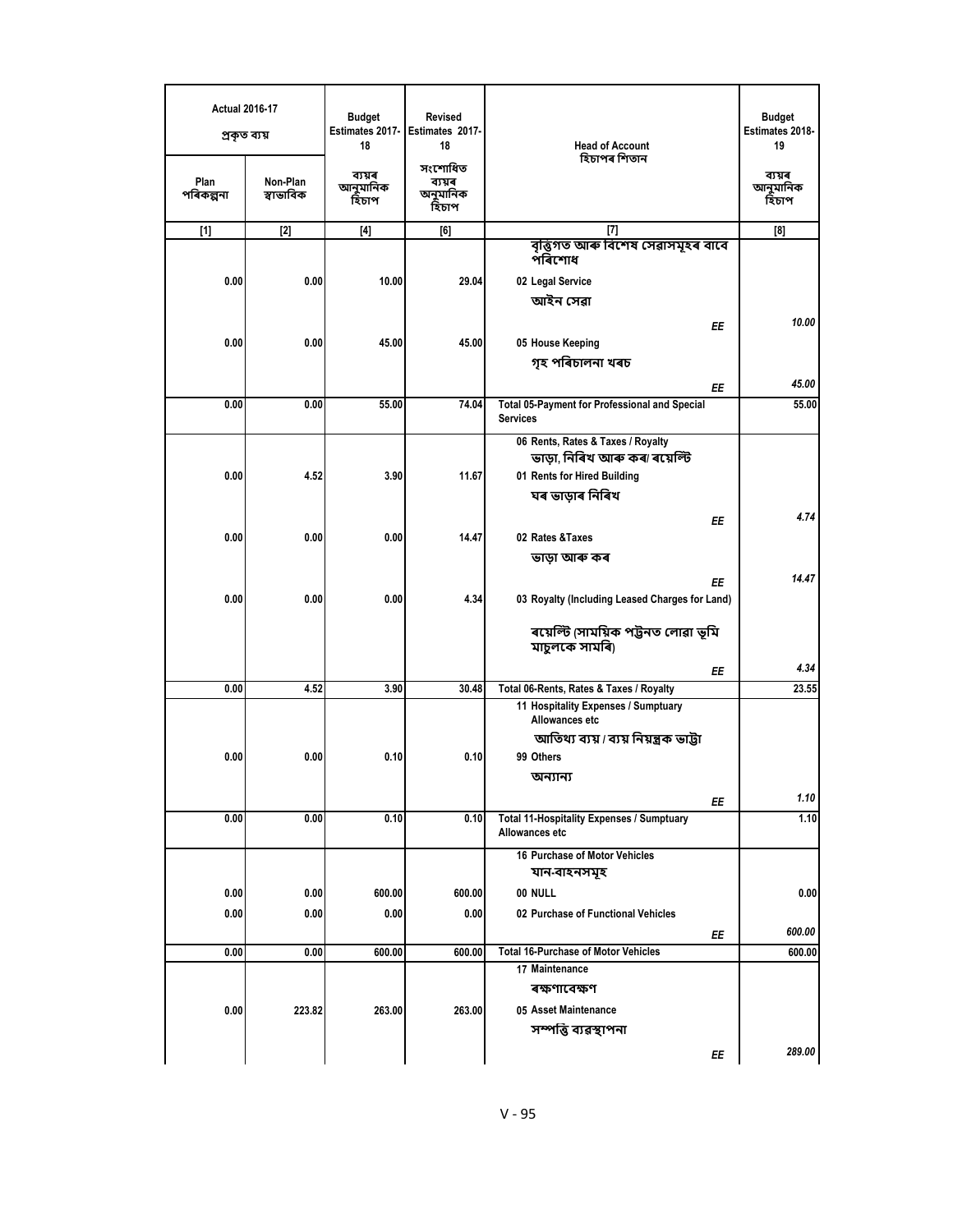| <b>Actual 2016-17</b><br>প্ৰকৃত ব্যয় |                       | <b>Budget</b><br>Estimates 2017-<br>18 | <b>Revised</b><br>Estimates 2017-<br>18 | <b>Head of Account</b><br>হিচাপৰ শিতান                   | <b>Budget</b><br>Estimates 2018-<br>19 |
|---------------------------------------|-----------------------|----------------------------------------|-----------------------------------------|----------------------------------------------------------|----------------------------------------|
| Plan<br>পৰিকল্পনা                     | Non-Plan<br>স্বাভাবিক | ব্যয়ৰ<br>আনুমানিক<br>হিচাপ            | সংশোধিত<br>ব্যয়ৰ<br>অনুমানিক<br>হিচাপ  |                                                          | ব্যয়ৰ<br>আনুমানিক<br>হিচাপ            |
| $[1]$                                 | $[2]$                 | $[4]$                                  | [6]                                     | $[7]$                                                    | [8]                                    |
| 0.00                                  | 223.82                | 263.00                                 | 263.00                                  | <b>Total 17-Maintenance</b>                              | 289.00                                 |
|                                       |                       |                                        |                                         | 26 Other Charges                                         |                                        |
|                                       |                       |                                        |                                         | অন্যান্য মাচুল                                           |                                        |
| 0.00                                  | 0.00                  | 5.00                                   | 5.00                                    | 02 Disaster management                                   |                                        |
|                                       |                       |                                        |                                         | দুৰ্যোগ ব্যৱস্থাপনা                                      |                                        |
|                                       |                       |                                        |                                         | ΕE                                                       | 5.00                                   |
| 0.00                                  | 0.00                  | 0.00                                   | 0.00                                    | 09 Decreetal Amount                                      |                                        |
|                                       |                       |                                        |                                         | হুকুমজনিত ধন                                             |                                        |
|                                       |                       |                                        |                                         |                                                          |                                        |
|                                       |                       |                                        |                                         | ΕE                                                       | 99.41                                  |
| 0.00                                  | 0.00                  | 8.00                                   | 8.00                                    | 10 Conduct of Recruitment Exams / Deptt Exams            |                                        |
|                                       |                       |                                        |                                         | মকৰল পৰীক্ষা / বিভাগীয় পৰীক্ষা<br>অনুষ্ঠিত কৰা          |                                        |
|                                       |                       |                                        |                                         | ΕE                                                       | 10.00                                  |
| 0.00                                  | 1.29                  | 0.00                                   | 0.00                                    | 99 Others                                                | 0.00                                   |
|                                       |                       |                                        |                                         | অন্যান্য                                                 |                                        |
| 0.00                                  | 1.29                  | 13.00                                  | 13.00                                   | <b>Total 26-Other Charges</b>                            | 114.41                                 |
| 0.00                                  | 28432.98              | 35058.28                               | 37402.15                                | Total 000-(No Sub-Sub Head)                              | 37669.51                               |
| 0.00                                  | 28432.98              | 35058.28                               | 37402.15                                | Total 0000-(No Sub Head)                                 | 37669.51                               |
| 0.00                                  | 28432.98              | 35058.28                               | 37402.15                                | <b>Total 001-Direction and Administration</b>            | 37669.51                               |
|                                       |                       |                                        |                                         | 911 Deduct Recoveries of Overpayments                    |                                        |
|                                       |                       |                                        |                                         | অতিৰিক্তভাবে প্ৰদান কৰা ধনৰ কৰ্তন                        |                                        |
|                                       |                       |                                        |                                         | 0000 (No Sub Head)                                       |                                        |
|                                       |                       |                                        |                                         | 000 (No Sub-Sub Head)                                    |                                        |
|                                       |                       |                                        |                                         | 00 (No Detail Head)                                      |                                        |
| 0.00                                  | $-13.43$              | 0.00                                   | 0.00                                    | 00 NULL                                                  | 0.00                                   |
|                                       |                       |                                        |                                         | ৰিক্ত                                                    |                                        |
|                                       |                       |                                        |                                         |                                                          |                                        |
| 0.00<br>0.00                          | $-13.43$<br>-13.43    | 0.00<br>0.00                           | 0.00<br>0.00                            | Total 00-(No Detail Head)<br>Total 000-(No Sub-Sub Head) | 0.00<br>0.00                           |
| 0.00                                  | -13.43                | 0.00                                   | 0.00                                    | Total 0000-(No Sub Head)                                 | 0.00                                   |
| 0.00                                  | $-13.43$              | 0.00                                   | 0.00                                    | <b>Total 911-Deduct Recoveries of Overpayments</b>       | 0.00                                   |
|                                       |                       |                                        |                                         | 2705 Command Area Development                            |                                        |
|                                       |                       |                                        |                                         | নিয়ন্ত্রণাধীন এলেকা উন্নয়ন                             |                                        |
|                                       |                       |                                        |                                         | 00 (No Sub-Major Head)                                   |                                        |
|                                       |                       |                                        |                                         | 800 Other Expenditure                                    |                                        |
|                                       |                       |                                        |                                         | অন্যান্য ব্যয়                                           |                                        |
|                                       |                       |                                        |                                         |                                                          |                                        |
|                                       |                       |                                        |                                         | 0000 (No Sub Head)                                       |                                        |
|                                       |                       |                                        |                                         | 000 (No Sub-Sub Head)                                    |                                        |
|                                       |                       |                                        |                                         | 01 Salaries                                              |                                        |
|                                       |                       |                                        |                                         | দৰমহা                                                    |                                        |
| 0.00                                  | 339.52                | 164.34                                 | 164.34                                  | 01 Pay                                                   |                                        |
|                                       |                       |                                        |                                         | দৰমহা                                                    |                                        |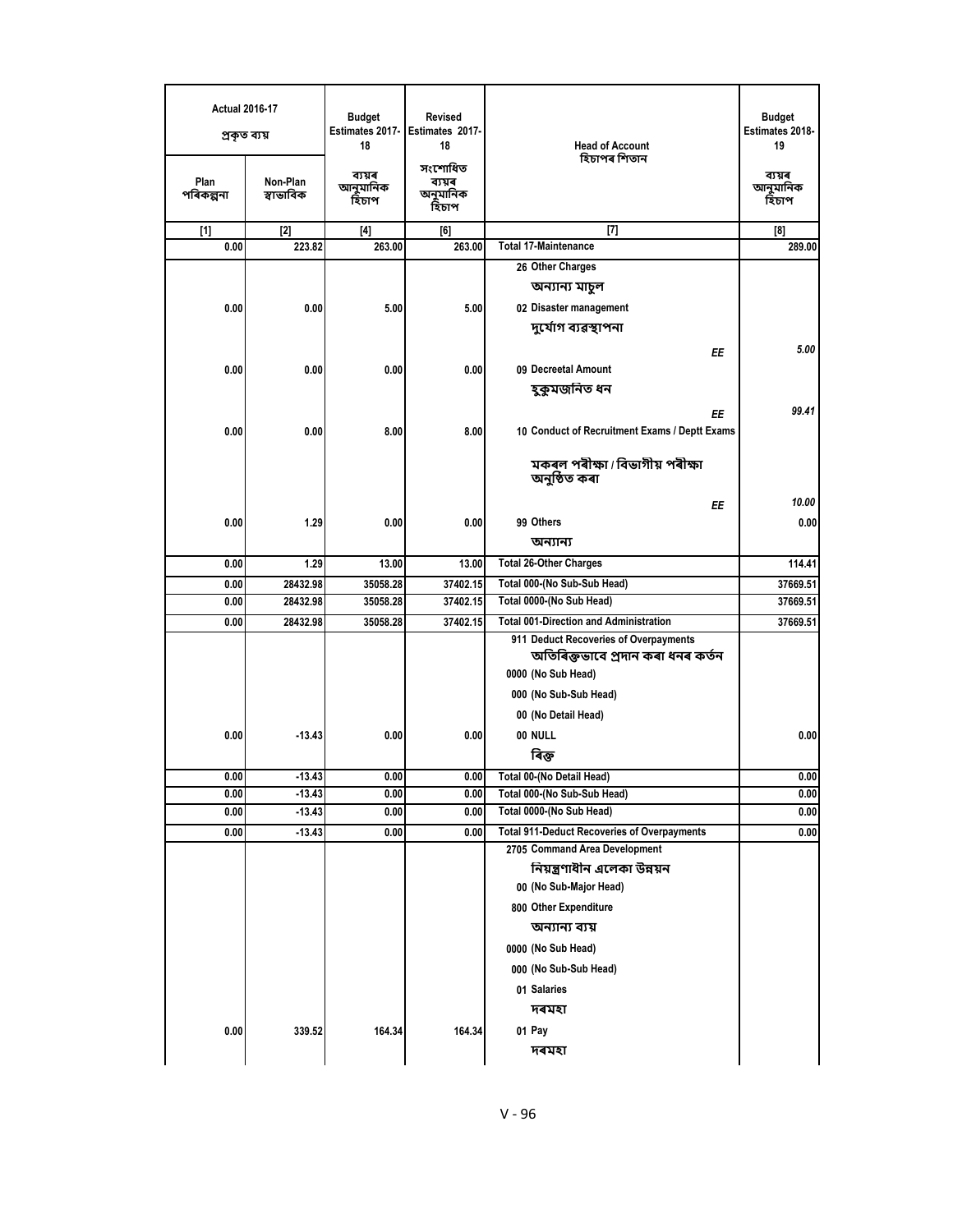| <b>Actual 2016-17</b><br>প্ৰকৃত ব্যয় |                       | <b>Budget</b><br>Estimates 2017-<br>18 | <b>Revised</b><br>Estimates 2017-<br>18 | <b>Head of Account</b><br>হিচাপৰ শিতান                                     | <b>Budget</b><br>Estimates 2018-<br>19 |
|---------------------------------------|-----------------------|----------------------------------------|-----------------------------------------|----------------------------------------------------------------------------|----------------------------------------|
| Plan<br>পৰিকল্পনা                     | Non-Plan<br>স্বাভাবিক | ব্যয়ৰ<br>আনুমানিক<br>হিঁচাপ           | সংশোধিত<br>ব্যয়ৰ<br>অনুমানিক<br>হিচাপ  |                                                                            | ব্যয়ৰ<br>আনুমানিক<br>হিচাপ            |
| $[1]$                                 | $[2]$                 | $[4]$                                  | [6]                                     | $[7]$                                                                      | [8]                                    |
| 0.00                                  | 0.00                  | 235.00                                 | 235.00                                  | 02 Dearness Allowance<br>মৰগীয়া বানচ                                      | 417.08<br>EE                           |
| 0.00                                  | 0.00                  | 3.39                                   | 3.39                                    | 05 Leave Travel Concession<br>ছুটী কালীন ভ্ৰমণ ৰেহাই                       | 45.27<br>EE                            |
| 0.00                                  | 0.00                  | 6.55                                   | 6.55                                    | 06 Medical Allowance<br>চিকিৎসা ভাত্তা                                     | 3.50<br>EE                             |
| 0.00                                  | 0.00                  | 23.01                                  | 23.01                                   | 07 House Rent Allowance<br>ঘৰ ভাড়া ভাত্তা                                 | 6.55<br>EE                             |
| 0.00                                  | 0.00                  | 6.79                                   | 6.79                                    | 08 Medical Reimbursement<br>চিকিৎসাজনিত ব্যয় পৰিশোধ                       | 27.33<br>EE                            |
| 0.00                                  | 0.00                  | 0.01                                   | 53.73                                   | 12 Arrear Salary/DA<br>বকেয়া দৰমহা /মৰগীয়া বানচ                          | 7.00<br>EE                             |
| 0.00                                  | 0.00                  | 0.00                                   | 0.00                                    | 41 Technical Allowance<br>কাৰিকৰী ভাট্টা                                   | 1.00<br>ΕE                             |
| 0.00                                  | 0.00                  | 0.00                                   | 0.00                                    | 52 City Compensatory Allowance                                             | 1.12<br>EE<br>0.37                     |
| 0.00                                  | 339.52                | 439.09                                 | 492.81                                  | <b>Total 01-Salaries</b>                                                   | EE<br>509.22                           |
| 0.00                                  | 0.92                  | 2.16                                   | 2.16                                    | 02 Wages<br>মজুৰি<br>06 Part Time Sweeper<br>অংশকালীন চাফাই কৰ্মী          |                                        |
|                                       |                       |                                        |                                         |                                                                            | 1.19<br>ΕE                             |
| 0.00                                  | 0.92                  | 2.16                                   | 2.16                                    | <b>Total 02-Wages</b><br>03 Travel Expenses                                | 1.19                                   |
| $0.00\,$<br>0.00                      | 1.30<br>0.00          | 1.30<br>0.00                           | 1.30<br>0.00                            | দ্ৰমণ খৰচ<br>00 NULL<br>01 Regular                                         | 0.00                                   |
|                                       |                       |                                        |                                         |                                                                            | 1.43<br>ΕE                             |
| 0.00                                  | 1.30                  | 1.30                                   | 1.30                                    | <b>Total 03-Travel Expenses</b><br>04 Office Expenses<br>কাৰ্য্যালয় ব্যয় | 1.43                                   |
| $\boldsymbol{0.00}$                   | $0.00\,$              | 1.00                                   | 1.00                                    | 01 Postage Stamp                                                           |                                        |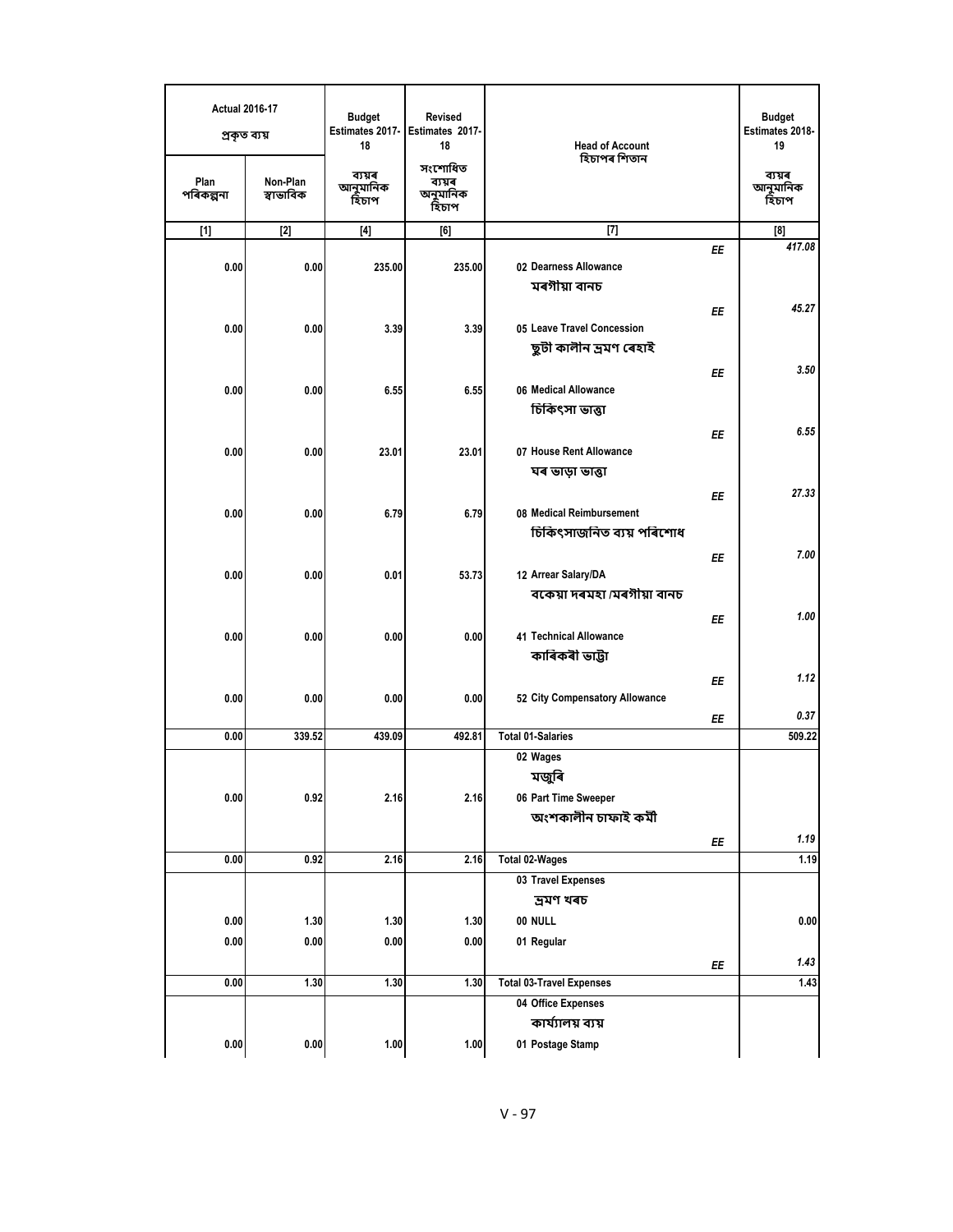| <b>Actual 2016-17</b><br>প্ৰকৃত ব্যয়<br>Plan | Non-Plan  | <b>Budget</b><br>Estimates 2017-<br>18<br>ব্যয়ৰ | <b>Revised</b><br>Estimates 2017-<br>18<br>সংশোধিত<br>ব্যয়ৰ | <b>Head of Account</b><br>হিচাপৰ শিতান                                           | <b>Budget</b><br>Estimates 2018-<br>19<br>ব্যয়ৰ |
|-----------------------------------------------|-----------|--------------------------------------------------|--------------------------------------------------------------|----------------------------------------------------------------------------------|--------------------------------------------------|
| পৰিকল্পনা                                     | স্বাভাবিক | আনুমানিক<br>হিচাপ                                | অনুমানিক<br>হিচাপ                                            |                                                                                  | আনুমানিক<br>হিঁচাপ                               |
| $[1]$                                         | $[2]$     | $[4]$                                            | [6]                                                          | $[7]$                                                                            | [8]                                              |
|                                               |           |                                                  |                                                              | ডাক টিকট                                                                         |                                                  |
|                                               |           |                                                  |                                                              | ΕE                                                                               | 1.00                                             |
| 0.00                                          | 0.70      | 1.00                                             | 1.00                                                         | 99 Others                                                                        |                                                  |
|                                               |           |                                                  |                                                              | অন্যান্য                                                                         |                                                  |
|                                               |           |                                                  |                                                              | ΕE                                                                               | 1.10                                             |
| 0.00                                          | 0.70      | 2.00                                             | 2.00                                                         | <b>Total 04-Office Expenses</b>                                                  | 2.10                                             |
|                                               |           |                                                  |                                                              | 17 Maintenance                                                                   |                                                  |
|                                               |           |                                                  |                                                              | ৰক্ষণাবেক্ষণ                                                                     |                                                  |
| 0.00                                          | 0.00      | 5.00                                             | 5.00                                                         | 01 Departmental Building                                                         |                                                  |
|                                               |           |                                                  |                                                              | বিভাগীয় গৃহ                                                                     |                                                  |
|                                               |           |                                                  |                                                              | ΕE                                                                               | 5.00                                             |
| 0.00                                          | 10.95     | 12.00                                            | 12.00                                                        | 05 Asset Maintenance                                                             |                                                  |
|                                               |           |                                                  |                                                              | সম্পত্তি ব্যৱস্থাপনা                                                             |                                                  |
|                                               |           |                                                  |                                                              | ΕE                                                                               | 13.20                                            |
| 0.00                                          | 10.95     | 17.00                                            | 17.00                                                        | <b>Total 17-Maintenance</b>                                                      | 18.20                                            |
|                                               |           |                                                  |                                                              | 26 Other Charges                                                                 |                                                  |
|                                               |           |                                                  |                                                              | অন্যান্য মাচুল                                                                   |                                                  |
| 0.00                                          | 0.00      | 0.87                                             | 0.87                                                         | 10 Conduct of Recruitment Exams / Deptt Exams                                    |                                                  |
|                                               |           |                                                  |                                                              | মকৰল পৰীক্ষা / বিভাগীয় পৰীক্ষা<br>অনুষ্ঠিত কৰা                                  |                                                  |
|                                               |           |                                                  |                                                              | ΕE                                                                               | 0.87                                             |
| 0.00                                          | 0.00      | 0.87                                             | 0.87                                                         | <b>Total 26-Other Charges</b>                                                    | 0.87                                             |
| 0.00                                          | 353.39    | 462.42                                           | 516.14                                                       | Total 000-(No Sub-Sub Head)                                                      | 533.01                                           |
| 0.00                                          | 353.39    | 462.42                                           | 516.14                                                       | Total 0000-(No Sub Head)                                                         | 533.01                                           |
| 0.00                                          | 353.39    | 462.42                                           | 516.14                                                       | <b>Total 800-Other Expenditure</b>                                               | 533.01                                           |
| 0.00                                          | 39795.23  | 54509.00                                         | 56913.49                                                     | <b>Revenue Account Total</b>                                                     | 56018.31                                         |
|                                               |           |                                                  |                                                              | <b>Capital Account</b>                                                           |                                                  |
|                                               |           |                                                  |                                                              | মূলধন শিতান                                                                      |                                                  |
|                                               |           |                                                  |                                                              | <b>C. Capital Account of Economic Services</b><br>গ অৰ্থনৈতিক সেৱাৰ মূলধনী হিচাপ |                                                  |
|                                               |           |                                                  |                                                              | (d) Capital Account of Irrigation and Flood                                      |                                                  |
|                                               |           |                                                  |                                                              | 4701 Capital Outlay on Major and Medium Irrigation                               |                                                  |
|                                               |           |                                                  |                                                              | বৃহৎ আৰু মজলীয়া জলসিঞ্চনৰ বাবে<br>মূলধনী ব্যয়                                  |                                                  |
|                                               |           |                                                  |                                                              |                                                                                  |                                                  |
|                                               |           |                                                  |                                                              | 04 Medium Irrigation                                                             |                                                  |
|                                               |           |                                                  |                                                              | মজলীয়া জলসিঞ্চন                                                                 |                                                  |
|                                               |           |                                                  |                                                              | 800 Other Expenditure                                                            |                                                  |
|                                               |           |                                                  |                                                              | অন্যান্য ব্যয়                                                                   |                                                  |
|                                               |           |                                                  |                                                              | 0000 (No Sub Head)                                                               |                                                  |
|                                               |           |                                                  |                                                              | 002 Sukla Irrigation Project                                                     |                                                  |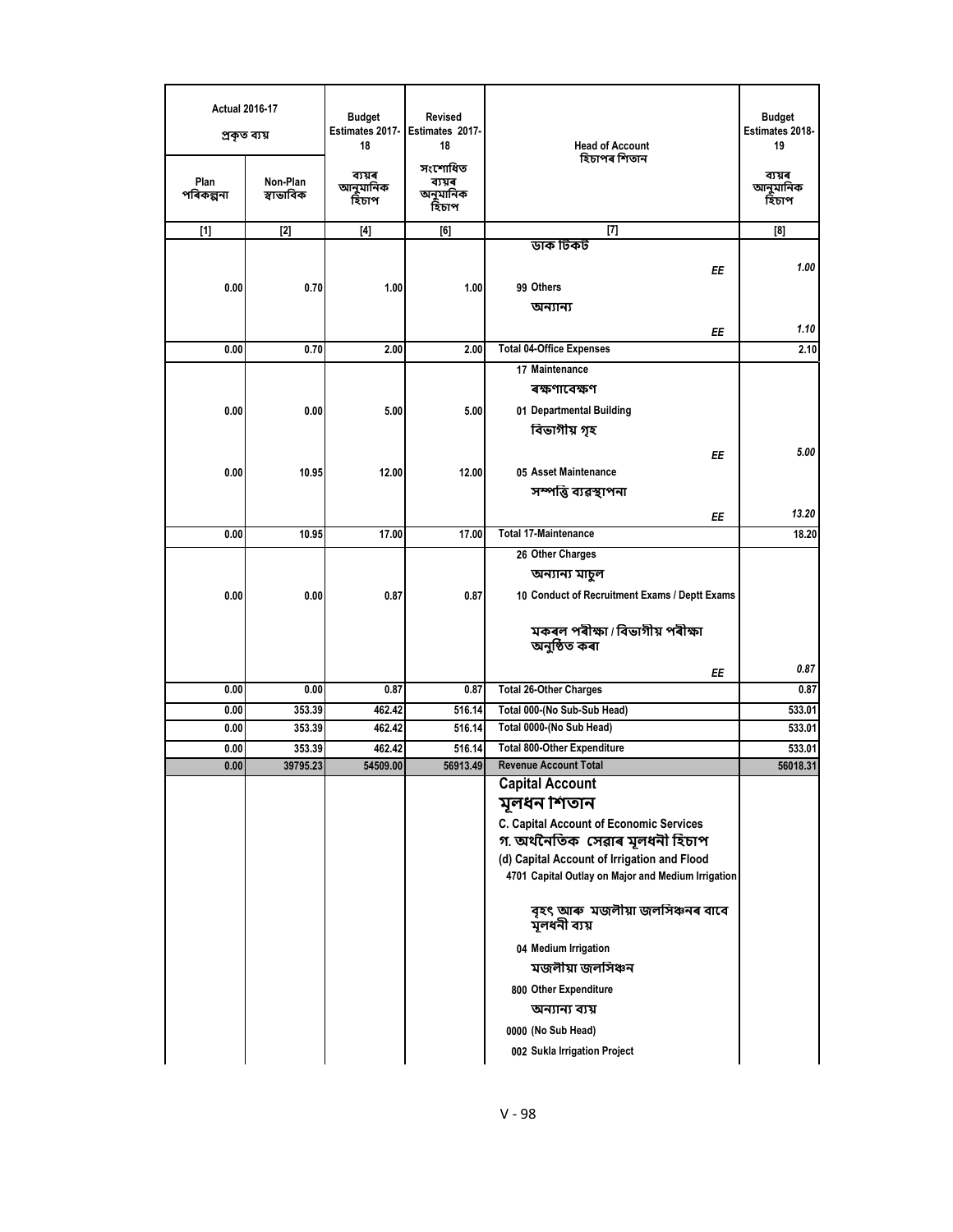| <b>Actual 2016-17</b><br>প্ৰকৃত ব্যয়<br>Plan | Non-Plan  | <b>Budget</b><br>Estimates 2017-<br>18<br>ব্যয়ৰ<br>আনুমানিক | <b>Revised</b><br>Estimates 2017-<br>18<br>সংশোধিত<br>ব্যয়ৰ | <b>Head of Account</b><br>হিচাপৰ শিতান                                                        | <b>Budget</b><br>Estimates 2018-<br>19<br>ব্যয়ৰ<br>আনুমানিক |
|-----------------------------------------------|-----------|--------------------------------------------------------------|--------------------------------------------------------------|-----------------------------------------------------------------------------------------------|--------------------------------------------------------------|
| পৰিকল্পনা                                     | স্বাভাবিক | হিচাপ                                                        | অনুমানিক<br>হিচাপ                                            |                                                                                               | হিচাপ                                                        |
| $[1]$                                         | $[2]$     | $[4]$                                                        | [6]                                                          | $[7]$                                                                                         | [8]                                                          |
|                                               |           |                                                              |                                                              | 13 Major Works                                                                                |                                                              |
|                                               |           |                                                              |                                                              | প্ৰধান কামসমূহ                                                                                |                                                              |
| 0.00                                          | 0.00      | 10.00                                                        | 10.00                                                        | 99 Others                                                                                     | 0.00                                                         |
|                                               |           |                                                              |                                                              | অন্যান্য                                                                                      |                                                              |
| 0.00                                          | 0.00      | 10.00                                                        | 10.00                                                        | <b>Total 13-Major Works</b>                                                                   | 0.00                                                         |
| 0.00                                          | 0.00      | 10.00                                                        | 10.00                                                        | Total 002-Sukla Irrigation Project<br>004 Jamuna Irrigation projects modernisation            | 0.00                                                         |
|                                               |           |                                                              |                                                              |                                                                                               |                                                              |
|                                               |           |                                                              |                                                              | 13 Major Works                                                                                |                                                              |
|                                               |           |                                                              |                                                              | প্ৰধান কামসমূহ                                                                                |                                                              |
| 50.00                                         | 0.00      | 1.00                                                         | 1.00                                                         | 99 Others                                                                                     |                                                              |
|                                               |           |                                                              |                                                              | অন্যান্য                                                                                      |                                                              |
|                                               |           |                                                              |                                                              | SOPD-G                                                                                        | 0.10                                                         |
| 50.00                                         | 0.00      | 1.00                                                         | 1.00                                                         | <b>Total 13-Major Works</b>                                                                   | 0.10                                                         |
| 50.00                                         | 0.00      | 1.00                                                         | 1.00                                                         | Total 004-Jamuna Irrigation projects modernisation                                            | 0.10                                                         |
|                                               |           |                                                              |                                                              |                                                                                               |                                                              |
|                                               |           |                                                              |                                                              | 005 Dhansiri Irrigation Project<br>13 Major Works                                             |                                                              |
|                                               |           |                                                              |                                                              | প্ৰধান কামসমূহ                                                                                |                                                              |
| 372.57                                        | 0.00      | 0.00                                                         | 0.00                                                         | 99 Others                                                                                     | 0.00                                                         |
|                                               |           |                                                              |                                                              | অন্যান্য                                                                                      |                                                              |
| 372.57                                        | 0.00      | 0.00                                                         | 0.00                                                         | <b>Total 13-Major Works</b>                                                                   | 0.00                                                         |
| 372.57                                        | 0.00      | 0.00                                                         | 0.00                                                         | <b>Total 005-Dhansiri Irrigation Project</b>                                                  | 0.00                                                         |
|                                               |           |                                                              |                                                              | 008 Bordikarai Irrigation Project                                                             |                                                              |
|                                               |           |                                                              |                                                              | 13 Major Works                                                                                |                                                              |
|                                               |           |                                                              |                                                              | প্ৰধান কামসমূহ                                                                                |                                                              |
| 0.00                                          | 0.00      | 0.10                                                         | 72.07                                                        | 99 Others                                                                                     | 0.00                                                         |
|                                               |           |                                                              |                                                              | অন্যান্য                                                                                      |                                                              |
| 0.00                                          | 0.00      | 0.10                                                         | 72.07                                                        | <b>Total 13-Major Works</b>                                                                   | 0.00                                                         |
| 0.00                                          | 0.00      | 0.10                                                         | 72.07                                                        | Total 008-Bordikarai Irrigation Project<br>010 Intergrated Irrigation Project on kolong Basin | 0.00                                                         |
|                                               |           |                                                              |                                                              |                                                                                               |                                                              |
|                                               |           |                                                              |                                                              | 13 Major Works                                                                                |                                                              |
|                                               |           |                                                              |                                                              | প্ৰধান কামসমূহ                                                                                |                                                              |
| 86.83                                         | 0.00      | 500.00                                                       | 500.00                                                       | 99 Others                                                                                     |                                                              |
|                                               |           |                                                              |                                                              | অন্যান্য                                                                                      |                                                              |
|                                               |           |                                                              |                                                              | SOPD-G                                                                                        | 300.00                                                       |
| 86.83                                         | 0.00      | 500.00                                                       | 500.00                                                       | <b>Total 13-Major Works</b>                                                                   | 300.00                                                       |
| 86.83                                         | 0.00      | 500.00                                                       | 500.00                                                       | Total 010-Intergrated Irrigation Project on kolong<br>Basin                                   | 300.00                                                       |
|                                               |           |                                                              |                                                              | 013 Rupahi Irrigation Project                                                                 |                                                              |
|                                               |           |                                                              |                                                              | 13 Major Works                                                                                |                                                              |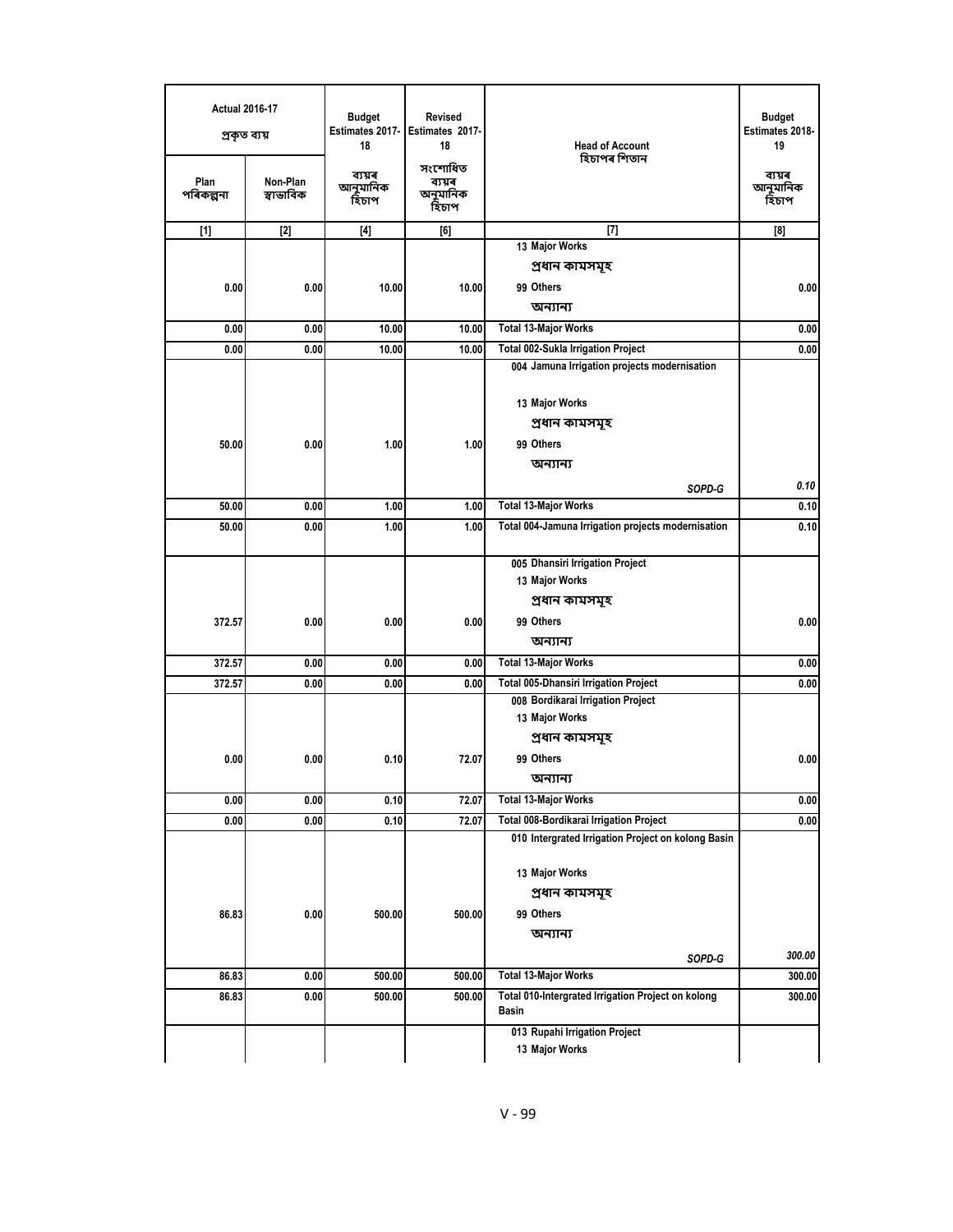| <b>Actual 2016-17</b><br>প্ৰকৃত ব্যয় |                       | <b>Budget</b><br>Estimates 2017-<br>18 | Revised<br>Estimates 2017-<br>18       | <b>Head of Account</b>                         |        | <b>Budget</b><br>Estimates 2018-<br>19 |
|---------------------------------------|-----------------------|----------------------------------------|----------------------------------------|------------------------------------------------|--------|----------------------------------------|
| Plan<br>পৰিকল্পনা                     | Non-Plan<br>স্বাভাবিক | ব্যয়ৰ<br>আনুমানিক<br>হিচাপ            | সংশোধিত<br>ব্যয়ৰ<br>অনুমানিক<br>হিচাপ | হিচাপৰ শিতান                                   |        | ব্যয়ৰ<br>আনুমানিক<br>হিচাপ            |
| $[1]$                                 | $[2]$                 | $[4]$                                  | [6]                                    | $[7]$                                          |        | [8]                                    |
|                                       |                       |                                        |                                        | প্ৰধান কামসমূহ                                 |        |                                        |
| 0.00                                  | 0.00                  | 0.10                                   | 0.10                                   | 99 Others                                      |        |                                        |
|                                       |                       |                                        |                                        | অন্যান্য                                       |        |                                        |
|                                       |                       |                                        |                                        |                                                | SOPD-G | 200.00                                 |
| 0.00                                  | 0.00                  | 0.10                                   | 0.10                                   | <b>Total 13-Major Works</b>                    |        | 200.00                                 |
| 0.00                                  | 0.00                  | 0.10                                   | 0.10                                   | Total 013-Rupahi Irrigation Project            |        | 200.00                                 |
|                                       |                       |                                        |                                        | 014 Buridihing Irrigation Project              |        |                                        |
|                                       |                       |                                        |                                        | 13 Major Works                                 |        |                                        |
|                                       |                       |                                        |                                        | প্ৰধান কামসমূহ                                 |        |                                        |
| 35.49                                 | 0.00                  | 0.10                                   | 0.10                                   | 99 Others                                      |        | 0.00                                   |
|                                       |                       |                                        |                                        | অন্যান্য                                       |        |                                        |
| 35.49                                 | 0.00                  | 0.10                                   | 0.10                                   | <b>Total 13-Major Works</b>                    |        | 0.00                                   |
| 35.49                                 | 0.00                  | 0.10                                   | 0.10                                   | <b>Total 014-Buridihing Irrigation Project</b> |        | 0.00                                   |
| 544.89                                | 0.00                  | 511.30                                 | 583.27                                 | Total 0000-(No Sub Head)                       |        | 500.10                                 |
|                                       |                       |                                        |                                        | 3012 New Schemes                               |        |                                        |
|                                       |                       |                                        |                                        | 019 Puthimari Irrigation Project               |        |                                        |
|                                       |                       |                                        |                                        | 13 Major Works                                 |        |                                        |
|                                       |                       |                                        |                                        | প্ৰধান কামসমূহ                                 |        |                                        |
| 55.73                                 | 0.00                  | 94.00                                  | 94.00                                  | 99 Others                                      |        |                                        |
|                                       |                       |                                        |                                        | অন্যান্য                                       |        |                                        |
|                                       |                       |                                        |                                        |                                                | SOPD-G | 15.00                                  |
| 55.73                                 | 0.00                  | 94.00                                  | 94.00                                  | <b>Total 13-Major Works</b>                    |        | 15.00                                  |
| 55.73                                 | 0.00                  | 94.00                                  | 94.00                                  | <b>Total 019-Puthimari Irrigation Project</b>  |        | 15.00                                  |
|                                       |                       |                                        |                                        | 020 Burisuti Irrigation Project                |        |                                        |
|                                       |                       |                                        |                                        | 13 Major Works                                 |        |                                        |
|                                       |                       |                                        |                                        | প্ৰধান কামসমূহ                                 |        |                                        |
| 38.50                                 | 0.00                  | 64.20                                  | 64.20                                  | 99 Others                                      |        |                                        |
|                                       |                       |                                        |                                        | অন্যান্য                                       |        |                                        |
|                                       |                       |                                        |                                        |                                                | SOPD-G | 5.00                                   |
| 38.50                                 | 0.00                  | 64.20                                  | 64.20                                  | <b>Total 13-Major Works</b>                    |        | 5.00                                   |
| 38.50                                 | 0.00                  | 64.20                                  | 64.20                                  | <b>Total 020-Burisuti Irrigation Project</b>   |        | 5.00                                   |
|                                       |                       |                                        |                                        | 021 Dikhow Irrigation Project                  |        |                                        |
|                                       |                       |                                        |                                        | 13 Major Works                                 |        |                                        |
|                                       |                       |                                        |                                        | প্ৰধান কামসমূহ                                 |        |                                        |
| 30.42                                 | 0.00                  | 0.00                                   | 0.00                                   | 99 Others                                      |        | 0.00                                   |
|                                       |                       |                                        |                                        | অন্যান্য                                       |        |                                        |
| 30.42                                 | 0.00                  | 0.00                                   | 0.00                                   | <b>Total 13-Major Works</b>                    |        | 0.00                                   |
| 30.42                                 | 0.00                  | 0.00                                   | 0.00                                   | <b>Total 021-Dikhow Irrigation Project</b>     |        | 0.00                                   |
|                                       |                       |                                        |                                        | 022 Buroi Irrigation Project                   |        |                                        |
|                                       |                       |                                        |                                        | 13 Major Works                                 |        |                                        |
|                                       |                       |                                        |                                        | প্ৰধান কামসমূহ                                 |        |                                        |
| 39.00                                 | 0.00                  | 64.20                                  | 64.20                                  | 99 Others                                      |        |                                        |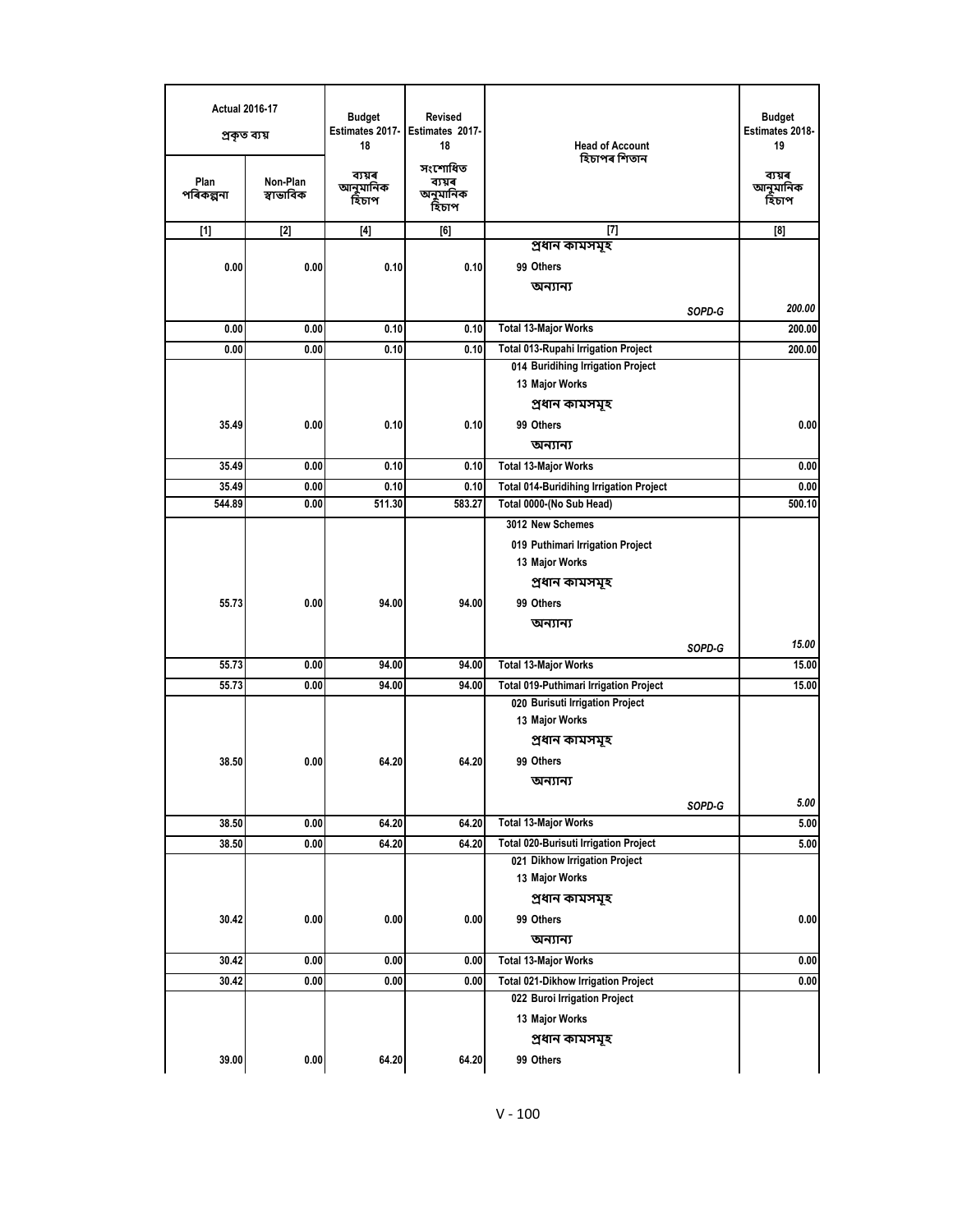| <b>Actual 2016-17</b><br>প্ৰকৃত ব্যয়<br>Plan | Non-Plan  | <b>Budget</b><br>Estimates 2017-<br>18<br>ব্যয়ৰ<br>আনুমানিক | Revised<br>Estimates 2017-<br>18<br>সংশোধিত<br>ব্যয়ৰ | <b>Head of Account</b><br>হিচাপৰ শিতান                       | <b>Budget</b><br>Estimates 2018-<br>19<br>ব্যয়ৰ<br>আনুমানিক |
|-----------------------------------------------|-----------|--------------------------------------------------------------|-------------------------------------------------------|--------------------------------------------------------------|--------------------------------------------------------------|
| পৰিকল্পনা                                     | স্বাভাবিক | হিচাপ                                                        | অনুমানিক<br>হিচাপ                                     |                                                              | হিঁচাপ                                                       |
| $[1]$                                         | $[2]$     | $[4]$                                                        | [6]                                                   | $[7]$                                                        | [8]                                                          |
|                                               |           |                                                              |                                                       | অন্যান্য                                                     |                                                              |
|                                               |           |                                                              |                                                       | SOPD-G                                                       | 15.00                                                        |
| 39.00                                         | 0.00      | 64.20                                                        | 64.20                                                 | <b>Total 13-Major Works</b>                                  | 15.00                                                        |
| 39.00                                         | 0.00      | 64.20                                                        | 64.20                                                 | <b>Total 022-Buroi Irrigation Project</b>                    | 15.00                                                        |
|                                               |           |                                                              |                                                       | 023 ERM of Kaldia Irrigation Project                         |                                                              |
|                                               |           |                                                              |                                                       | 13 Major Works                                               |                                                              |
|                                               |           |                                                              |                                                       | প্ৰধান কামসমূহ                                               |                                                              |
| 0.00                                          | 0.00      | 10.00                                                        | 10.00                                                 | 99 Others                                                    |                                                              |
|                                               |           |                                                              |                                                       | অন্যান্য                                                     |                                                              |
|                                               |           |                                                              |                                                       | SOPD-G                                                       | 10.00                                                        |
| 0.00                                          | 0.00      | 10.00                                                        | 10.00                                                 | <b>Total 13-Major Works</b>                                  | 10.00                                                        |
| 0.00                                          | 0.00      | 10.00                                                        | 10.00                                                 | <b>Total 023-ERM of Kaldia Irrigation Project</b>            | 10.00                                                        |
| 163.65                                        | 0.00      | 232.40                                                       | 232.40                                                | <b>Total 3012-New Schemes</b>                                | 45.00                                                        |
| 708.54                                        | 0.00      | 743.70                                                       | 815.67                                                | <b>Total 800-Other Expenditure</b>                           | 545.10                                                       |
|                                               |           |                                                              |                                                       | 80 General                                                   |                                                              |
|                                               |           |                                                              |                                                       | সাধাৰণ                                                       |                                                              |
|                                               |           |                                                              |                                                       | 800 Other Expenditure                                        |                                                              |
|                                               |           |                                                              |                                                       | অন্যান্য ব্যয়                                               |                                                              |
|                                               |           |                                                              |                                                       | 1705 AIB Programme                                           |                                                              |
|                                               |           |                                                              |                                                       | 940 Dhansiri Irrigation Project                              |                                                              |
|                                               |           |                                                              |                                                       | 13 Major Works                                               |                                                              |
|                                               |           |                                                              |                                                       | প্ৰধান কামসমূহ                                               |                                                              |
| 0.00                                          | 0.00      | 89.00                                                        | 89.00                                                 | 99 Others                                                    | 0.00                                                         |
|                                               |           |                                                              |                                                       | অন্যান্য                                                     |                                                              |
| 0.00                                          | 0.00      | 89.00                                                        | 89.00                                                 | <b>Total 13-Major Works</b>                                  | 0.00                                                         |
| 0.00                                          | 0.00      | 89.00                                                        | 89.00                                                 | <b>Total 940-Dhansiri Irrigation Project</b>                 | 0.00                                                         |
| 0.00                                          | 0.00      | 89.00                                                        | 89.00                                                 | Total 1705-AIB Programme                                     | 0.00                                                         |
|                                               |           |                                                              |                                                       | 5801 long Term Irrigation Fund (LTIF) under<br><b>NABARD</b> |                                                              |
|                                               |           |                                                              |                                                       | 940 Dhansiri Irrigation Project                              |                                                              |
|                                               |           |                                                              |                                                       | 13 Major Works                                               |                                                              |
|                                               |           |                                                              |                                                       | প্ৰধান কামসমূহ                                               |                                                              |
| 0.00                                          | 0.00      | 3000.00                                                      | 3000.00                                               | 99 Others                                                    |                                                              |
|                                               |           |                                                              |                                                       | অন্যান্য                                                     |                                                              |
|                                               |           |                                                              |                                                       | RIDF-LS                                                      | 9000.00                                                      |
| 0.00                                          | 0.00      | 3000.00                                                      | 3000.00                                               | <b>Total 13-Major Works</b>                                  | 9000.00                                                      |
| 0.00                                          | 0.00      | 3000.00                                                      | 3000.00                                               | <b>Total 940-Dhansiri Irrigation Project</b>                 | 9000.00                                                      |
| 0.00                                          | 0.00      | 3000.00                                                      | 3000.00                                               | Total 5801-long Term Irrigation Fund (LTIF) under            | 9000.00                                                      |
| 0.00                                          | 0.00      | 3089.00                                                      | 3089.00                                               | <b>NARADD</b><br><b>Total 800-Other Expenditure</b>          | 9000.00                                                      |
|                                               |           |                                                              |                                                       | 4702 Capital Outlay on Minor Irrigation                      |                                                              |
|                                               |           |                                                              |                                                       | ক্ষুদ্ৰ জলসিঞ্চনৰ বাবে মূলধনী ব্যয়                          |                                                              |
|                                               |           |                                                              |                                                       | 00 (No Sub-Major Head)                                       |                                                              |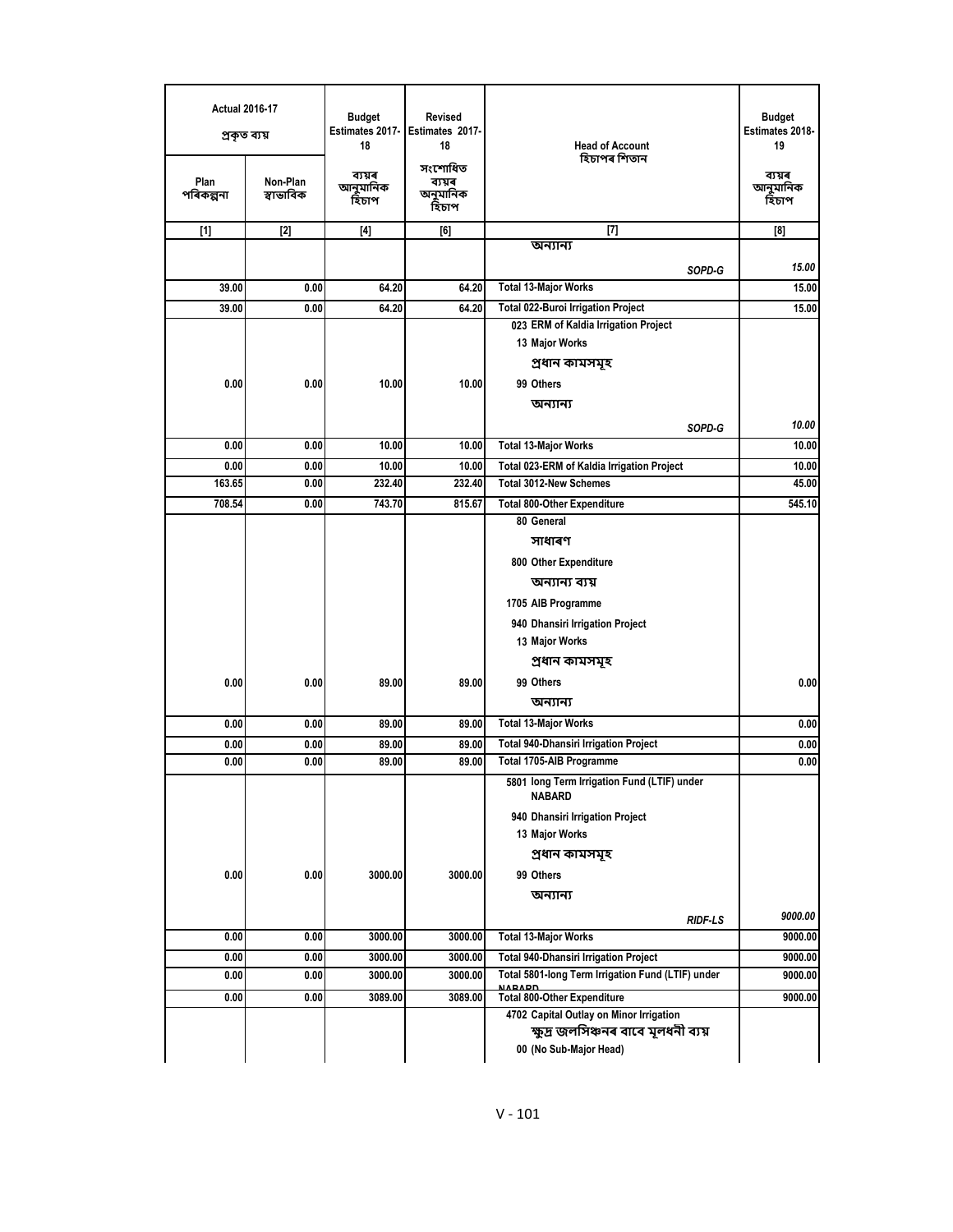| <b>Actual 2016-17</b><br>প্ৰকৃত ব্যয় |                       | <b>Budget</b><br>Estimates 2017-<br>18 | <b>Revised</b><br>Estimates 2017-<br>18 | <b>Head of Account</b>                                                        | <b>Budget</b><br>Estimates 2018-<br>19 |
|---------------------------------------|-----------------------|----------------------------------------|-----------------------------------------|-------------------------------------------------------------------------------|----------------------------------------|
| Plan<br>পৰিকল্পনা                     | Non-Plan<br>স্বাভাবিক | ব্যয়ৰ<br>আনুমানিক<br>হিচাপ            | সংশোধিত<br>ব্যয়ৰ<br>অনুমানিক<br>হিচাপ  | হিচাপৰ শিতান                                                                  | ব্যয়ৰ<br>আনুমানিক<br>হিঁচাপ           |
| $[1]$                                 | $[2]$                 | $[4]$                                  | [6]                                     | $[7]$                                                                         | [8]                                    |
|                                       |                       |                                        |                                         | 101 Surface Water                                                             |                                        |
|                                       |                       |                                        |                                         | পৃষ্ঠজল                                                                       |                                        |
|                                       |                       |                                        |                                         | 0160 Flow Irrigation                                                          |                                        |
|                                       |                       |                                        |                                         | SSH(CTA) Dimoria FIS at Tegheria, Upper Tepesia,<br><b>Fullung and Khamar</b> |                                        |
|                                       |                       |                                        |                                         | 13 Major Works                                                                |                                        |
|                                       |                       |                                        |                                         | প্ৰধান কামসমূহ                                                                |                                        |
| 0.00                                  | 0.00                  | 0.00                                   | 0.00                                    | 01 Normal                                                                     |                                        |
|                                       |                       |                                        |                                         | সাধাৰণ                                                                        |                                        |
|                                       |                       |                                        |                                         | SOPD-G                                                                        | 200.00                                 |
| 0.00                                  | 0.00                  | 0.00                                   | 0.00                                    | <b>Total 13-Major Works</b>                                                   | 200.00                                 |
| 0.00                                  | 0.00                  | 0.00                                   | 0.00                                    | Total SSH(CTA)-Dimoria FIS at Tegheria, Upper<br>Tepesia, Fullung and Khamar  | 200.00                                 |
|                                       |                       |                                        |                                         | 982 Improvement of Pavoi FIS                                                  |                                        |
|                                       |                       |                                        |                                         | 13 Major Works                                                                |                                        |
|                                       |                       |                                        |                                         | প্ৰধান কামসমূহ                                                                |                                        |
| 0.00                                  | 0.00                  | 300.00                                 | 300.00                                  | 99 Others                                                                     |                                        |
|                                       |                       |                                        |                                         | অন্যান্য                                                                      |                                        |
|                                       |                       |                                        |                                         | SOPD-G                                                                        | 150.00                                 |
| 0.00                                  | 0.00                  | 300.00                                 | 300.00                                  | <b>Total 13-Major Works</b>                                                   | 150.00                                 |
| 0.00                                  | 0.00                  | 300.00                                 | 300.00                                  | Total 982-Improvement of Pavoi FIS                                            | 150.00                                 |
|                                       |                       |                                        |                                         | 983 Improvement of Behali FIS                                                 |                                        |
|                                       |                       |                                        |                                         | 13 Major Works                                                                |                                        |
| 0.00                                  | 0.00                  | 350.00                                 | 350.00                                  | প্ৰধান কামসমূহ<br>99 Others                                                   |                                        |
|                                       |                       |                                        |                                         | অন্যান্য                                                                      |                                        |
|                                       |                       |                                        |                                         |                                                                               | 150.00                                 |
| 0.00                                  | 0.00                  | 350.00                                 | 350.00                                  | SOPD-G<br><b>Total 13-Major Works</b>                                         | 150.00                                 |
| 0.00                                  | 0.00                  | 350.00                                 | 350.00                                  | Total 983-Improvement of Behali FIS                                           | 150.00                                 |
|                                       |                       |                                        |                                         | 984 Panbari FIS                                                               |                                        |
|                                       |                       |                                        |                                         | 13 Major Works                                                                |                                        |
|                                       |                       |                                        |                                         | প্ৰধান কামসমূহ                                                                |                                        |
| 0.00                                  | 0.00                  | 0.00                                   | 100.00                                  | 99 Others                                                                     |                                        |
|                                       |                       |                                        |                                         | অন্যান্য                                                                      |                                        |
|                                       |                       |                                        |                                         | SOPD-G                                                                        | 300.00                                 |
| 0.00                                  | 0.00                  | 0.00                                   | 100.00                                  | <b>Total 13-Major Works</b>                                                   | 300.00                                 |
| 0.00                                  | 0.00                  | 0.00                                   | 100.00                                  | Total 984-Panbari FIS                                                         | 300.00                                 |
|                                       |                       |                                        |                                         | 985 Reconstruction of Porbotia FIS<br>13 Major Works                          |                                        |
|                                       |                       |                                        |                                         | প্ৰধান কামসমূহ                                                                |                                        |
| 0.00                                  | 0.00                  | 0.00                                   | 0.00                                    | 01 Normal                                                                     |                                        |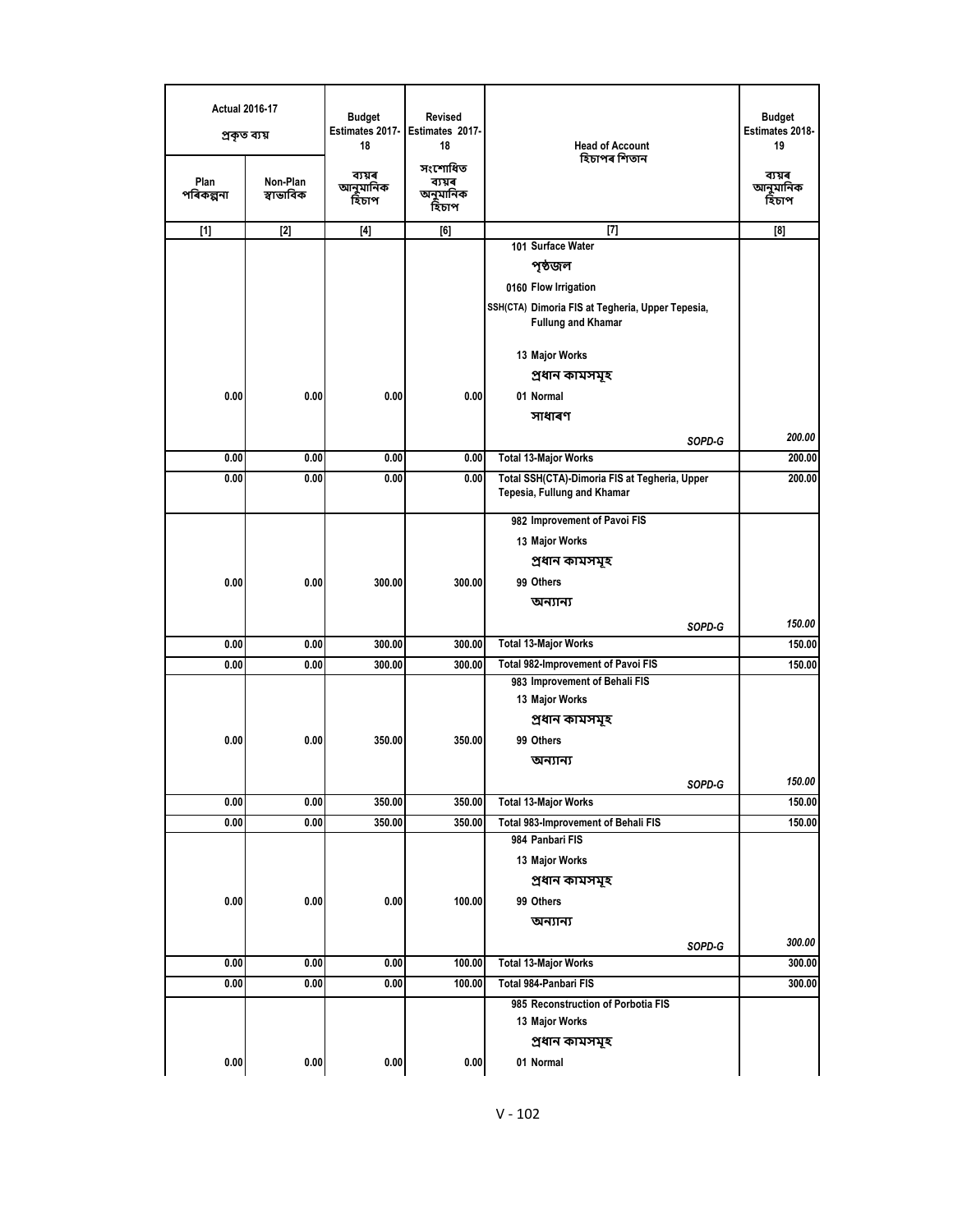| <b>Actual 2016-17</b><br>প্ৰকৃত ব্যয় |                       | <b>Revised</b><br>Budget<br>Estimates 2017-<br>Estimates 2017-<br>18<br>18 |                                        | <b>Head of Account</b><br>হিচাপৰ শিতান                                        | <b>Budget</b><br>Estimates 2018-<br>19 |
|---------------------------------------|-----------------------|----------------------------------------------------------------------------|----------------------------------------|-------------------------------------------------------------------------------|----------------------------------------|
| Plan<br>পৰিকল্পনা                     | Non-Plan<br>স্বাভাবিক | ব্যয়ৰ<br>আনুমানিক<br>হিচাপ                                                | সংশোধিত<br>ব্যয়ৰ<br>অনুমানিক<br>হিচাপ |                                                                               | ব্যয়ৰ<br>আনুমানিক<br>হিচাপ            |
| $[1]$                                 | $[2]$                 | $[4]$                                                                      | [6]                                    | $[7]$                                                                         | [8]                                    |
|                                       |                       |                                                                            |                                        | সাধাৰণ                                                                        |                                        |
|                                       |                       |                                                                            |                                        | SOPD-G                                                                        | 100.00                                 |
| 0.00                                  | 0.00                  | 0.00                                                                       | 0.00                                   | <b>Total 13-Major Works</b>                                                   | 100.00                                 |
| 0.00<br>0.00                          | 0.00<br>0.00          | 0.00<br>650.00                                                             | 0.00<br>750.00                         | <b>Total 985-Reconstruction of Porbotia FIS</b><br>Total 0160-Flow Irrigation | 100.00<br>900.00                       |
|                                       |                       |                                                                            |                                        | 1522 Lift Irrigation                                                          |                                        |
|                                       |                       |                                                                            |                                        | SSH(CTA) Renovation, Remodeling & Extension of<br><b>Maloibari ELIS</b>       |                                        |
|                                       |                       |                                                                            |                                        | 13 Major Works                                                                |                                        |
|                                       |                       |                                                                            |                                        | প্ৰধান কামসমূহ                                                                |                                        |
| 0.00                                  | 0.00                  | 0.00                                                                       | 0.00                                   | 01 Normal                                                                     |                                        |
|                                       |                       |                                                                            |                                        | সাধাৰণ                                                                        |                                        |
|                                       |                       |                                                                            |                                        | SOPD-G                                                                        | 200.00                                 |
| 0.00                                  | 0.00                  | 0.00                                                                       | 0.00                                   | <b>Total 13-Major Works</b>                                                   | 200.00                                 |
| 0.00                                  | 0.00                  | 0.00                                                                       | 0.00                                   | Total SSH(CTA)-Renovation, Remodeling &<br><b>Extension of Maloibari ELIS</b> | 200.00                                 |
|                                       |                       |                                                                            |                                        | 113 Irrigation Scheme in Abhayapuri South LAC                                 |                                        |
|                                       |                       |                                                                            |                                        |                                                                               |                                        |
|                                       |                       |                                                                            |                                        | 13 Major Works                                                                |                                        |
|                                       |                       |                                                                            |                                        | প্ৰধান কামসমূহ                                                                |                                        |
| 256.80                                | 0.00                  | 350.00                                                                     | 350.00                                 | 99 Others                                                                     |                                        |
|                                       |                       |                                                                            |                                        | অন্যান্য                                                                      |                                        |
|                                       |                       |                                                                            |                                        | SOPD-G                                                                        | 100.00                                 |
| 256.80                                | 0.00                  | 350.00                                                                     | 350.00                                 | <b>Total 13-Major Works</b>                                                   | 100.00                                 |
| 256.80                                | 0.00                  | 350.00                                                                     | 350.00                                 | Total 113-Irrigation Scheme in Abhayapuri South<br>LAC                        | 100.00                                 |
|                                       |                       |                                                                            |                                        | 302 Construction of Matijuri Ph-I LIS main                                    |                                        |
|                                       |                       |                                                                            |                                        | Channel from control room to point I at Bot<br>Halakandi                      |                                        |
|                                       |                       |                                                                            |                                        | 13 Major Works                                                                |                                        |
|                                       |                       |                                                                            |                                        | প্ৰধান কামসমূহ                                                                |                                        |
| 86.08                                 | 0.00                  | 25.00                                                                      | 25.00                                  | 99 Others                                                                     | 0.00                                   |
|                                       |                       |                                                                            |                                        | অন্যান্য                                                                      |                                        |
| 86.08                                 | 0.00                  | 25.00                                                                      | 25.00                                  | <b>Total 13-Major Works</b>                                                   | 0.00                                   |
| 86.08                                 | 0.00                  | 25.00                                                                      | 25.00                                  | Total 302-Construction of Matijuri Ph-I LIS main                              | 0.00                                   |
|                                       |                       |                                                                            |                                        | Channel from control room to point I at Bot<br>Halakandi                      |                                        |
|                                       |                       |                                                                            |                                        | 304 Constn. of a Sluice Gate in Kakmara Beel<br>Dhal at Ratanpur G.P.         |                                        |
|                                       |                       |                                                                            |                                        | 13 Major Works                                                                |                                        |
|                                       |                       |                                                                            |                                        | প্ৰধান কামসমূহ                                                                |                                        |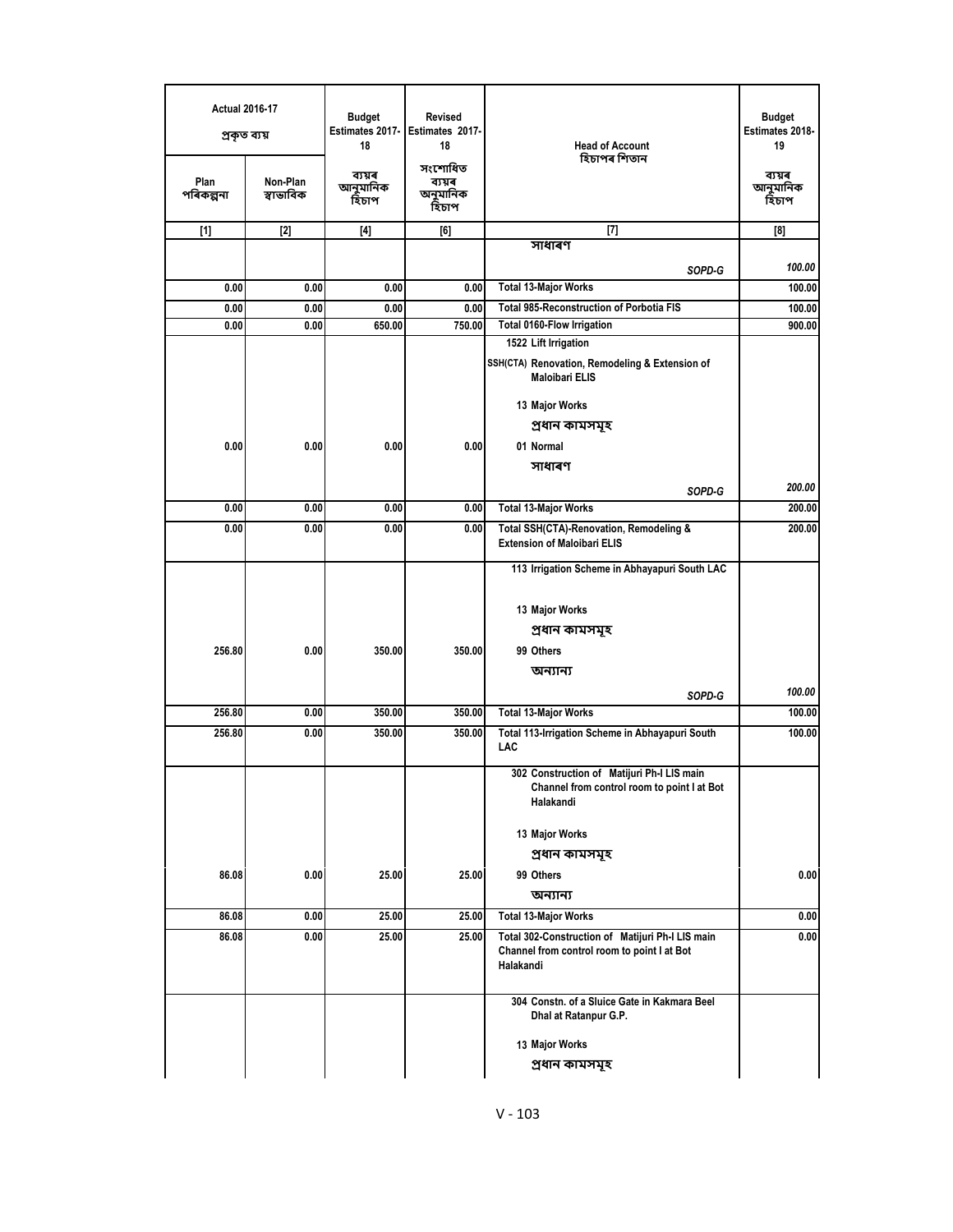| <b>Actual 2016-17</b><br>প্ৰকৃত ব্যয় |                       | <b>Budget</b><br>Estimates 2017-<br>18 | <b>Revised</b><br>Estimates 2017-<br>18 | <b>Head of Account</b>                                                      | <b>Budget</b><br>Estimates 2018-<br>19 |
|---------------------------------------|-----------------------|----------------------------------------|-----------------------------------------|-----------------------------------------------------------------------------|----------------------------------------|
| Plan<br>পৰিকল্পনা                     | Non-Plan<br>স্বাভাবিক | ব্যয়ৰ<br>আনুমানিক<br>হিচাপ            | সংশোধিত<br>ব্যয়ৰ<br>অনুমানিক<br>হিচাপ  | হিচাপৰ শিতান                                                                | ব্যয়ৰ<br>আনুমানিক<br>হিচাপ            |
| $[1]$                                 | $[2]$                 | $[4]$                                  | [6]                                     | $[7]$                                                                       | [8]                                    |
| 62.16                                 | 0.00                  | 25.00                                  | 25.00                                   | 99 Others                                                                   | 0.00                                   |
|                                       |                       |                                        |                                         | অন্যান্য                                                                    |                                        |
| 62.16                                 | 0.00                  | 25.00                                  | 25.00                                   | <b>Total 13-Major Works</b>                                                 | 0.00                                   |
| 62.16                                 | 0.00                  | 25.00                                  | 25.00                                   | Total 304-Constn, of a Sluice Gate in Kakmara Beel<br>Dhal at Ratanpur G.P. | 0.00                                   |
|                                       |                       |                                        |                                         | 982 Juluki LIS                                                              |                                        |
|                                       |                       |                                        |                                         | 13 Major Works                                                              |                                        |
|                                       |                       |                                        |                                         | প্ৰধান কামসমূহ                                                              |                                        |
| 10.77                                 | 0.00                  | 0.00                                   | 0.00                                    | 99 Others                                                                   | 0.00                                   |
|                                       |                       |                                        |                                         | অন্যান্য                                                                    |                                        |
| 10.77                                 | 0.00                  | 0.00                                   | 0.00                                    | <b>Total 13-Major Works</b>                                                 | 0.00                                   |
| 10.77                                 | 0.00                  | 0.00                                   | 0.00                                    | Total 982-Juluki LIS                                                        | 0.00                                   |
|                                       |                       |                                        |                                         | 997 Construction of Manjek Nalla FIS                                        |                                        |
|                                       |                       |                                        |                                         | 13 Major Works                                                              |                                        |
|                                       |                       |                                        |                                         | প্ৰধান কামসমূহ                                                              |                                        |
| 93.00                                 | 0.00                  | 0.10                                   | 0.10                                    | 99 Others                                                                   | 0.00                                   |
|                                       |                       |                                        |                                         | অন্যান্য                                                                    |                                        |
| 93.00                                 | 0.00                  | 0.10                                   | 0.10                                    | <b>Total 13-Major Works</b>                                                 | 0.00                                   |
| 93.00                                 | 0.00                  | 0.10                                   | 0.10                                    | Total 997-Construction of Manjek Nalla FIS                                  | 0.00                                   |
|                                       |                       |                                        |                                         | 998 Construction of Borbilla FIS at Bordoloni<br>dev. Block                 |                                        |
|                                       |                       |                                        |                                         | 13 Major Works                                                              |                                        |
|                                       |                       |                                        |                                         | প্ৰধান কামসমূহ                                                              |                                        |
| 141.14                                | 0.00                  | 7.00                                   | 7.00                                    | 99 Others                                                                   | 0.00                                   |
|                                       |                       |                                        |                                         | অন্যান্য                                                                    |                                        |
| 141.14                                | 0.00                  | 7.00                                   | 7.00                                    | <b>Total 13-Major Works</b>                                                 | 0.00                                   |
| 141.14                                | 0.00                  | 7.00                                   | 7.00                                    | <b>Total 998-Construction of Borbilla FIS at Bordoloni</b>                  | 0.00                                   |
|                                       |                       |                                        |                                         | dev. Block                                                                  |                                        |
| 649.95                                | 0.00                  | 407.10                                 | 407.10                                  | Total 1522-Lift Irrigation                                                  | 300.00                                 |
| 649.95                                | 0.00                  | 1057.10                                | 1157.10                                 | <b>Total 101-Surface Water</b>                                              | 1200.00                                |
|                                       |                       |                                        |                                         | 102 Ground Water                                                            |                                        |
|                                       |                       |                                        |                                         | ভূমিজল                                                                      |                                        |
|                                       |                       |                                        |                                         | 1523 Tube Well                                                              |                                        |
|                                       |                       |                                        |                                         | SSH(CTA) Solar DTWS at Biswanath District                                   |                                        |
|                                       |                       |                                        |                                         | 13 Major Works                                                              |                                        |
|                                       |                       |                                        |                                         | প্ৰধান কামসমূহ                                                              |                                        |
| 0.00                                  | 0.00                  | 0.00                                   | 0.00                                    | 01 Normal                                                                   |                                        |
|                                       |                       |                                        |                                         | সাধাৰণ                                                                      |                                        |
|                                       |                       |                                        |                                         | SOPD-G                                                                      | 200.00                                 |
| 0.00                                  | 0.00                  | 0.00                                   | 0.00                                    | <b>Total 13-Major Works</b>                                                 | 200.00                                 |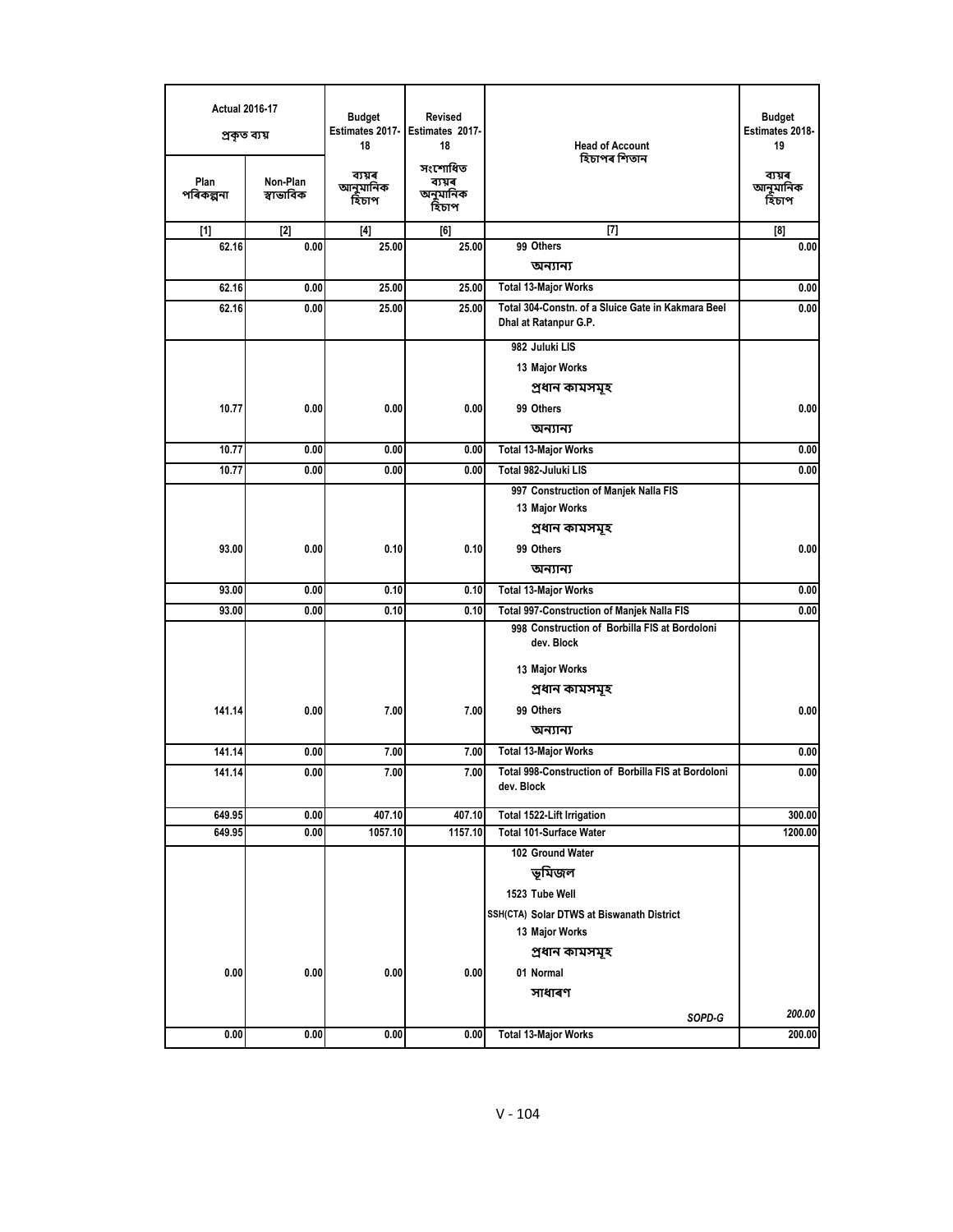| <b>Budget</b><br>Estimates 2018-<br>19 | <b>Head of Account</b><br>হিচাপৰ শিতান                          | <b>Revised</b><br><b>Budget</b><br>Estimates 2017-<br>Estimates 2017-<br>18<br>18 |                             | <b>Actual 2016-17</b><br>প্ৰকৃত ব্যয় |                   |
|----------------------------------------|-----------------------------------------------------------------|-----------------------------------------------------------------------------------|-----------------------------|---------------------------------------|-------------------|
| ব্যয়ৰ<br>আনুমানিক<br>হিচাপ            |                                                                 | সংশোধিত<br>ব্যয়ৰ<br>অনুমানিক<br>হিচাপ                                            | ব্যয়ৰ<br>আনুমানিক<br>হিচাপ | Non-Plan<br>স্বাভাবিক                 | Plan<br>পৰিকল্পনা |
| [8]                                    | $[7]$                                                           | [6]                                                                               | $[4]$                       | $[2]$                                 | $[1]$             |
| 200.00                                 | Total SSH(CTA)-Solar DTWS at Biswanath District                 | 0.00                                                                              | 0.00                        | 0.00                                  | 0.00              |
|                                        | 334 CLA (AIBP) Minor Irrigation                                 |                                                                                   |                             |                                       |                   |
|                                        | 13 Major Works                                                  |                                                                                   |                             |                                       |                   |
|                                        | প্ৰধান কামসমূহ                                                  |                                                                                   |                             |                                       |                   |
|                                        | 99 Others                                                       | 16457.75                                                                          | 16457.75                    | 0.00                                  | 7661.53           |
|                                        | অন্যান্য                                                        |                                                                                   |                             |                                       |                   |
| 27000.00                               | <b>CSS</b>                                                      |                                                                                   |                             |                                       |                   |
| 27000.00                               | <b>Total 13-Major Works</b>                                     | 16457.75                                                                          | 16457.75                    | 0.00                                  | 7661.53           |
| 27000.00                               | Total 334-CLA (AIBP) Minor Irrigation                           | 16457.75                                                                          | 16457.75                    | 0.00                                  | 7661.53           |
|                                        | 567 Shortfall of AIBP fund of 2007-08,2008-<br>09,2009-10       |                                                                                   |                             |                                       |                   |
|                                        | 13 Major Works                                                  |                                                                                   |                             |                                       |                   |
|                                        | প্ৰধান কামসমূহ                                                  |                                                                                   |                             |                                       |                   |
|                                        | 99 Others                                                       | 4023.30                                                                           | 4023.30                     | 0.00                                  | 1549.23           |
|                                        | অন্যান্য                                                        |                                                                                   |                             |                                       |                   |
| 4023.30                                | SOPD-G                                                          |                                                                                   |                             |                                       |                   |
| 4023.30                                | <b>Total 13-Major Works</b>                                     | 4023.30                                                                           | 4023.30                     | 0.00                                  | 1549.23           |
| 4023.30                                | Total 567-Shortfall of AIBP fund of 2007-08,2008-<br>09,2009-10 | 4023.30                                                                           | 4023.30                     | 0.00                                  | 1549.23           |
|                                        | 666 Electrical                                                  |                                                                                   |                             |                                       |                   |
|                                        | 13 Major Works                                                  |                                                                                   |                             |                                       |                   |
|                                        | প্ৰধান কামসমূহ                                                  |                                                                                   |                             |                                       |                   |
|                                        | 99 Others                                                       | 990.00                                                                            | 0.00                        | 0.00                                  | 0.00              |
|                                        | অন্যান্য                                                        |                                                                                   |                             |                                       |                   |
| 2200.00                                | SOPD-SS                                                         |                                                                                   |                             |                                       |                   |
| 19800.00                               | <b>CSS</b>                                                      |                                                                                   |                             |                                       |                   |
| 22000.00                               | <b>Total 13-Major Works</b>                                     | 990.00                                                                            | 0.00                        | 0.00                                  | 0.00              |
| 22000.00                               | <b>Total 666-Electrical</b>                                     | 990.00                                                                            | 0.00                        | 0.00                                  | 0.00              |
|                                        | 667 Solar                                                       |                                                                                   |                             |                                       |                   |
|                                        | 13 Major Works                                                  |                                                                                   |                             |                                       |                   |
|                                        | প্ৰধান কামসমূহ                                                  |                                                                                   |                             |                                       |                   |
|                                        | 99 Others                                                       | 1100.00                                                                           | 0.00                        | 0.00                                  | 0.00              |
|                                        | অন্যান্য                                                        |                                                                                   |                             |                                       |                   |
| 27000.00                               | <b>CSS</b>                                                      |                                                                                   |                             |                                       |                   |
|                                        | SOPD-SS                                                         |                                                                                   |                             |                                       |                   |
| 3000.00                                | <b>Total 13-Major Works</b>                                     | 1100.00                                                                           | 0.00                        | 0.00                                  | 0.00              |
| 30000.00                               |                                                                 |                                                                                   |                             |                                       | 0.00              |
| 30000.00                               | Total 667-Solar                                                 | 1100.00                                                                           | 0.00                        | 0.00                                  |                   |
|                                        | 928 Projected State Share pf CSS(AIBP)                          |                                                                                   |                             |                                       |                   |
|                                        | 13 Major Works                                                  |                                                                                   |                             |                                       |                   |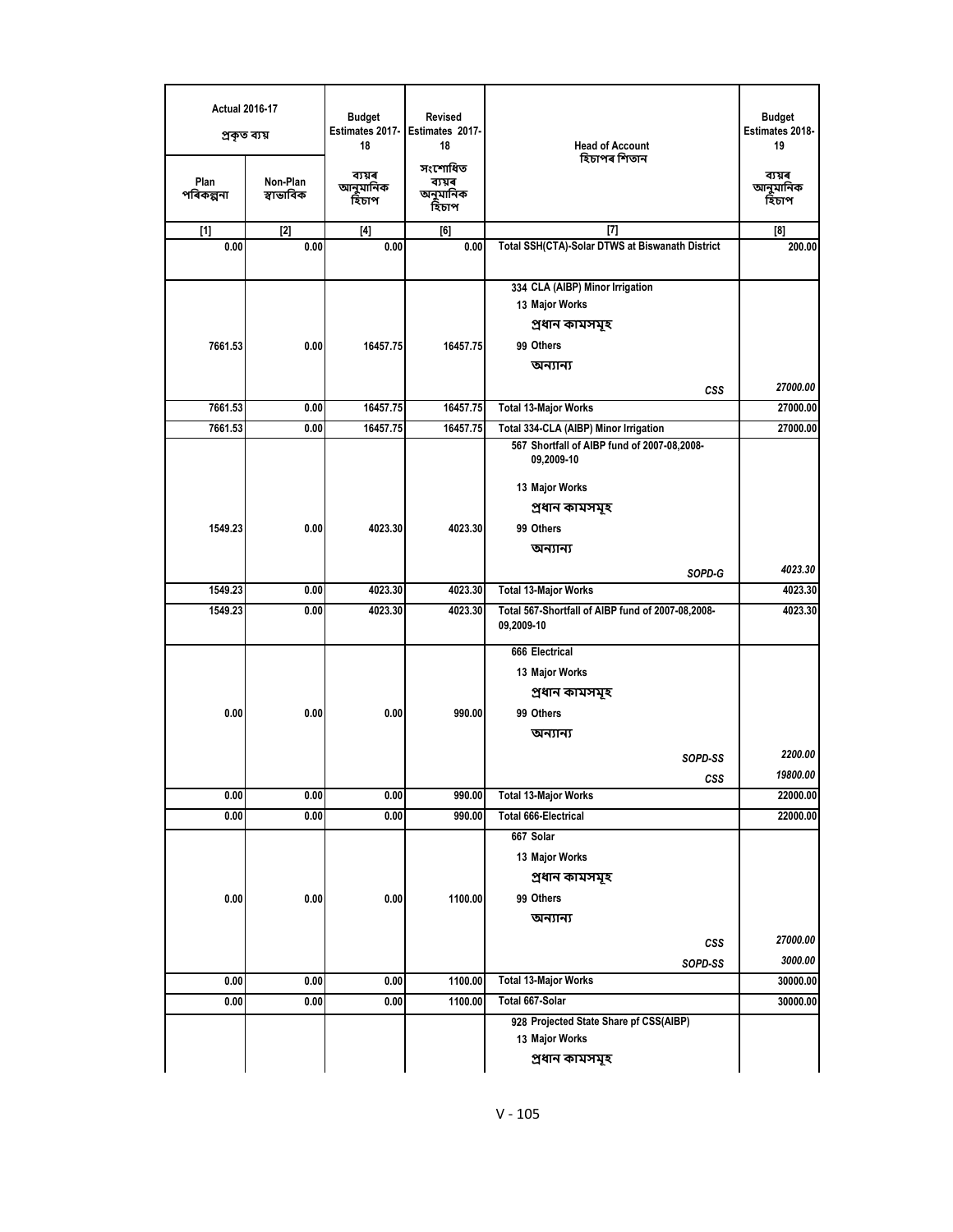| <b>Budget</b><br>Estimates 2018-<br>19 | <b>Head of Account</b><br>হিচাপৰ শিতান          | Revised<br>Estimates 2017-<br>18<br>সংশোধিত | <b>Budget</b><br><b>Estimates 2017-</b><br>18 | <b>Actual 2016-17</b><br>প্ৰকৃত ব্যয় |                   |
|----------------------------------------|-------------------------------------------------|---------------------------------------------|-----------------------------------------------|---------------------------------------|-------------------|
| ব্যয়ৰ<br>আনুমানিক<br>হিচাপ            |                                                 | ব্যয়ৰ<br>অনুমানিক<br>হিচাপ                 | ব্যয়ৰ<br>আনুমানিক<br>হিচাপ                   | Non-Plan<br>স্বাভাবিক                 | Plan<br>পৰিকল্পনা |
| $^{[8]}$                               | $[7]$                                           | [6]                                         | $[4]$                                         | [2]                                   | $[1]$             |
|                                        | 99 Others                                       | 6002.91                                     | 1828.64                                       | 0.00                                  | 2666.85           |
|                                        | অন্যান্য                                        |                                             |                                               |                                       |                   |
| 3000.00                                | SOPD-SS                                         |                                             |                                               |                                       |                   |
| 3000.00                                | <b>Total 13-Major Works</b>                     | 6002.91                                     | 1828.64                                       | 0.00                                  | 2666.85           |
| 3000.00                                | Total 928-Projected State Share pf CSS(AIBP)    | 6002.91                                     | 1828.64                                       | 0.00                                  | 2666.85           |
|                                        | 981 Assam Bikash Yojana                         |                                             |                                               |                                       |                   |
|                                        | 13 Major Works                                  |                                             |                                               |                                       |                   |
|                                        | প্ৰধান কামসমূহ                                  |                                             |                                               |                                       |                   |
| 0.00                                   | 99 Others                                       | 0.00                                        | 0.00                                          | 0.00                                  | 71.03             |
|                                        | অন্যান্য                                        |                                             |                                               |                                       |                   |
| 0.00                                   | Total 13-Major Works                            | 0.00                                        | 0.00                                          | 0.00                                  | 71.03             |
| 0.00                                   | Total 981-Assam Bikash Yojana                   | 0.00                                        | 0.00                                          | 0.00                                  | 71.03             |
|                                        | 982 DTW Scheme with Solar System                |                                             |                                               |                                       |                   |
|                                        | 13 Major Works                                  |                                             |                                               |                                       |                   |
|                                        | প্ৰধান কামসমূহ                                  |                                             |                                               |                                       |                   |
|                                        | 99 Others                                       | 1375.00                                     | 1375.00                                       | 0.00                                  | 0.00              |
|                                        |                                                 |                                             |                                               |                                       |                   |
|                                        | অন্যান্য                                        |                                             |                                               |                                       |                   |
| 1375.00                                | SOPD-G                                          |                                             |                                               |                                       |                   |
| 1375.00                                | <b>Total 13-Major Works</b>                     | 1375.00                                     | 1375.00                                       | 0.00                                  | 0.00              |
| 1375.00                                | <b>Total 982-DTW Scheme with Solar System</b>   | 1375.00                                     | 1375.00                                       | 0.00                                  | 0.00              |
| 87598.30                               | Total 1523-Tube Well                            | 29948.96                                    | 23684.69                                      | 0.00                                  | 11948.64          |
| 87598.30                               | <b>Total 102-Ground Water</b>                   | 29948.96                                    | 23684.69                                      | 0.00                                  | 11948.64          |
|                                        | 789 Scheduled Caste Component Plan              |                                             |                                               |                                       |                   |
|                                        | অনুসূচীত জাতিৰ কম্পোনেন্ট প্লেন                 |                                             |                                               |                                       |                   |
|                                        | 0000 (No Sub Head)                              |                                             |                                               |                                       |                   |
|                                        | 000 (No Sub-Sub Head)                           |                                             |                                               |                                       |                   |
|                                        | 13 Major Works                                  |                                             |                                               |                                       |                   |
|                                        | প্ৰধান কামসমূহ                                  |                                             |                                               |                                       |                   |
|                                        | 99 Others                                       | 1000.00                                     | 1000.00                                       | 0.00                                  | 1277.75           |
|                                        | অন্যান্য                                        |                                             |                                               |                                       |                   |
|                                        |                                                 |                                             |                                               |                                       |                   |
| 1000.00                                | SOPD-SCSP                                       |                                             |                                               |                                       |                   |
| 1000.00                                | <b>Total 13-Major Works</b>                     | 1000.00                                     | 1000.00                                       | 0.00                                  | 1277.75           |
| 1000.00                                | Total 000-(No Sub-Sub Head)                     | 1000.00                                     | 1000.00                                       | 0.00                                  | 1277.75           |
| 1000.00                                | Total 0000-(No Sub Head)                        | 1000.00                                     | 1000.00                                       | 0.00                                  | 1277.75           |
| 1000.00                                | <b>Total 789-Scheduled Caste Component Plan</b> | 1000.00                                     | 1000.00                                       | 0.00                                  | 1277.75           |
|                                        | 796 Tribal Area Sub-Plan                        |                                             |                                               |                                       |                   |
|                                        | জনজাতীয় অঞ্চল উপ-পৰিকল্পনা                     |                                             |                                               |                                       |                   |
|                                        | 0000 (No Sub Head)                              |                                             |                                               |                                       |                   |
|                                        | 000 (No Sub-Sub Head)                           |                                             |                                               |                                       |                   |
|                                        | 13 Major Works                                  |                                             |                                               |                                       |                   |
|                                        | প্ৰধান কামসমূহ                                  |                                             |                                               |                                       |                   |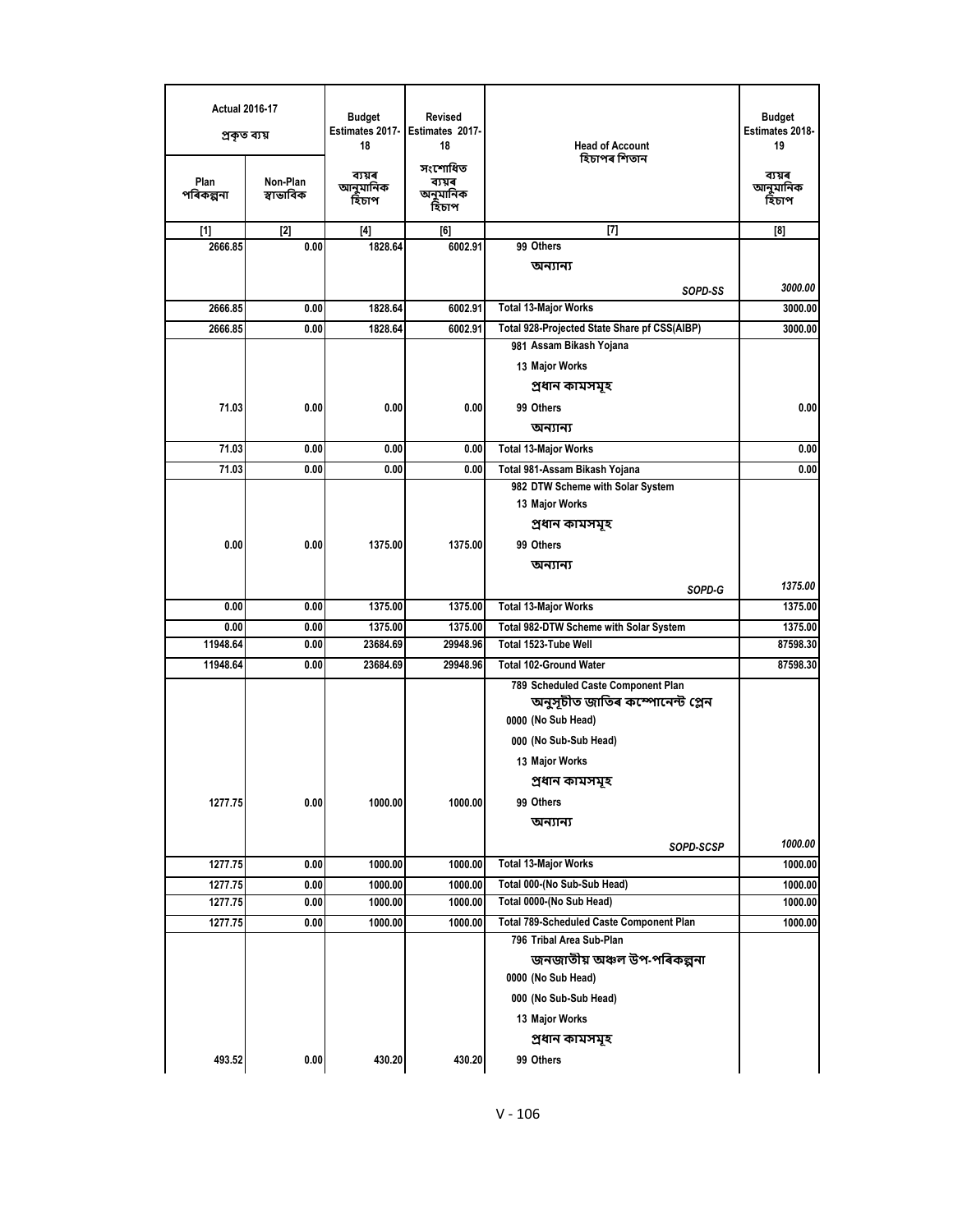| <b>Actual 2016-17</b><br>প্ৰকৃত ব্যয় |                       | <b>Revised</b><br>Budget<br>Estimates 2017-<br>Estimates 2017-<br>18<br>18 |                                        | <b>Head of Account</b>                                  | <b>Budget</b><br>Estimates 2018-<br>19 |
|---------------------------------------|-----------------------|----------------------------------------------------------------------------|----------------------------------------|---------------------------------------------------------|----------------------------------------|
| Plan<br>পৰিকল্পনা                     | Non-Plan<br>স্বাভাবিক | ব্যয়ৰ<br>আনুমানিক<br>হিচাপ                                                | সংশোধিত<br>ব্যয়ৰ<br>অনুমানিক<br>হিচাপ | হিচাপৰ শিতান                                            | ব্যয়ৰ<br>আনুমানিক<br>হিঁচাপ           |
| $[1]$                                 | $[2]$                 | $[4]$                                                                      | [6]                                    | $[7]$                                                   | [8]                                    |
|                                       |                       |                                                                            |                                        | অন্যান্য                                                |                                        |
|                                       |                       |                                                                            |                                        | SOPD-TSP                                                | 430.00                                 |
| 493.52                                | 0.00                  | 430.20                                                                     | 430.20                                 | <b>Total 13-Major Works</b>                             | 430.00                                 |
| 493.52                                | 0.00                  | 430.20                                                                     | 430.20                                 | Total 000-(No Sub-Sub Head)                             | 430.00                                 |
| 493.52                                | 0.00                  | 430.20                                                                     | 430.20                                 | Total 0000-(No Sub Head)                                | 430.00                                 |
| 493.52                                | 0.00                  | 430.20                                                                     | 430.20                                 | Total 796-Tribal Area Sub-Plan<br>800 Other Expenditure | 430.00                                 |
|                                       |                       |                                                                            |                                        | অন্যান্য ব্যয়                                          |                                        |
|                                       |                       |                                                                            |                                        | 0800 Other Expenditure                                  |                                        |
|                                       |                       |                                                                            |                                        | অন্যান্য ব্যয়                                          |                                        |
|                                       |                       |                                                                            |                                        | 604 Loan Assistance from NABARD under RIDF              |                                        |
|                                       |                       |                                                                            |                                        |                                                         |                                        |
|                                       |                       |                                                                            |                                        | 13 Major Works                                          |                                        |
|                                       |                       |                                                                            |                                        | প্ৰধান কামসমূহ                                          |                                        |
| 5362.09                               | 0.00                  | 6000.00                                                                    | 6000.00                                | 99 Others                                               |                                        |
|                                       |                       |                                                                            |                                        | অন্যান্য                                                |                                        |
|                                       |                       |                                                                            |                                        |                                                         | 5700.00                                |
|                                       |                       |                                                                            |                                        | <b>RIDF-LS</b><br><b>RIDF-SS</b>                        | 300.00                                 |
| 5362.09                               | 0.00                  | 6000.00                                                                    | 6000.00                                | <b>Total 13-Major Works</b>                             | 6000.00                                |
| 5362.09                               | 0.00                  | 6000.00                                                                    | 6000.00                                | Total 604-Loan Assistance from NABARD under RIDF        | 6000.00                                |
|                                       |                       |                                                                            |                                        |                                                         |                                        |
| 5362.09                               | 0.00                  | 6000.00                                                                    | 6000.00                                | <b>Total 0800-Other Expenditure</b>                     | 6000.00                                |
|                                       |                       |                                                                            |                                        | 1521 Census of Minor Irrigation                         |                                        |
|                                       |                       |                                                                            |                                        | 000 (No Sub-Sub Head)                                   |                                        |
|                                       |                       |                                                                            |                                        | 26 Other Charges                                        |                                        |
|                                       |                       |                                                                            |                                        | অন্যান্য মাচুল                                          |                                        |
| 30.91                                 | 0.00                  | 200.00                                                                     | 200.00                                 | 99 Others                                               |                                        |
|                                       |                       |                                                                            |                                        | অন্যান্য                                                |                                        |
|                                       |                       |                                                                            |                                        | CSS                                                     | 220.00                                 |
| 30.91                                 | 0.00                  | 200.00                                                                     | 200.00                                 | <b>Total 26-Other Charges</b>                           | 220.00                                 |
| 30.91                                 | 0.00                  | 200.00                                                                     | 200.00                                 | Total 000-(No Sub-Sub Head)                             | 220.00                                 |
| 30.91                                 | 0.00                  | 200.00                                                                     | 200.00                                 | <b>Total 1521-Census of Minor Irrigation</b>            | 220.00                                 |
|                                       |                       |                                                                            |                                        | 1689 Rationalisation of Minor Irrigation Statistics     |                                        |
|                                       |                       |                                                                            |                                        | 000 (No Sub-Sub Head)                                   |                                        |
|                                       |                       |                                                                            |                                        | 01 Salaries                                             |                                        |
|                                       |                       |                                                                            |                                        | দৰমহা                                                   |                                        |
|                                       |                       |                                                                            |                                        |                                                         |                                        |
| 7.70                                  | 0.00                  | 60.00                                                                      | 60.00                                  | 01 Pay                                                  |                                        |
|                                       |                       |                                                                            |                                        | দৰমহা                                                   |                                        |
|                                       |                       |                                                                            |                                        | EE-CS                                                   | 21.00                                  |
| 7.70                                  | 0.00                  | 60.00                                                                      | 60.00                                  | <b>Total 01-Salaries</b>                                | 21.00                                  |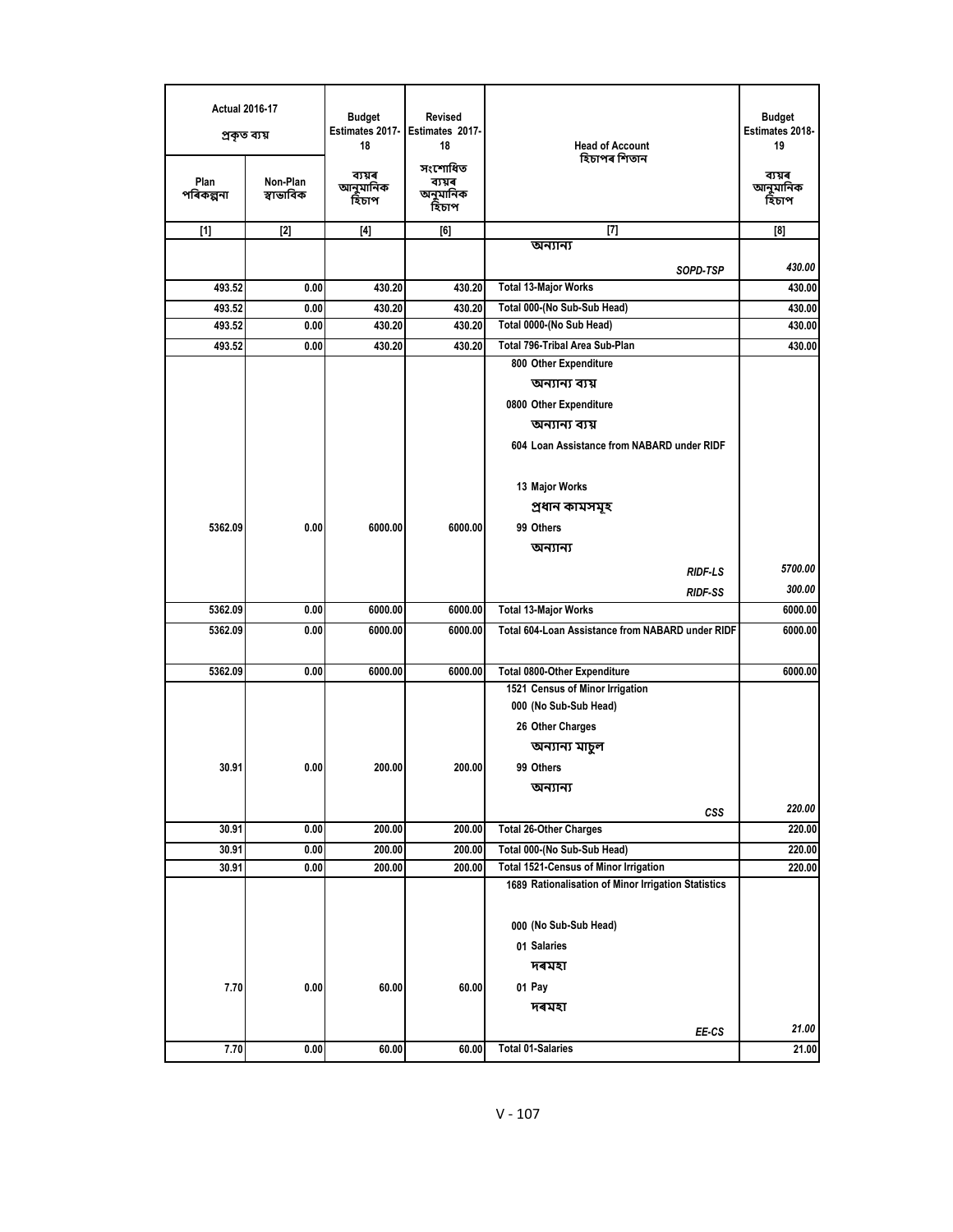| <b>Actual 2016-17</b><br>প্ৰকৃত ব্যয় |                       | <b>Budget</b><br>Estimates 2017-<br>18 | <b>Revised</b><br>Estimates 2017-<br>18 | <b>Head of Account</b><br>হিচাপৰ শিতান                              | Budget<br>Estimates 2018-<br>19 |
|---------------------------------------|-----------------------|----------------------------------------|-----------------------------------------|---------------------------------------------------------------------|---------------------------------|
| Plan<br>পৰিকল্পনা                     | Non-Plan<br>স্বাভাবিক | ব্যয়ৰ<br>আনুমানিক<br>হিচাপ            | সংশোধিত<br>ব্যয়ৰ<br>অনুমানিক<br>হিচাপ  |                                                                     | ব্যয়ৰ<br>আনুমানিক<br>হিচাপ     |
| $[1]$                                 | $[2]$                 | $[4]$                                  | [6]                                     | $[7]$                                                               | $^{[8]}$                        |
|                                       |                       |                                        |                                         | 03 Travel Expenses                                                  |                                 |
|                                       |                       |                                        |                                         | দ্ৰমণ খৰচ                                                           |                                 |
| 0.00                                  | 0.00                  | 0.40                                   | 0.40                                    | 00 NULL                                                             | 0.00                            |
| 0.00                                  | 0.00                  | 0.40                                   | 0.40                                    | <b>Total 03-Travel Expenses</b>                                     | 0.00                            |
|                                       |                       |                                        |                                         | 04 Office Expenses                                                  |                                 |
|                                       |                       |                                        |                                         | কাৰ্য্যালয় ব্যয়                                                   |                                 |
| 0.00                                  | 0.00                  | 2.00                                   | 2.00                                    | 99 Others                                                           |                                 |
|                                       |                       |                                        |                                         | অন্যান্য                                                            |                                 |
|                                       |                       |                                        |                                         | EE-CS                                                               | 2.00                            |
| 0.00                                  | 0.00                  | 2.00                                   | 2.00                                    | <b>Total 04-Office Expenses</b>                                     | 2.00                            |
| 7.70                                  | 0.00                  | 62.40                                  | 62.40                                   | Total 000-(No Sub-Sub Head)                                         | 23.00                           |
| 7.70                                  | 0.00                  | 62.40                                  | 62.40                                   | Total 1689-Rationalisation of Minor Irrigation<br><b>Statistics</b> | 23.00                           |
| 5400.70                               | 0.00                  | 6262.40                                | 6262.40                                 | <b>Total 800-Other Expenditure</b>                                  | 6243.00                         |
|                                       |                       |                                        |                                         | 4705 Capital Outlay on Command Area<br>Development                  |                                 |
|                                       |                       |                                        |                                         | নিয়ন্ত্ৰণাধীন এলেকা উন্নয়নৰ ওপৰত<br>মূলধনী ব্যয়                  |                                 |
|                                       |                       |                                        |                                         | 00 (No Sub-Major Head)                                              |                                 |
|                                       |                       |                                        |                                         | 002 Command Area Development                                        |                                 |
|                                       |                       |                                        |                                         | পাৰ্বত্য অঞ্চলৰ বাবে নিয়ন্ত্ৰণাধীন<br>অঞ্চল উন্নয়ন                |                                 |
|                                       |                       |                                        |                                         | 1926 Normal Works                                                   |                                 |
|                                       |                       |                                        |                                         | 000 (No Sub-Sub Head)                                               |                                 |
|                                       |                       |                                        |                                         | 13 Major Works                                                      |                                 |
|                                       |                       |                                        |                                         | প্ৰধান কামসমূহ                                                      |                                 |
| 198.38                                | 0.00                  | 1.00                                   | 1.00                                    | 99 Others                                                           | 0.00                            |
|                                       |                       |                                        |                                         | অন্যান্য                                                            |                                 |
| 198.38                                | 0.00                  | 1.00                                   | 1.00                                    | <b>Total 13-Major Works</b>                                         | 0.00                            |
| 198.38                                | 0.00                  | 1.00                                   | 1.00                                    | Total 000-(No Sub-Sub Head)                                         | 0.00                            |
|                                       |                       |                                        |                                         | 104 CAD to Malobari LIS Project                                     |                                 |
|                                       |                       |                                        |                                         | 13 Major Works                                                      |                                 |
|                                       |                       |                                        |                                         | প্ৰধান কামসমূহ                                                      |                                 |
| 179.70                                | 0.00                  | 396.00                                 | 396.00                                  | 99 Others                                                           |                                 |
|                                       |                       |                                        |                                         | অন্যান্য                                                            |                                 |
|                                       |                       |                                        |                                         | SOPD-SS                                                             | 130.50                          |
| 179.70                                | 0.00                  | 396.00                                 | 396.00                                  | <b>Total 13-Major Works</b>                                         | 130.50                          |
| 179.70                                | 0.00                  | 396.00                                 | 396.00                                  | Total 104-CAD to Malobari LIS Project                               | 130.50                          |
| 378.08                                | 0.00                  | 397.00                                 | 397.00                                  | Total 1926-Normal Works                                             | 130.50                          |
|                                       |                       |                                        |                                         | 5473 Earmarked Fund                                                 |                                 |
|                                       |                       |                                        |                                         | 008 CAD for Bordikarai irrigation Schemes                           |                                 |